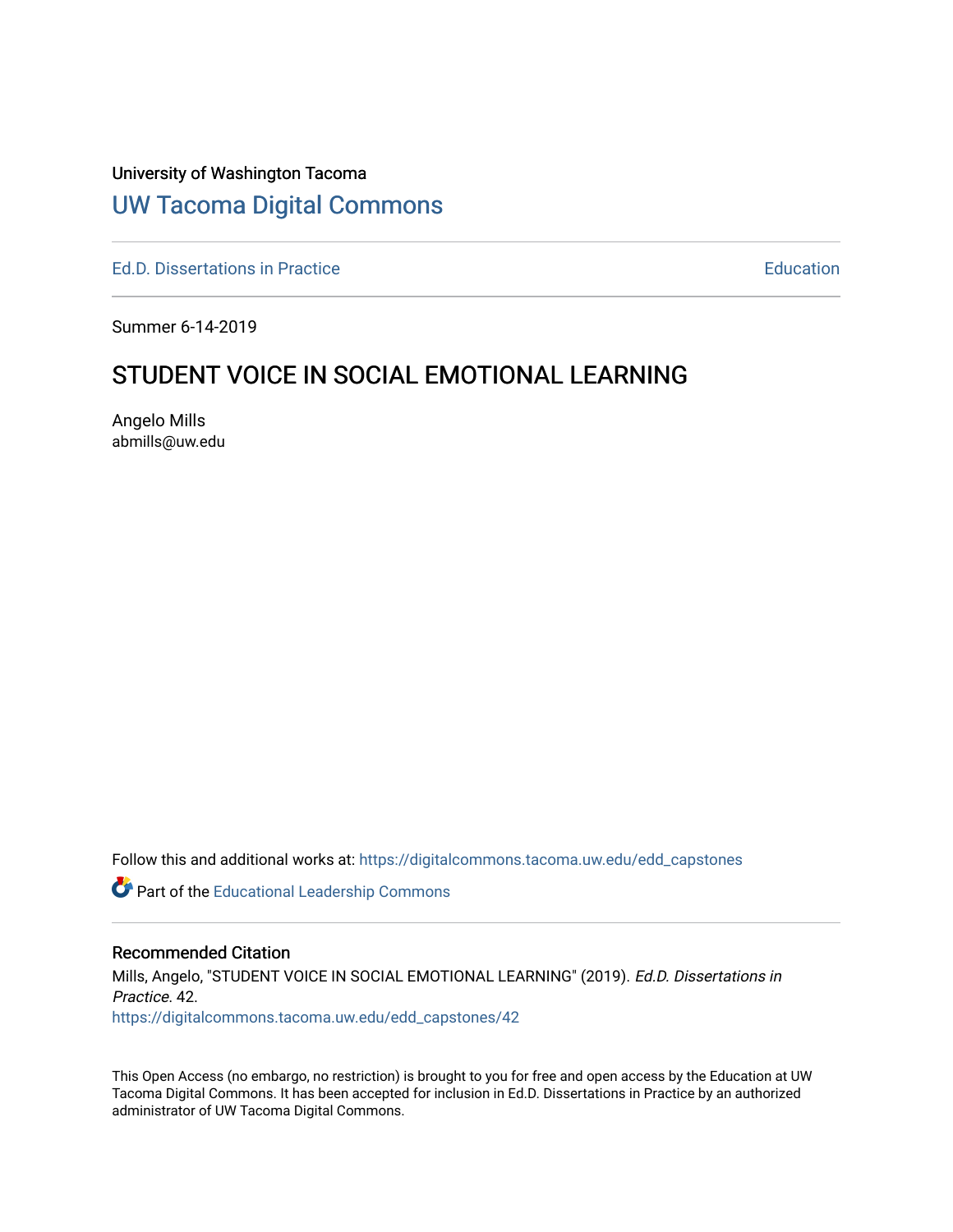Student Voice in Social Emotional Learning

Angelo Mills

A dissertation in practice submitted in partial fulfillment

of the requirements for the degree of

Doctor of Education

in Education Leadership

University of Washington Tacoma

June 2019

Supervisory Committee:

Laura Feuerborn, Ph.D., Chair

Michelle Montgomery, Ph.D., Member

Amy McFarland, Ed.D., Member

Program Authorized to Offer Degree: University of Washington Tacoma

Education Program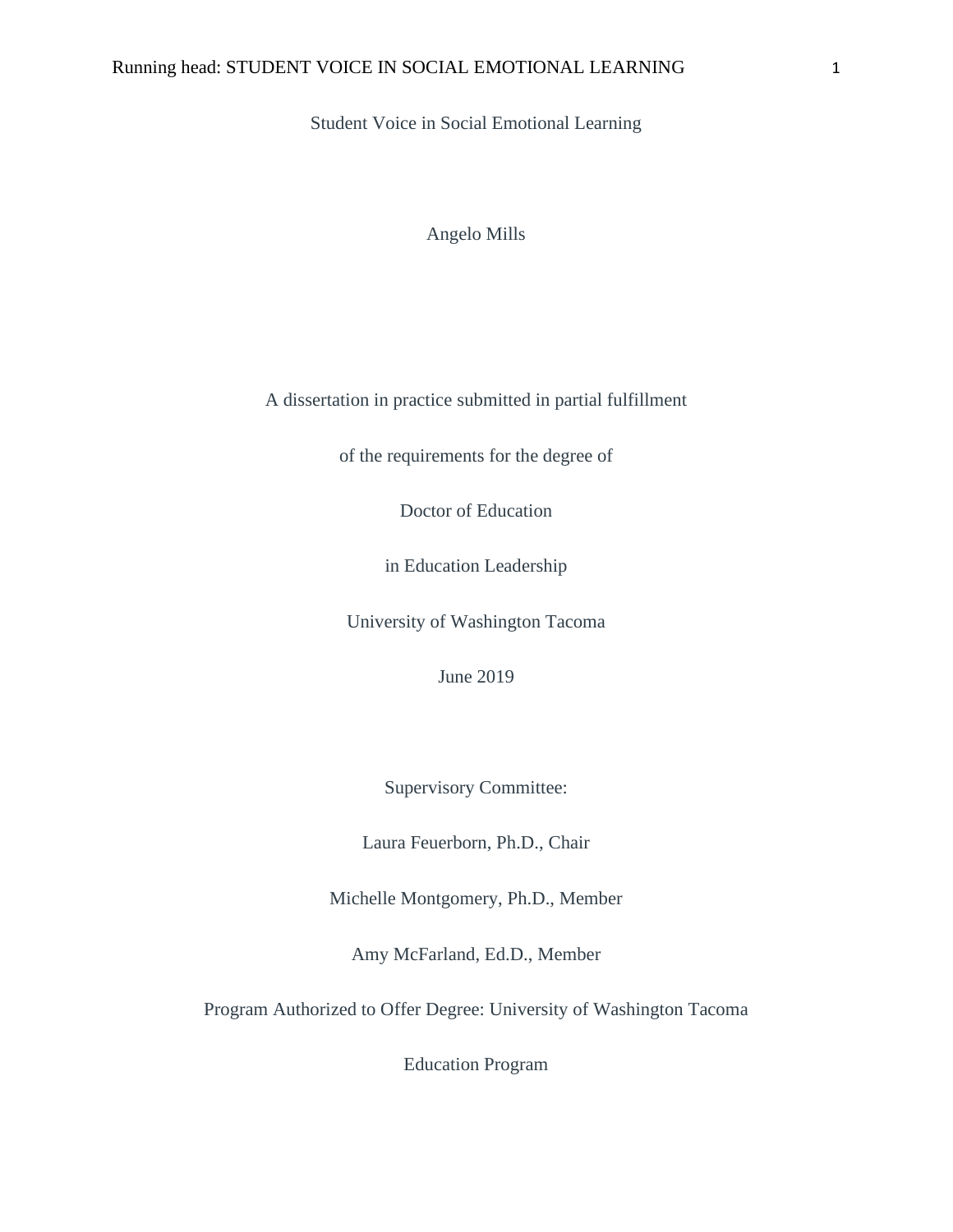#### **Abstract**

Social emotional learning (SEL) is a proven effective tool in instructing students in managing their emotions. Public schools are beginning to understand the importance of SEL programming, because in addition to academic skills development, the critical focus of SEL programs are the social emotional competencies that are essential to student development. SEL provides a level of emotional support that works in consort with academic, student behavior, and emotional management that foster a productive community of learners.

In order to create that effective model of enmeshment among student academic, behavior, and emotional learning, it is imperative that all who facilitate learning among students must have an understanding of the cultural dynamics and experiences (student voice) that students are arriving with when they enter the school buildings.

The purpose of this study was to develop the process to capture and incorporate student voice from an indigenous (native American) student population into a social emotional learning program to meet the cultural context of the students being served.

This study used Bernal's ecological validity model (EVM) as a framework to incorporate student voice into a SEL program. Three ninth grade classes of native American students participated in the study. The native American focus was an important area because there is no study to date that explores the native culture (student voice) and then creates a process to incorporate their cultural experiences as an integral part of a SEL program.

The results of the study indicated significant positive impact when SEL was introduced to ninth grade students as an intervention. The findings were discussed through the lens of the importance of the process to incorporate student voice into SEL. The study explored current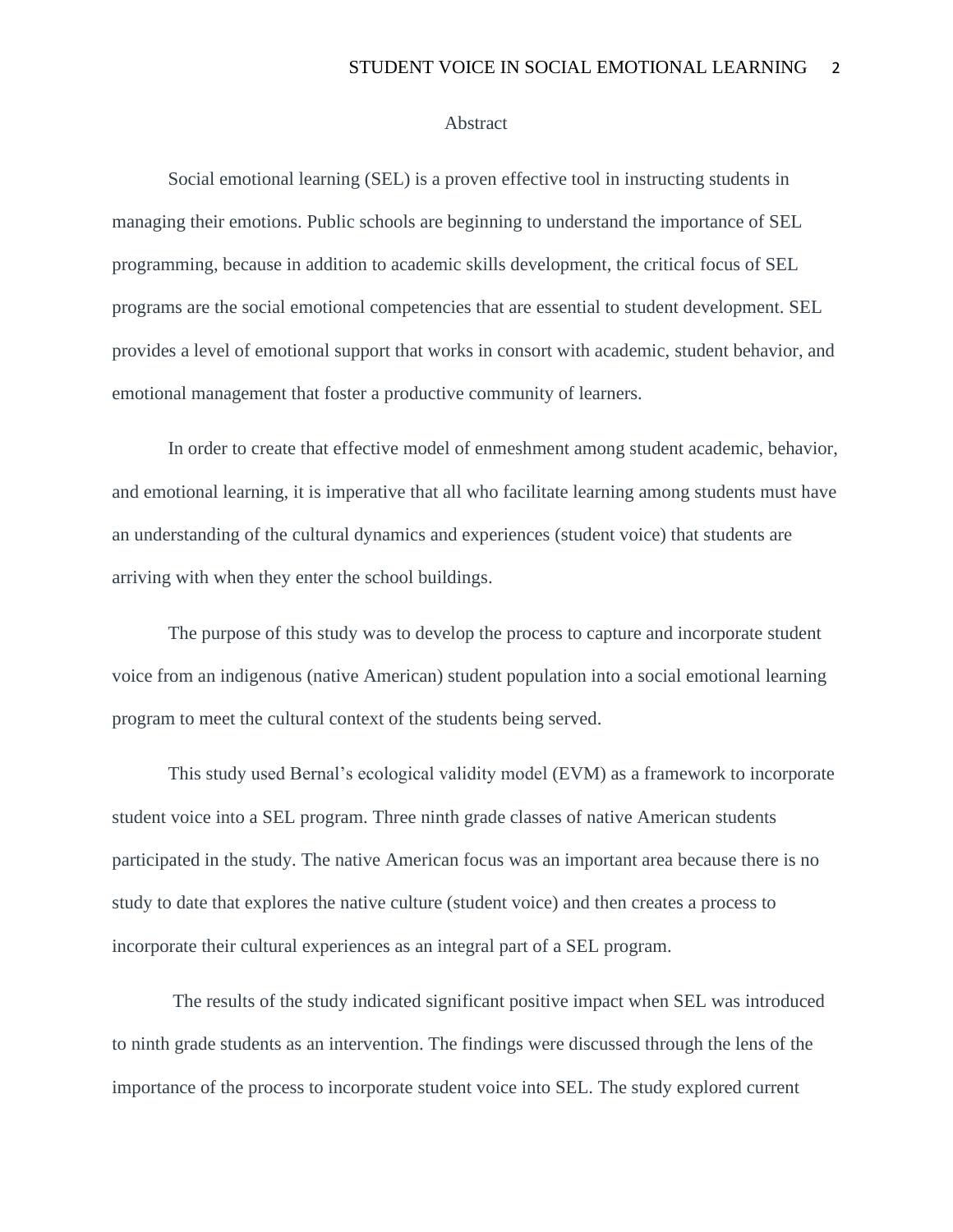impact and future implications of long-term gains when student voice (their cultural experiences) becomes a fundamental aspect of the SEL framework.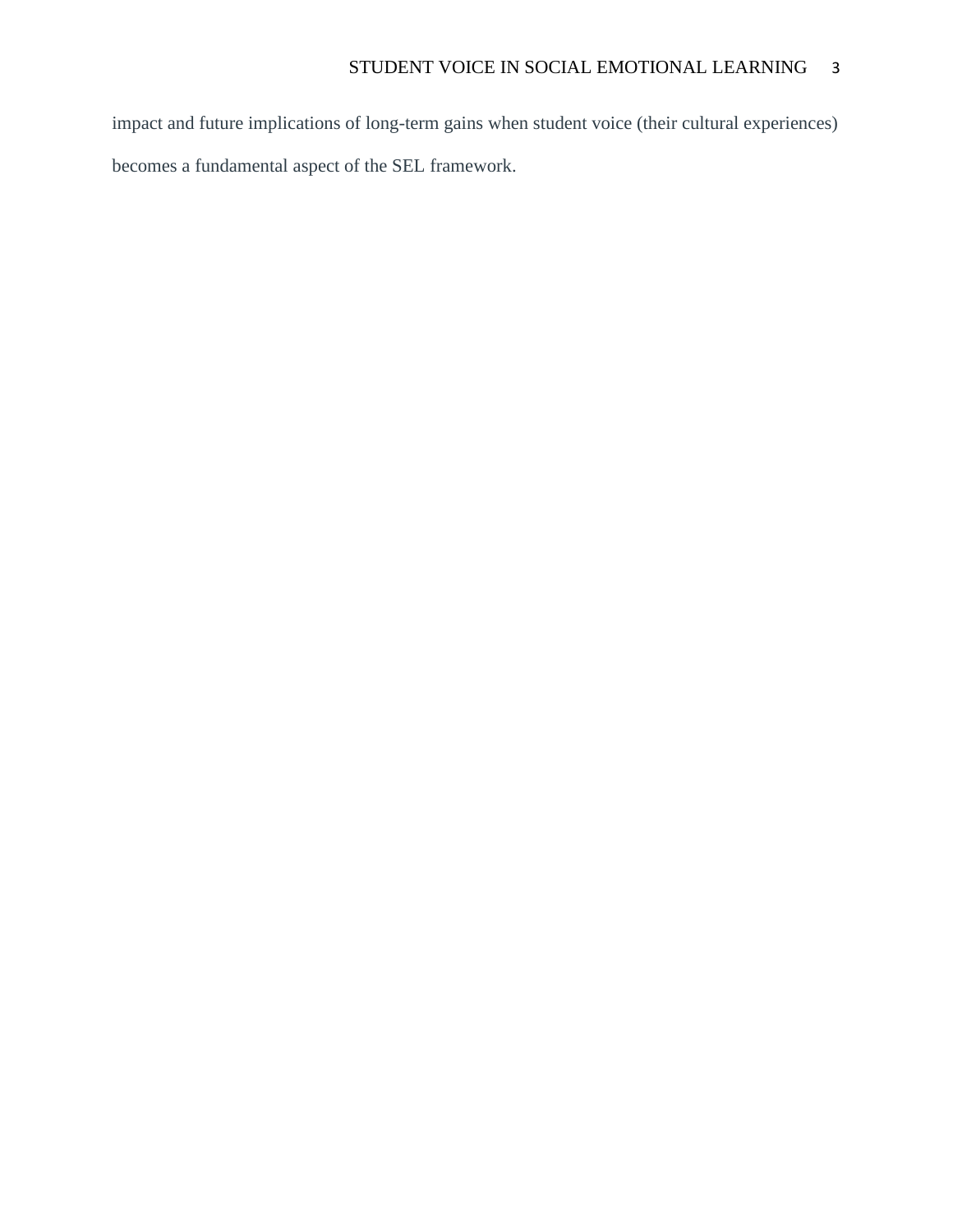## Table of Contents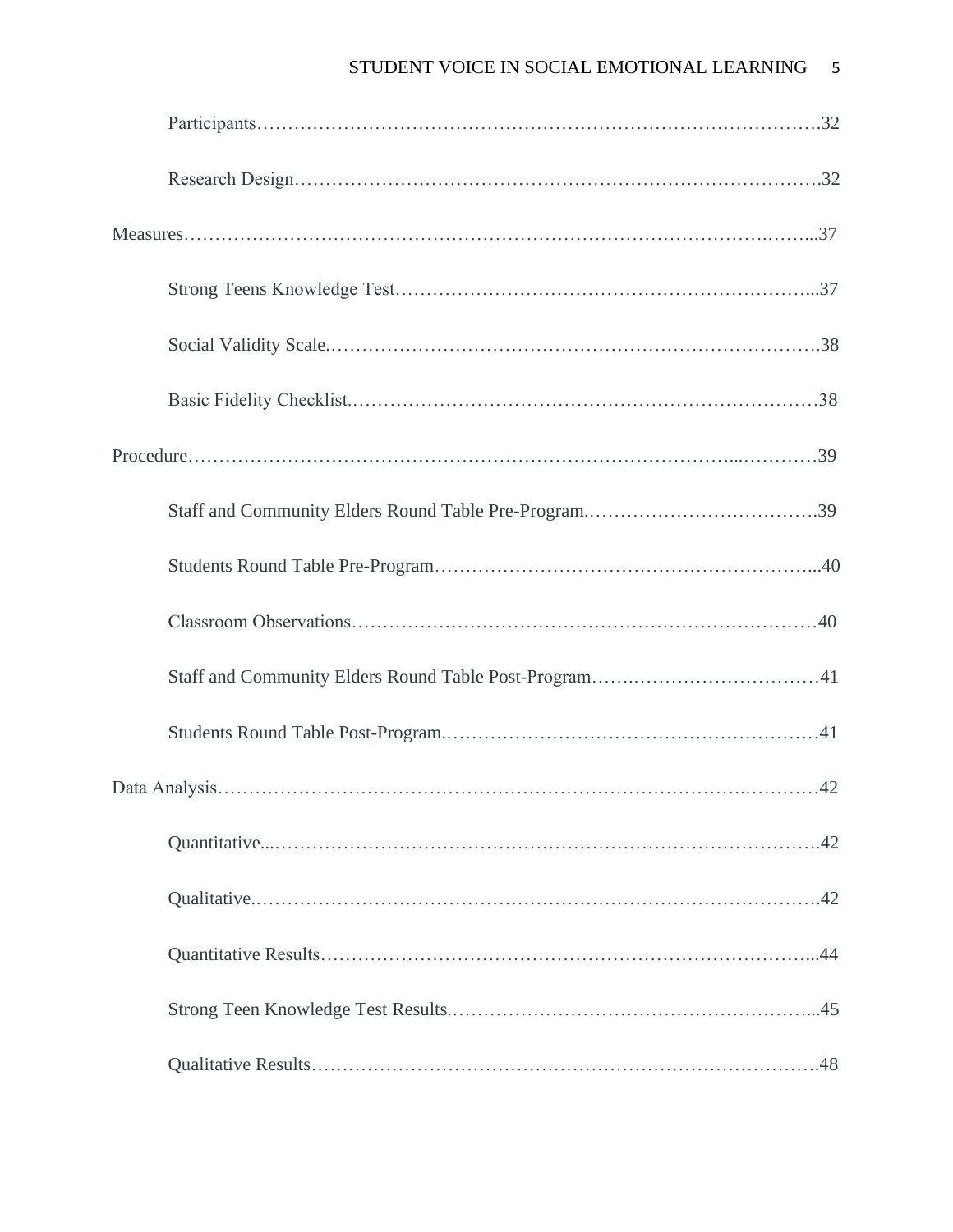## STUDENT VOICE IN SOCIAL EMOTIONAL LEARNING 6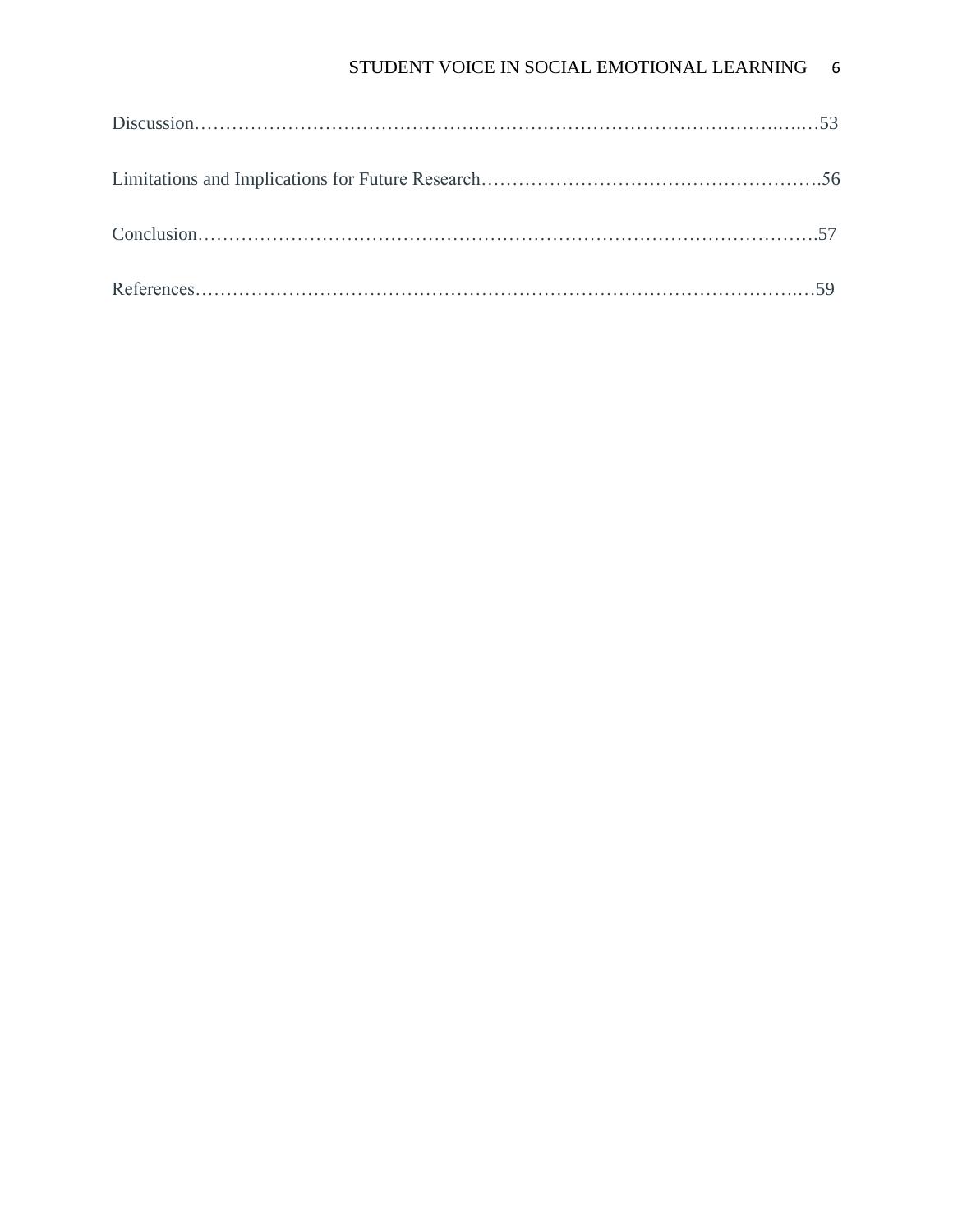## STUDENT VOICE IN SOCIAL EMOTIONAL LEARNING 7

## List of Tables

| Table 6. Student pre and post interviews: Themes, description of themes, and proportion of  |
|---------------------------------------------------------------------------------------------|
|                                                                                             |
| Table 7. Staff and community elders pre and post interviews: Themes, description of themes, |
| and proportion of staff and community elders discussing themes51                            |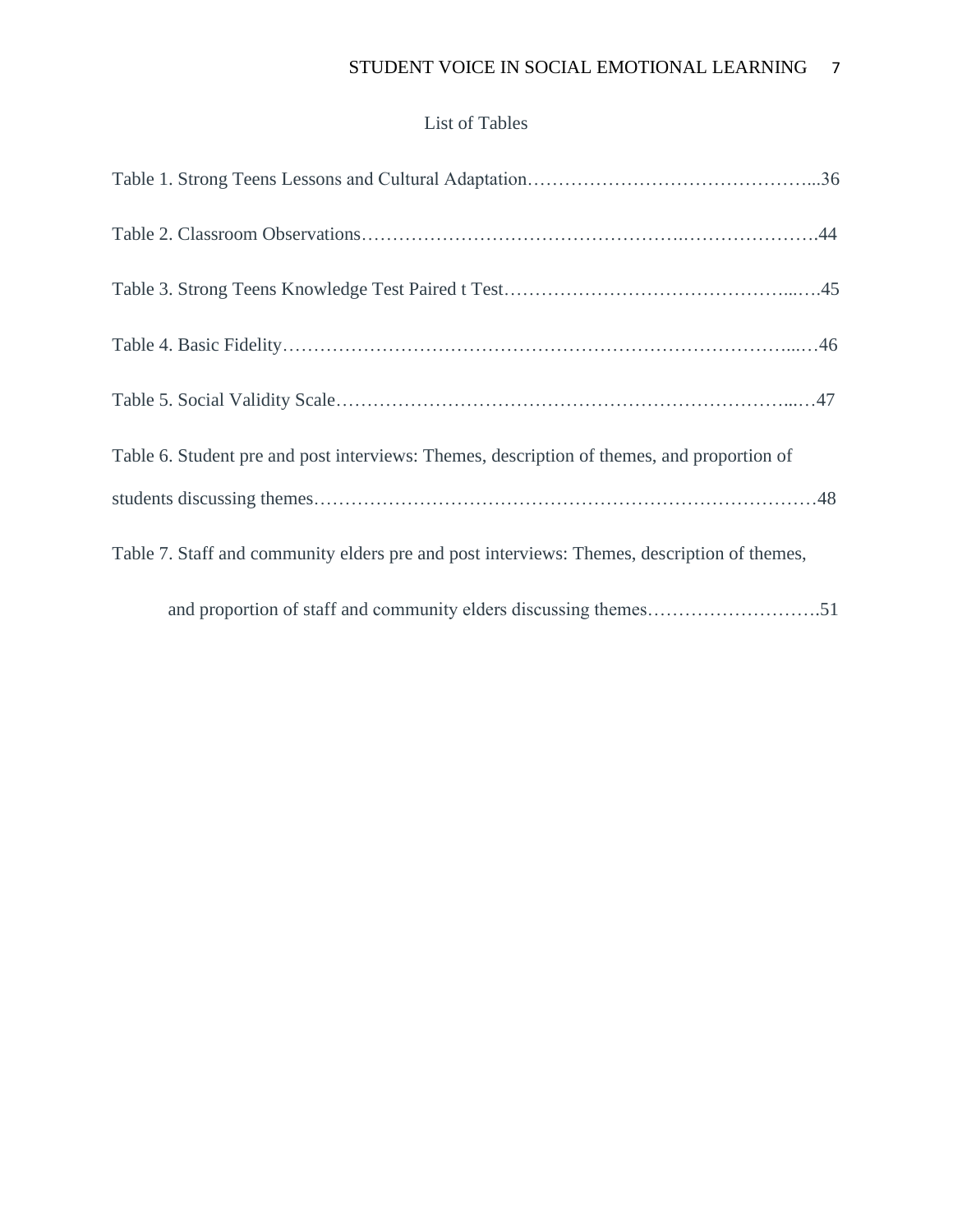## **Introduction**

#### **Student Voice in Social Emotional Learning**

Mrs. Hamilton reaches out to the principal at the middle school where she teaches and reports that Jerome is unable to manage himself. He is very impulsive. The principal Mr. Yates seeks clarification. Mrs. Hamilton explains that she has taught many of the social emotional lessons to her class and finds that Jerome lacks self-awareness and self-management. He seems to have very little respect for others. He does not cooperate with others and does not take responsibility for his actions.

Mr. Yates tells Mrs. Hamilton he will call Jerome down to the office for a chat. Jerome visits the principal's office after lunch. The principal asks Jerome to explain his side of events. Jerome says to Mr. Yates that he does not know what he has done wrong. The principal tells the student what Mrs. Hamilton has reported about him. Mr. Yates then ask the student about the social emotional lessons and what has he learned from them. Jerome reports that he is paying attention to the lessons in class, however he continues to report to Mr. Yates that he is unable to make connections to the lessons. Jerome explains that the scenarios highlighted in the lessons are not about himself or people he knows. "Mr. Yates, these lessons are not talking about me. I cannot relate to the scenarios in the lessons." Jerome is unable to identify with the experiences talked about in the lessons. His frustration stems from his inability to make the connection between his own experiences and those covered in the lessons from Mrs. Hamilton. These lessons have no student voice to which Jerome can identify. The lack of student voice is one of the major reasons why students find it difficult to engage in classroom lessons (Fielding, 2001). There is very little in the lessons to hold students' interest.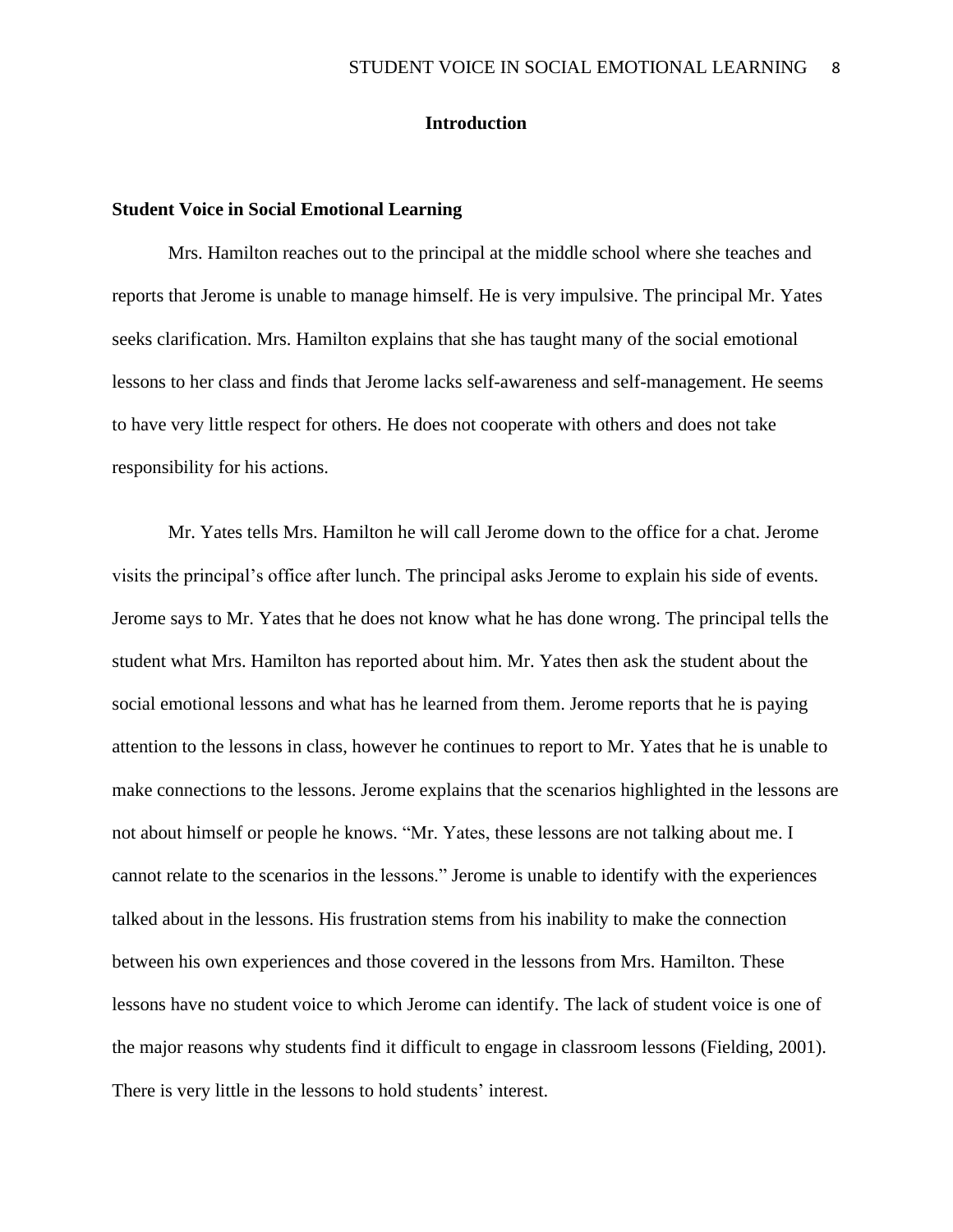## **Definition of Student Voice**

Student voice refers to the experiences, the perspectives, and the opinions of students and how they are able to make a connection and relate to the situation (Hammond, 2015). It is important to consider that student voice is all about students and their contribution (Fielding, 2001). When students are allowed to have a voice, at the most basic level, this action promotes the development of basic civic patterns of paramount importance to our democracy such as their right to speak and state their opinion (Mitra & Gross, 2009). As students are able to advocate for themselves, they build personal and academic resilience (Mansfield, Welton, Mark, 2018).

The application of student voice as a major component to pedagogy is supported by the constructivist learning theory (Sands, Guzman, Stephens, and Boggs, 2007). When students are provided opportunities to articulate a point of view, it develops their writing and oratory skills (Duncan-Andrade and Morrell, 2008). The activation of student voice creates critical awareness of oppressive societal structures, and in turn encourages disenfranchised youth to realize a sense of power through collective action (Cammarota and Romero, 2011). The majority of schools are not structured to encourage student voice (Mitra and Gross, 2009). Schools represent more of a business model that focuses on controlling students to meet accountability standards (Fielding, 2001).

Student voice is often overlooked in classroom lessons (Brasof, 2015). Inviting students to participate and share their experiences is not often considered by the classroom teacher or administration (Mansfield, 2018). School personnel may exclude students from sharing their perspectives or point of view because of a belief that young people do not have the ability or scope of experience to make a valid contribution (Mitra and Gross, 2009).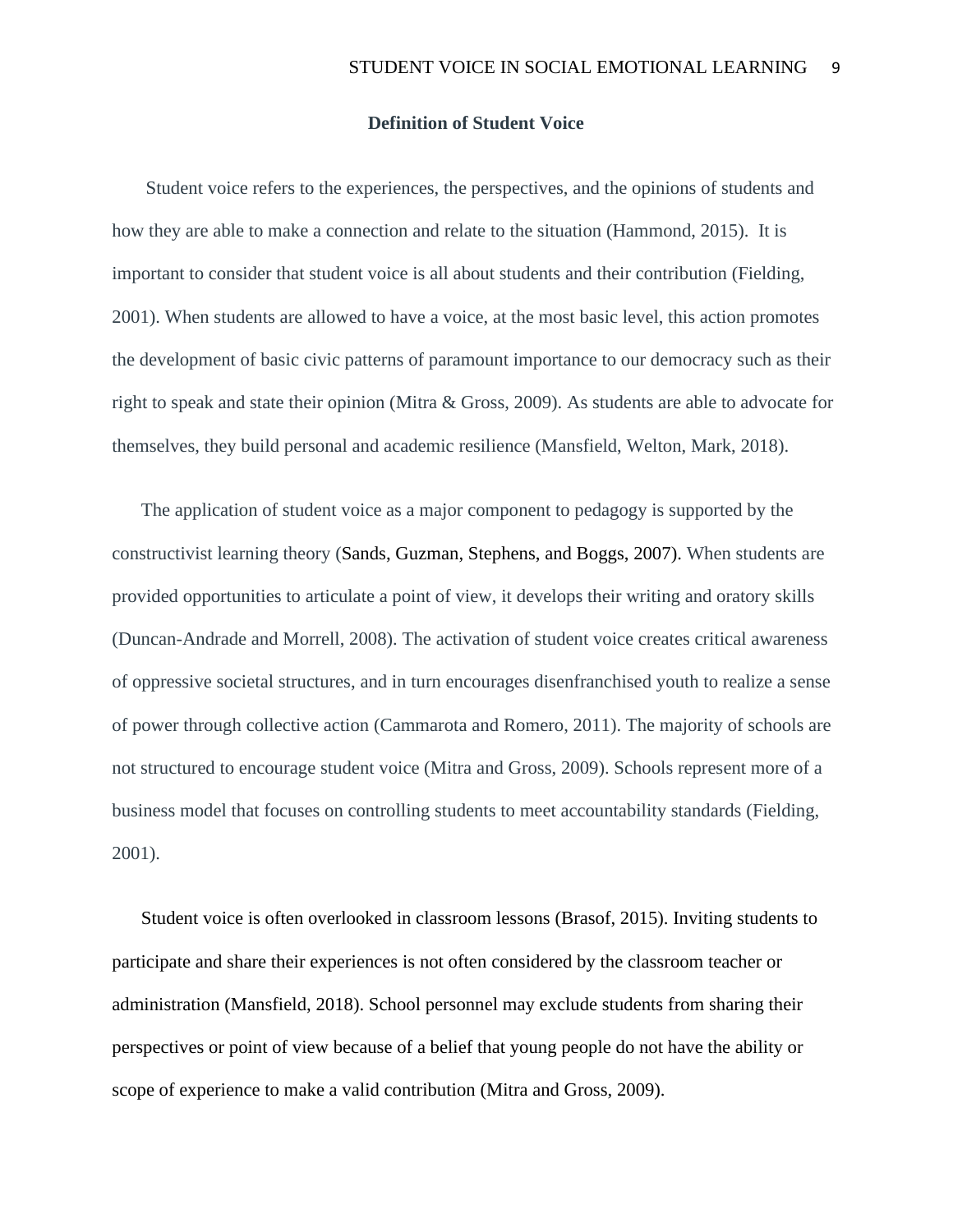## **Justification**

Social emotional learning program (SEL) by their very nature are programs that are inextricably linked to students' intrapersonal and interpersonal experiences. Although it is therefore important that SEL programs incorporate the sociocultural experiences of the students, most programs need considerable amount of adaptation in order to do so (Garner, Mahatmya, Brown, and Vesely, 2014). This study focused on the process that obtains and infuses student voice into an SEL program with the intention of creating goodness-of-fit in terms of context and culture. The main objective was to develop a planning and implementation process that resulted in a SEL program that is culturally relevant and validates students' experiences, and at the same time, engages students and leads to more desired outcomes.

I have often wondered about students who are deemed "a problem" in class due to their impulsive behavior. The same students are able to sit in a hard church pew through a three to four-hour black church service on a Sunday morning. How is this even possible? It is because they identify with the message being delivered. They see themselves through the lessons taught. They are able to engage because they identify with the experience. The pastor becomes the teacher in understanding what is important to the students. The pastor makes sure he connects with the students by incorporating experiences to which the students can relate and connect from his message. The pastor is incorporating student voice to keep students fully engaged. Since the pastor understands what is important to the students, he makes his message more culturally and contextually relevant. The contrast is that on Monday morning when the students returns to class, they are often rebranded "a problem" because the classroom teacher at school has made little to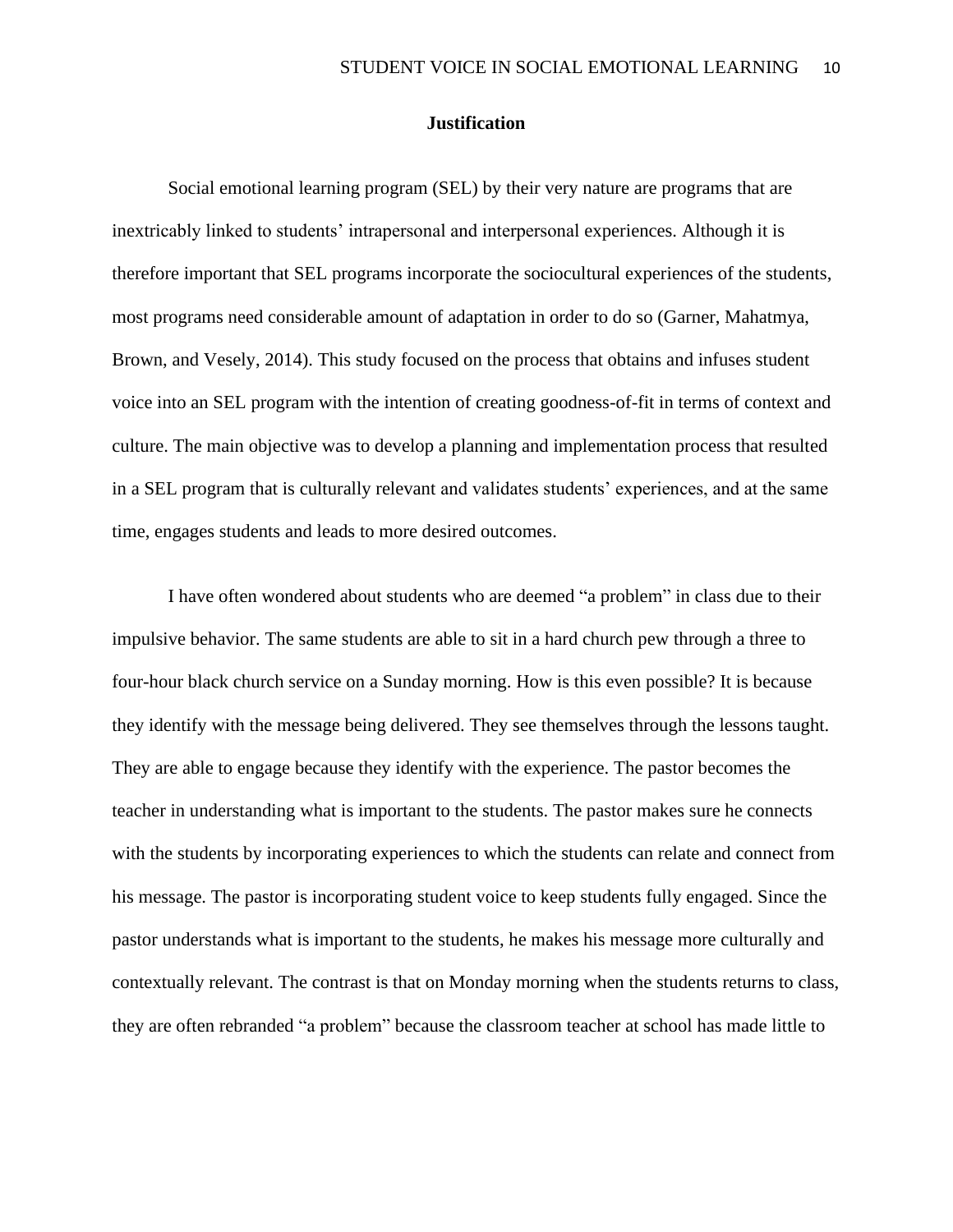no effort to make the lesson culturally relevant to the students by seeking their input, interests, and perspectives.

### **Problem Statement**

This study was created to develop a process to incorporate a specific cultural context within a SEL program. The study focused on secondary school students in Western Washington State. Thus, this project focused on a specific cultural group, youth in the Puyallup tribal school. Judging from the literature review, indigenous students have not been represented in any SEL study to date. In 2016, there were twenty-three social emotional programs highlighted in CASEL (2013) guide (Garner, et al, 2016). Of all the twenty-three programs highlighted, not one focused on a specific cultural group, not even on a collaborative effort (Garner et al, 2016). This study was modeled on the work of Castro-Olivo and her colleagues in the cultural adaptation of Strong Teens SEL programs (2012; 2014) and applied Bernal's EVM as recommended in the SEL literature to date (Peterson, 2016). Student voice was obtained from a group of students that was used to inform specific adaptation, including instructional content and methodology. Ultimately, the intent was to develop a guiding process for the use of the EVM and student voice with any SEL program.

## **Theoretical Frame**

The Bernal's ecological Validity model was selected because of its use and endorsement in the field of SEL and its clear guidelines and dimensions. The study used Bernal's ecological validity model (EVM). It used the eight dimensions: language, person, metaphor, content, concept, goals, methods, and context (Bernal et al, 1995) to guide program adaptation. Language was important because it was needed to be adapted to be aligned with the language of the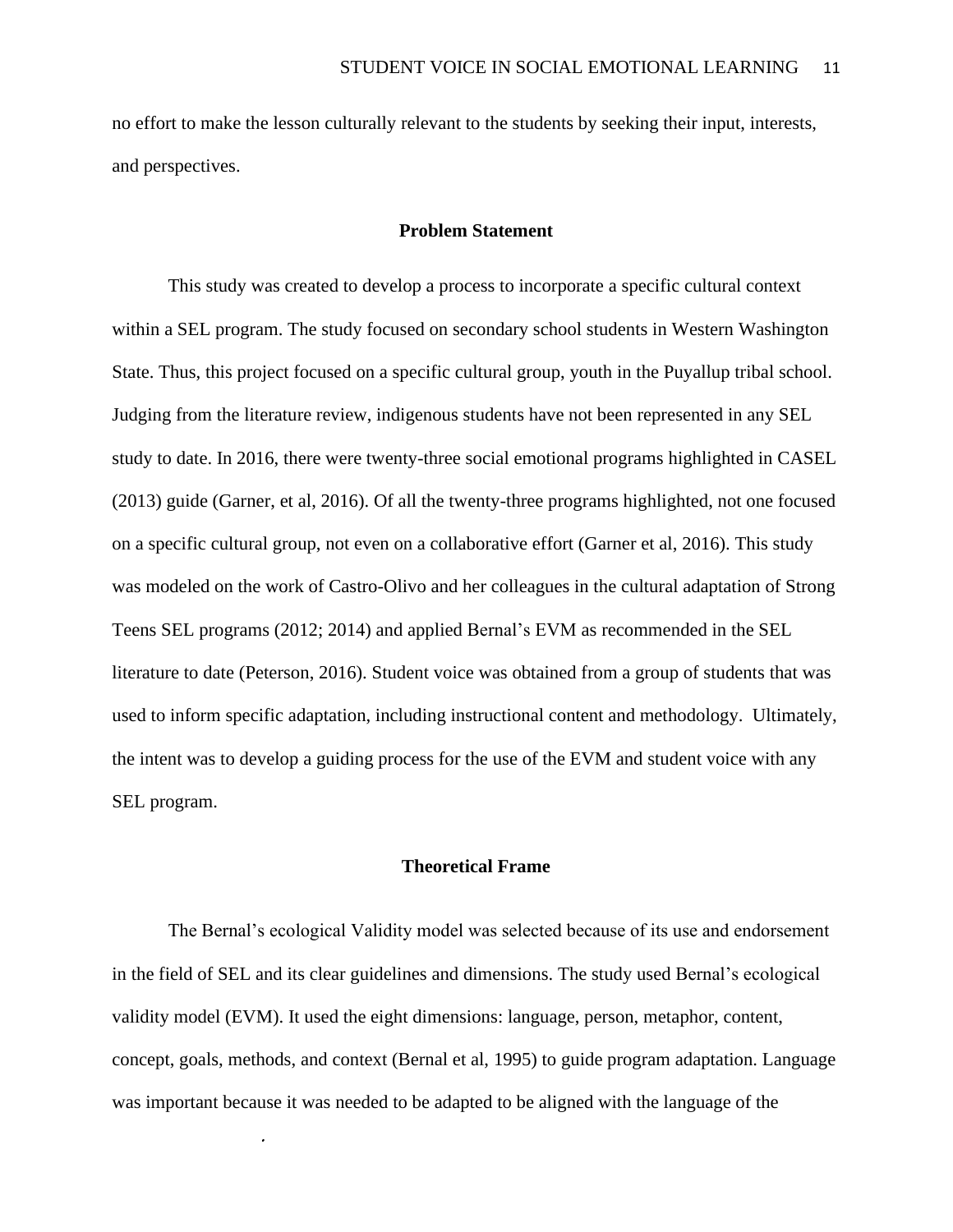targeted population. Knowing the communication style of indigenous secondary students was important because it demonstrated value to their voice. The cultural dimension of persons was important because teachers had to be sensitive to the cultural needs of the students. Metaphors or examples had to reflect the folklore and symbols to which the students were accustomed. This study explored content or basic cultural knowledge that were sensitive to the values, customs, traditions, and typical experiences of Chief Leschi indigenous secondary school population. Context was another important cultural dimension that this study focused on. In this way, new concepts like acculturative stress was introduced to make SEL more relevant to Chief Leschi secondary school students. The school counselor ensured that the goal of teaching the SEL program was for students to introduce and communicate values from cultures of their origin. Two key dimensions that this study focused on were methods and context. The delivery method was adapted to reflect the cultural traditions of Chief Leschi secondary school students. The context of the students' life circumstances and the effect that social emotional learning could have on these circumstances were certainly taken into consideration.

Fielding asserted that when students were provided opportunities to be actively engaged in class, there was a willingness by the teacher to listen to the students' experiences and incorporate in the lessons (Fielding, 2001). Bernal et al (1995) EVM provided a suitable platform to incorporate the dimensions of EVM and student voice. Presented with the opportunities, students were able to articulate their experiences around the cultural dimensions of language because when provided opportunities to speak of their cultural experience, it created value to their voice. In the same way, the dimension of person allowed for students to validate the authenticity of the teacher by being able to articulate a point of view and the teacher acknowledging that as the teacher, they too are learning from and about the student. The cultural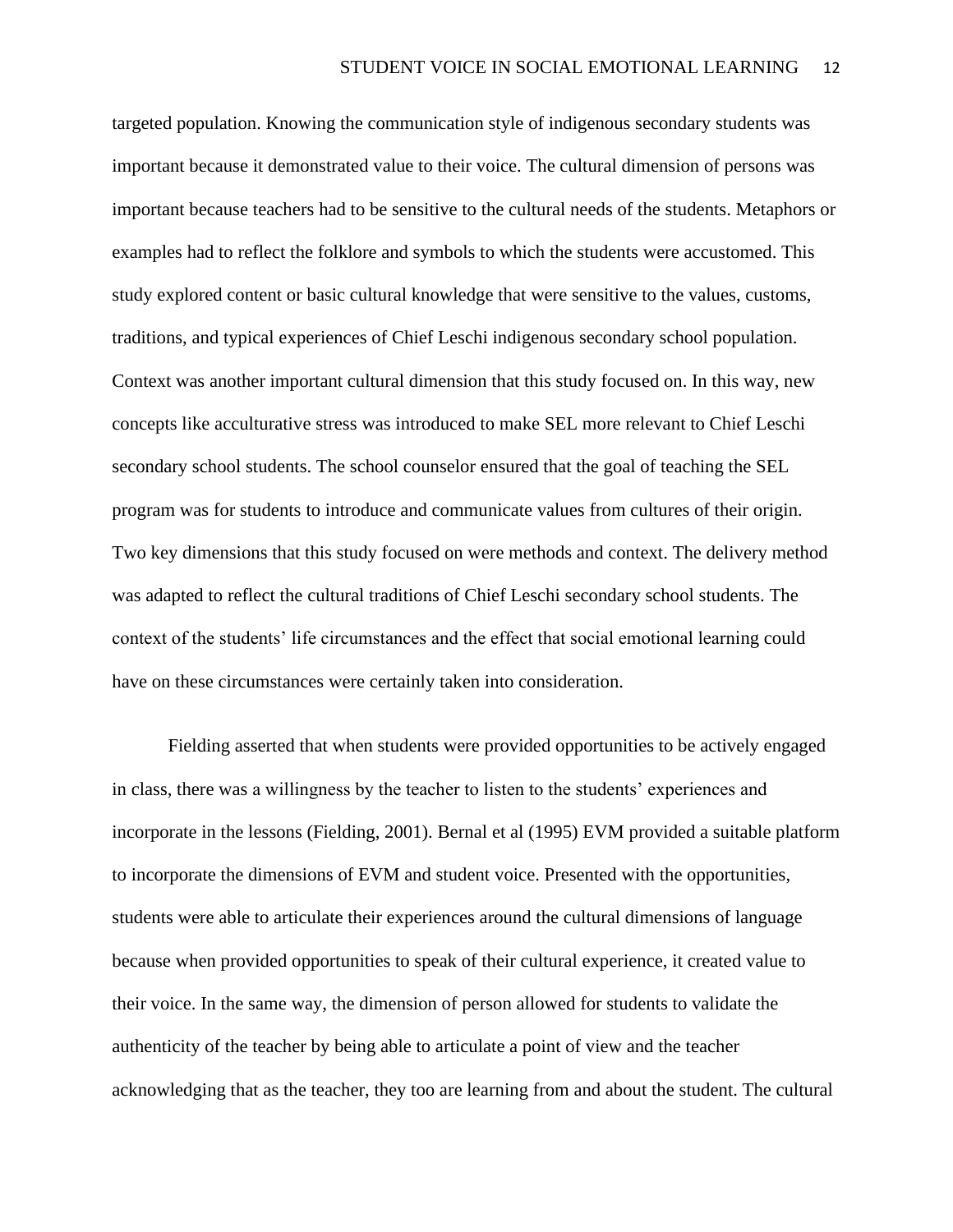dimension of metaphors allowed students to validate their experience in their own tradition. Using content, allowed students to visualize their identity in classroom space and in so doing provided an environment for self- expression through their experiences. Context created a bridge between whatever the current circumstances were and students having an opportunity to enrich the discourse by articulating their point of view. Both dimensions of context and delivery methods allowed students to add their perspective as they received the information from the teacher. The dimension of goals created an opportunity for students to be able to voice what they wanted to get out of the program. It was important to underscore that the reason for incorporating cultural adaptation to SEL is not to modify the big ideas of the existing program but to involve the target audience in a more inclusive way (Martinez and Eddy, 2005).

## **Literature Review**

#### **Student Voice**

There was scholarly evidence to support the importance of student voice as part of pedagogy. For example, Shields wrote that when educators made the cultural experiences of students as an integral part of the learning environment, students found their realities represented in the lessons and were encouraged to participate in classroom discourse, thus connect to their own learning, and experience greater school success (Shields. 2004).

Paris and Alim (2017) proposed as teachers listen to students sharing their cultural perspectives, this listening action by teachers provided honor and value to the students' cultural perspectives and increased students' engagement. Sands, Guzman, Stephens, and Boggs (2007)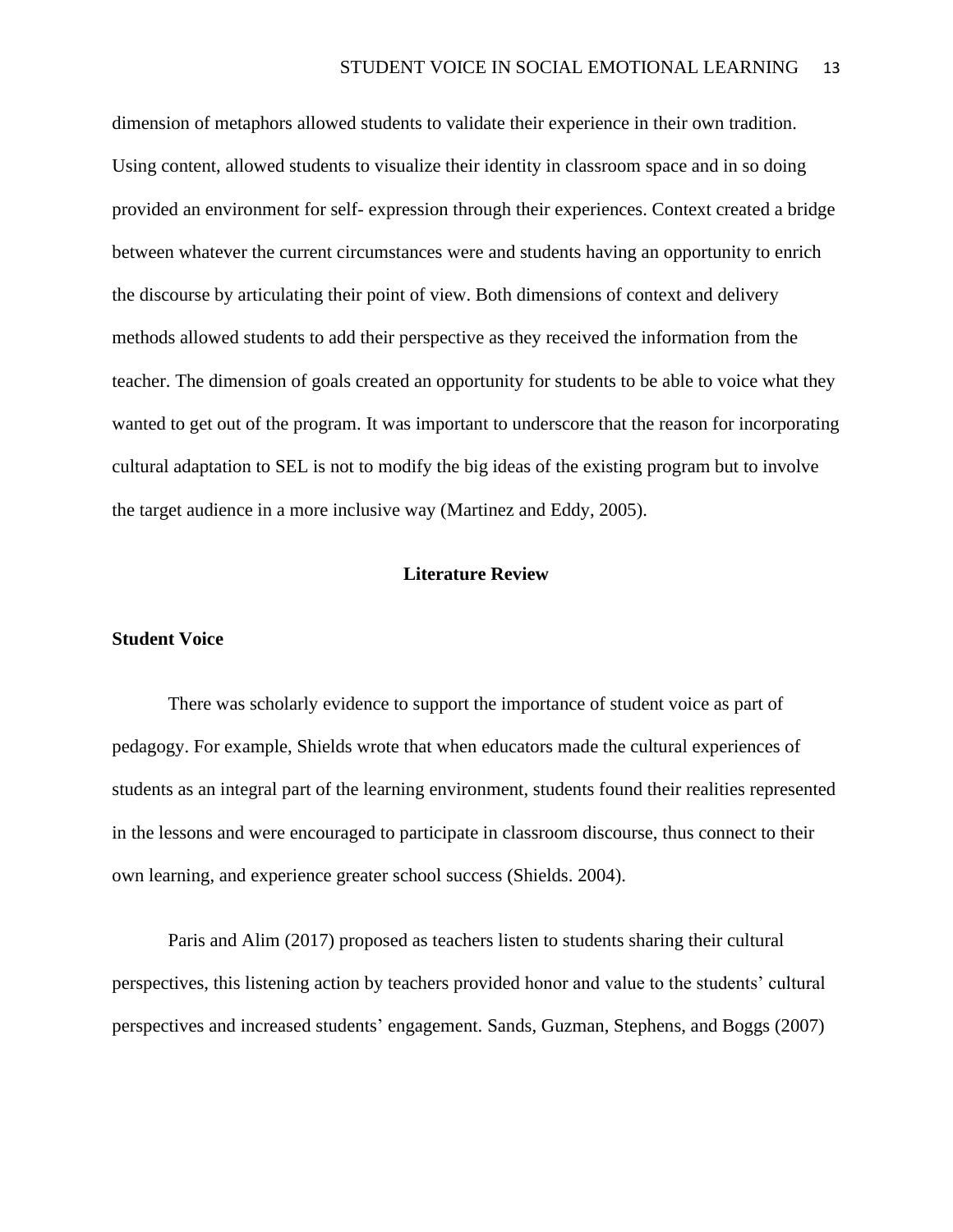wrote that with all of the efforts to empower students and improve success, the sole voice that is not considered is that of the students themselves.

Noted scholar on student voice, Michael Fielding (2001), wrote that there is a sense of urgency to the work of implementing student voice as part of pedagogy. The sense of urgency allowed students to have a voice in the classroom and with the framework, their voice was acknowledged giving their experiences value. This conceptual framework sought to transform the entire culture of the organization where all racial and ethnic groups found value as they introduced their cultural experiences, their voice, to the conversation (Fielding, 2001). He suggested that there must be a consultancy with students themselves about the importance of their cultural perspective and how that aligned with a given lesson.

Fielding described the framework as having two prongs. The first prong sought to answer how the inter-relationship between students and staff worked when students were able to share their perspectives based on their cultural experience. The second prong sought to evaluate the process by asking the questions as the student voice activity was taking place. According to Fielding, student voice is exemplary when students were able to initiate inquiry. For example, student voice was highlighted when provided opportunities for students to ask questions based on class discourse referencing their point of view from their cultural experience. When the inquiry process occurred, teachers became facilitators of the discourse and partners in the learning and, students became active respondents as they were tuned in and engaged (Fielding, 2004). Fielding noted as students became active respondents, teachers moved from not just compiling data but listened to what students had to say (Fielding, 2004). Compiling data was still a critical aspect in measuring student voice. Fielding asserted that teachers must listen intently to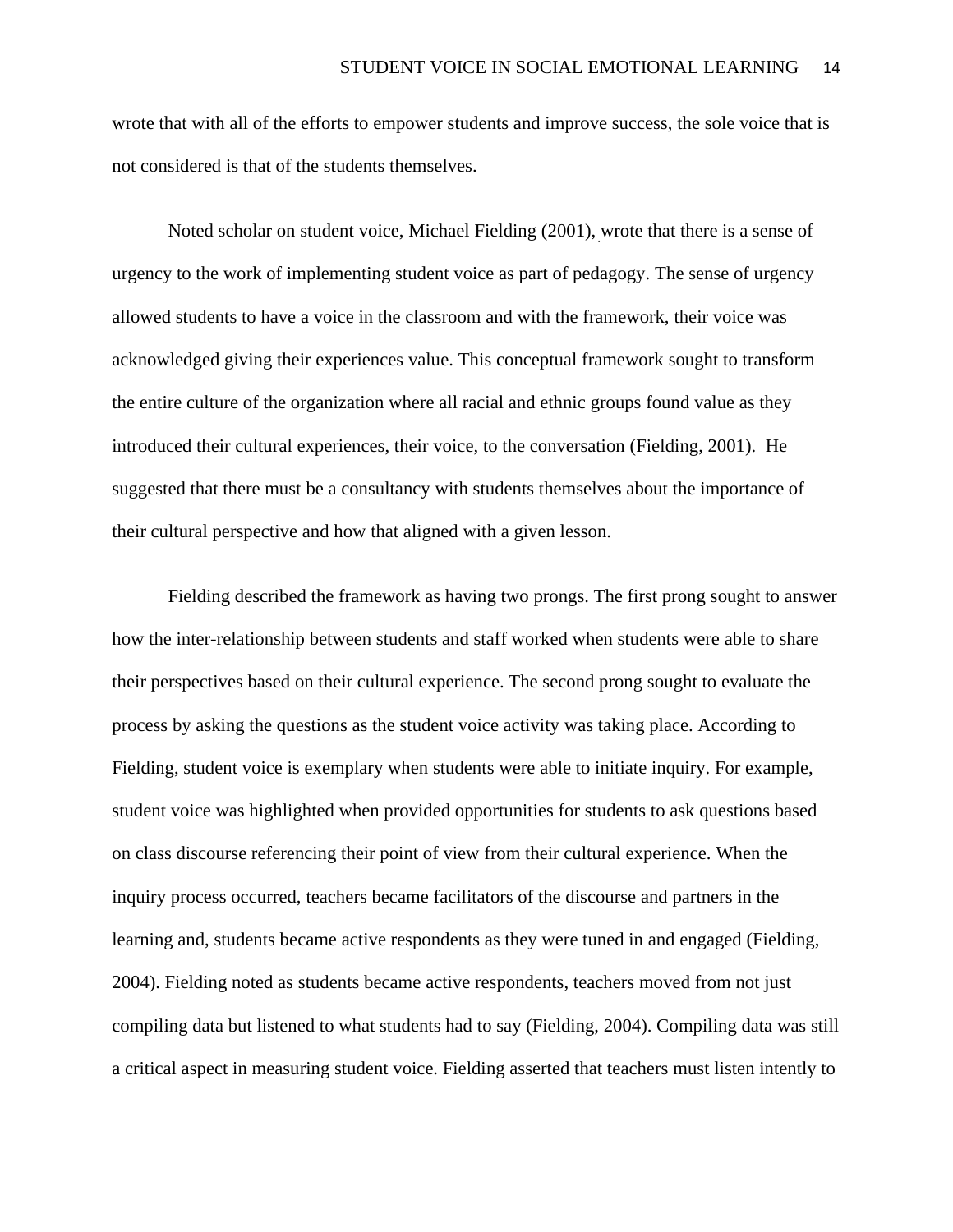students as they spoke of their cultural experience. In doing so, teachers were able to pay attention and measured student performance through their participation. Student did in turn learn through a more informed pedagogy because teachers paid attention and learned about their students (Fielding, 2004).

Fielding argued that the use of the themes and questions was a transformational process (Fielding, 2001). This involved a mind shift of the entire school from attitudes, beliefs, actions of staff, and the styles and strategies used by teachers. Fielding referred to this mind shift as informed pedagogy because teachers were being knowledgeable of the students that they were serving which has a direct impact as teachers were taking the time to acknowledge students and their experiences (Fielding, 2001).

### **Social Emotional Learning (SEL)**

As mentioned earlier, this study was centered on the process of obtaining and then implementing student voice as a fundamental component to the lessons within a SEL program. Social emotional learning (SEL) was designed to help students develop skills to recognize and manage their emotion. SEL encapsulates a very broad focus to include, positive youthdevelopment, resilience violence prevention, wellness and character education. SEL can be conveyed as the framework for which these focuses can be aligned to meet the academic and the social education of all students (Greenberg, 2003; Merrell and Guelder, 2010).

The aim of social emotional learning (SEL) is to develop the social emotional skill set for students (Zins, Weissberg, Wang, &Walberg, 2004). SEL is the process through which students cultivate their ability to connect their thinking, feeling, and behavior in becoming emotionally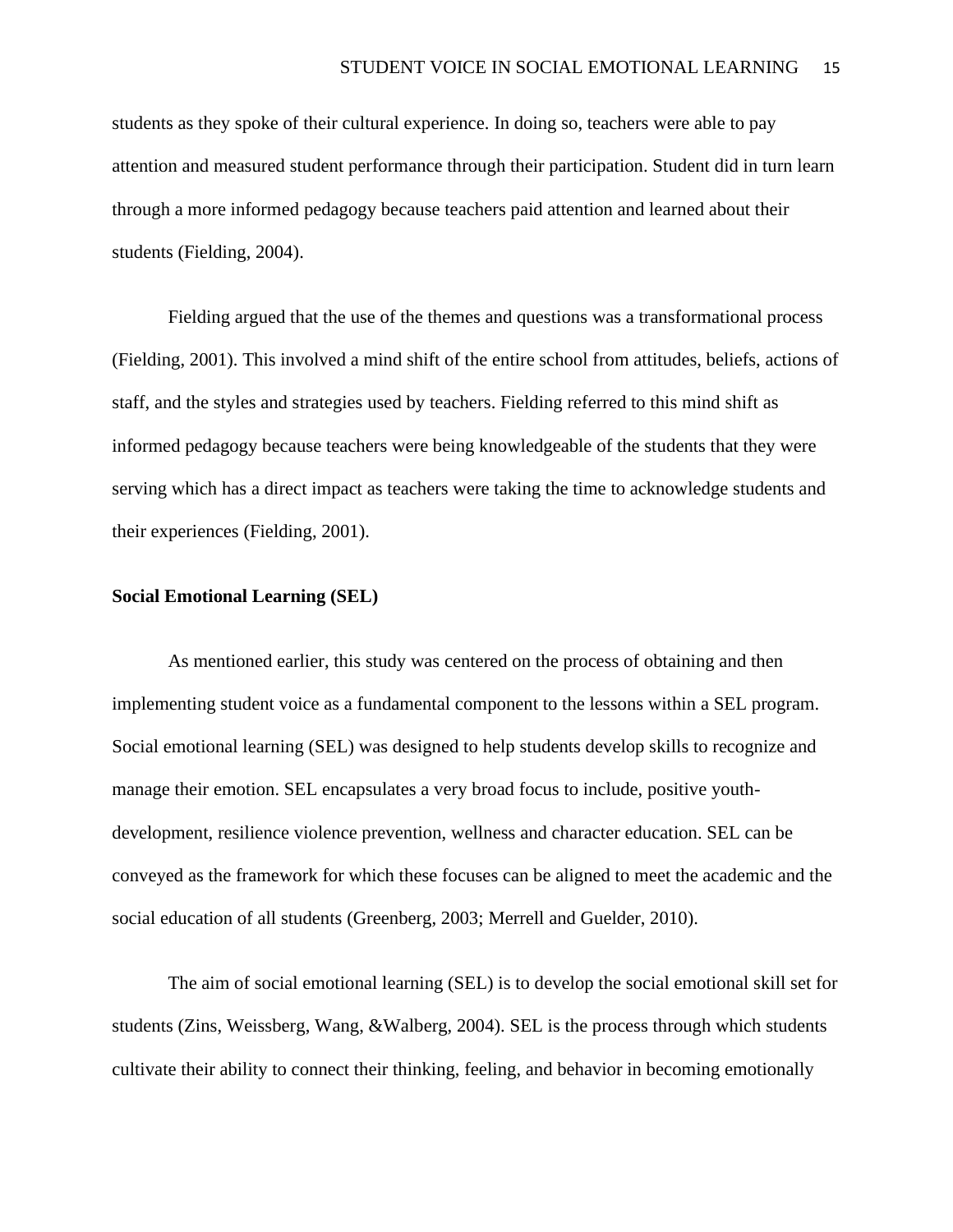healthy human beings (Zins et al, 2004). The Collaborative for Academic, Social, Emotional Learning (CASEL) began in 1994 with the idea of creating the standards upon which social emotional learning would establish its foundation. Five competencies were introduced as a guide to facilitate social emotional learning. The first being self-awareness, the ability to recognize one's own emotions and how they influence behavior. Self-management is the ability to regulate one's own thoughts, behaviors, and emotions. Social awareness is the ability to have a perspective and empathize with others. Relationship skills are the ability to establish and foster healthy relationships. Responsible decision making is the ability to make constructive choices based on ethical standards.

The instructional value of SEL is to establish social and emotional growth with lessons and strategies that focused on students learning and practicing SEL skills. The framework for social emotional learning applied herein is that of the Collaborative for Academic and Social Emotional Learning (CASEL) competencies. As overviewed previously, the five competencies developed by CASEL were self-awareness, self-management, social awareness, relationship skills, and responsible decision making. Self-awareness is the ability to recognize one's own emotions, thoughts, and values and how they influence behavior. For example, students will be able to identify emotions, understand self-perception and maintain an appropriate sense of selfconfidence. Self-management is the ability to regulate one's own emotions, thoughts, and behavior in different situations. Self-management helps students in developing impulse control, self-motivation, and stress management. Another competency is relationship skills which is the ability to establish and maintain healthy and positive relationships. Some of the attributes gained from exploring relationship skills are communication, social engagement, and relationship building. The fifth competency is responsible decision making which is the ability to make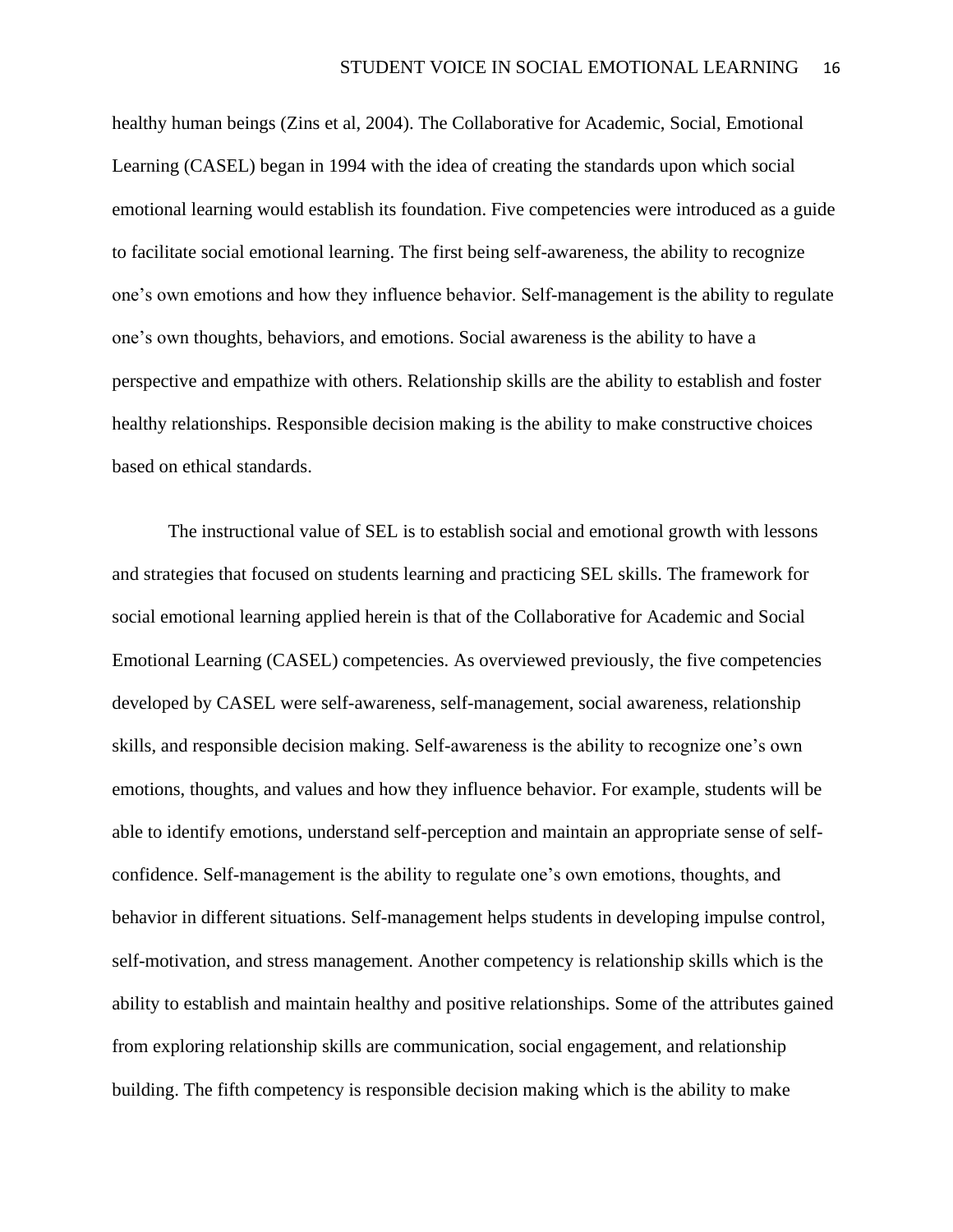constructive choices about personal behavior which leads to identifying, analyzing, and creating solution to issues. The objective of the competencies is to develop intrapersonal, interpersonal, and cognitive skill sets within students (casel.org).

Social emotional learning programs are critical in students' development; however, it is important that the programs incorporate the sociocultural experiences of the students being served (Garner, Mahatmya, Brown, & Vesely, 2014). Students social emotional development is shaped by their experiences, attitudes, values, and behavior of families in the communities where students live and learn (Bradley, et al, 2001). There should be an understanding of sociocultural influences of the participants and the way in which SEL is implemented (Lareau, 2011). There should be an acute understanding of social demands such as family socialization behaviors, school, and community elements before incorporating into SEL programming and strategies because the intent of SEL is to reach all students being served (Graves & Howes, 2011). The sociocultural elements and the social demands will have significant impact on the process of implementation for any social emotional program because it is imperative to create a contextual frame for students to be able to identify with (Griner & Smith, 2006). The contextual frame could be race or ethnicity, socioeconomics, gender, disability, or the family emotion socialization process; are they experiencing any level of acculturative stress (Griner & Smith, 2006).

As with the quality implementation of any SEL program, there should be adaptation to suit the students being served yet ensure fidelity and that core components of the program remains intact. For adaptation to be effective, it must be purposeful, meet the objectives of the adaptation, provide timely guided professional development, and well executed (Durlak, 2016). Professional development is crucial in the establishment for any implementation as this is where teachers and facilitators of the program receive the essential information on the process of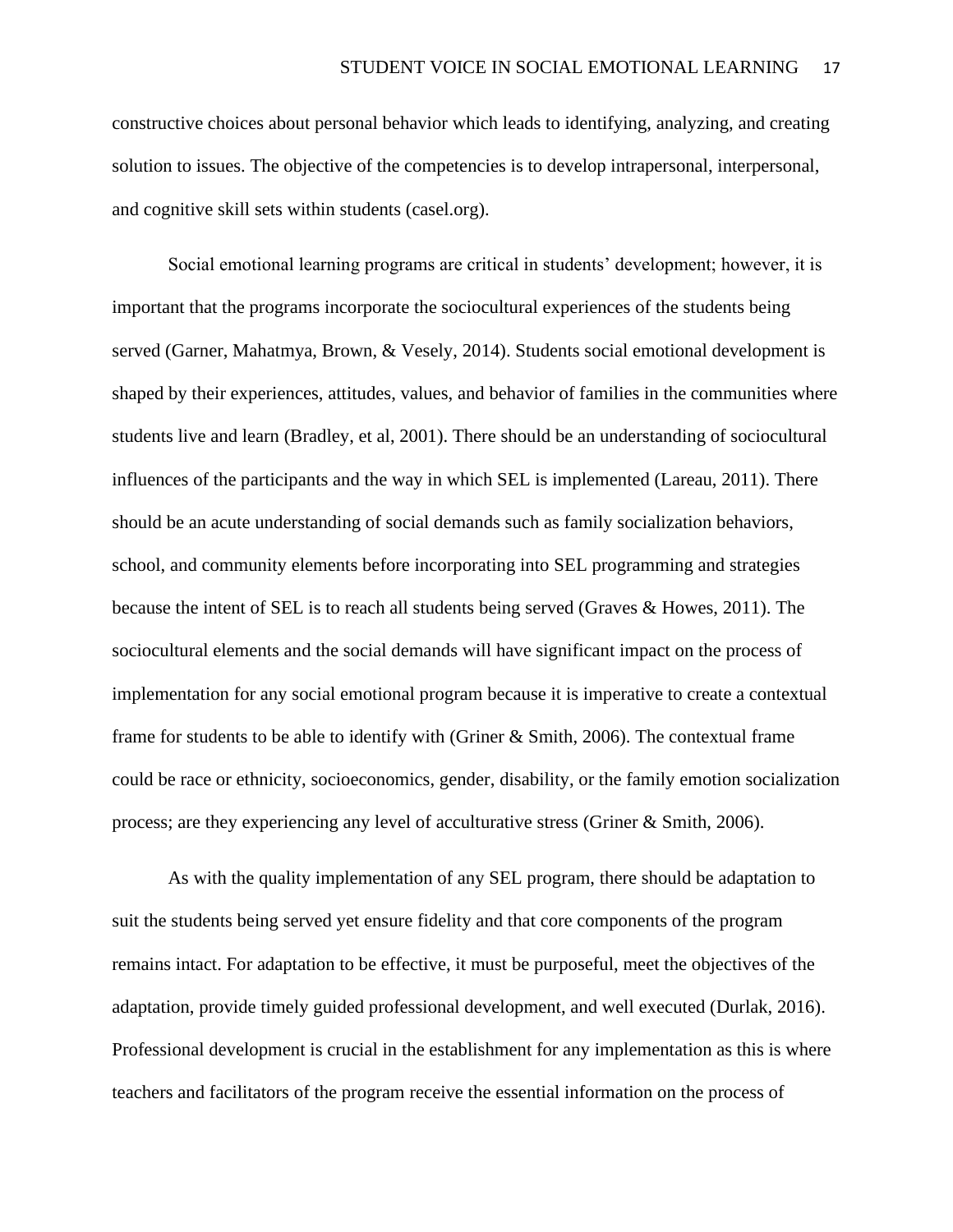implementation (Durlak,2016). Instructors who are learning the implementation process must walk away with a level of confidence knowing how to take the program and begin to use it with fidelity. Quality professional development allows the implementers to understand how to effectively adapt the program implementation to the intended audience (Durlak, 2016).

### **Strong Teens SEL Program**

Merrell's Strong Teens is the high school component to the Strong Kids SEL program series (Carrizales-Engelmann, Feuerborn, Gueldner, &Tran, 2016). The program was developed by authors with diverse backgrounds and was designed to be implemented as a universal prevention strategy. The program is designed for straight forward implementation in any given classroom without having the facilitator go through any kind of mental health training. The program includes 12 lessons that facilitate skills associated with resilience and the prevention of symptoms and problems such as anxiety and depression. Targeted skills include, but not limited to, emotional awareness, problem solving, empathy, stress, and anger management, positive thinking, and goal setting. These skills promote healthy social emotional development to cope with challenging life experiences (Greenberg et al, 2003). Merrell's Strong Kids SEL programs have evidence for their use as an effective program for diverse students with example outcomes including self-awareness, problem solving, and emotional regulation (Castro-Olivo,2014).

The Strong Teens program was selected for this study because it was a suitable and feasible option for this study. This study was built of what is already known from previous research and address a gap in this literature. This study involved the creation and implementation of a process of incorporating indigenous students' voice (i.e., cultural perceptions and experiences) into the Strong Teen program. The cultural incorporation that I focused on is the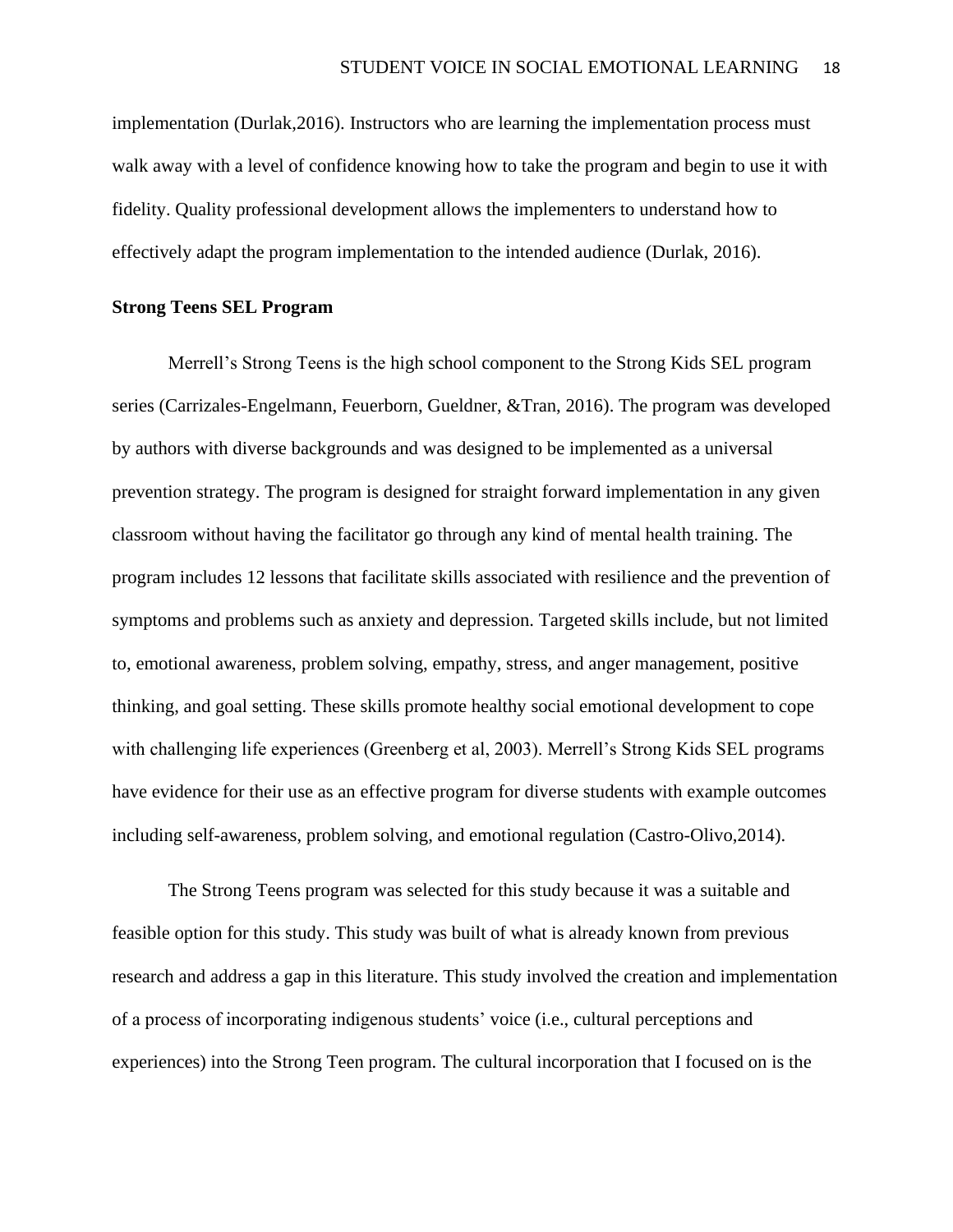integration of student voice, but I also included the perspectives of teachers, administrators, support staff, and community members.

There have been a few studies conducted expressly for the purpose of exploring the implementation of the Strong Kids program with diverse learners. Social emotional learning has been used within the ELL student population as an intervention in evidence-based treatments (Castro-Olivo, 2012). These ELL secondary students improved their resilience and lowered challenging behaviors, both critical components to academic and life success.

These studies with ELL students provide a great starting place in understanding the significance of incorporating students' cultural experiences into a SEL program. As an intervention, SEL has done well in helping ELL students deal with building social, academic, and emotional skills set (Durlak, Weissberg, Dymnicki, Taylor, & Schellinger, 2011). Students must be explicitly taught SEL through incorporating their cultural experiences so that they are able to have a reference to their own cultural upbringing so as to not be exposed to acculturative stress (Blanco-Vega, Castro-Olivo and Merrell, 2008; Castro-Olivo et al, 2008) where ELL students feel external pressure to conform to the dominant culture other than the one to which they have been oriented from birth. Acculturative stress has been found to have a negative impact on students particularly when there is no cultural representation in the curriculum (Castro-Olivo, et al, 2014).

Castro-Olivo (2014) has set out to determine whether incorporating cultural experiences enhances the outcomes of SEL. Specifically, they studied secondary school English language Learners (ELL) students and an adapted version of Merrell's Strong Kids program.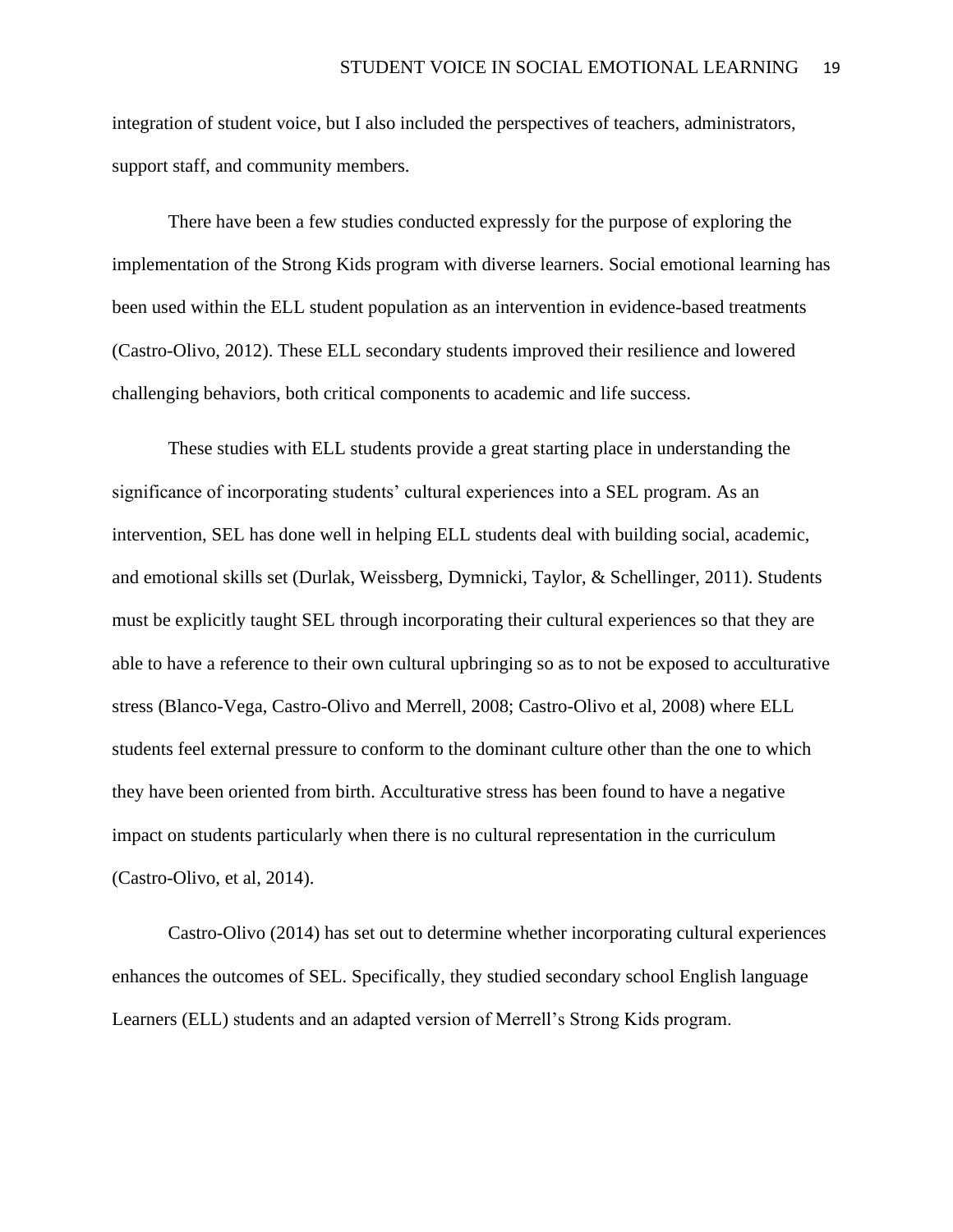One of the questions that Castro-Olivo sought to answer is if cultural adaptation makes an impact in the SEL program as a valid intervention (Castro-Olivo, 2014). She constructed her study by first aligning all eight dimensions of the Ecological Validity Model (EVM; Bernal, Bonilla, Bedillo, 1995). The eight dimensions are *language* of intervention, which is to say that the language aligns with that of the intended audience. The character of *persons* has to do with the sensitivity of the individual who is delivering the material to be culturally astute to the social emotional needs of the audience. Another dimension is *metaphors* which relate to the folktales and traditions to which the audience is accustomed to and must be incorporated as part of the adaption. Adding new *content* is also a dimension of Bernal's model as a way to align to the values, traditions, and customs of the audience. In the same way, *concept*, like acculturated stress, should be thoroughly explained to the audience as well as make this new intervention language relevant to audience. In addition, the *goals* of the program must be of value to the target population and will allow them to exhibit values from their cultural heritage. The *delivery method* must be reflective of the culture and customs of the audience. *Context* is the final dimension and it refers to the presentation having relevance as it relates to the current conditions of the audience. In the Castro-Olivo (2014) study, these dimensions were then paired up with the target skills to be taught from the Strong Kids program.

For example, since the study focused on Latino students, the *language* was translated to Spanish. *Persons* selected as facilitators were bilingual or bicultural. Since the population of this study was ELL, the *metaphors* were all Latino folklore. All of the *content* reflected cultural values and customs adapted to the SEL model. New *concepts* were introduced within the *context* that would be relevant to the audience. The *method of delivery* was also adapted and altered to fit the cultural frame of the Latino students, e.g. the overarching frame were respect and familismo;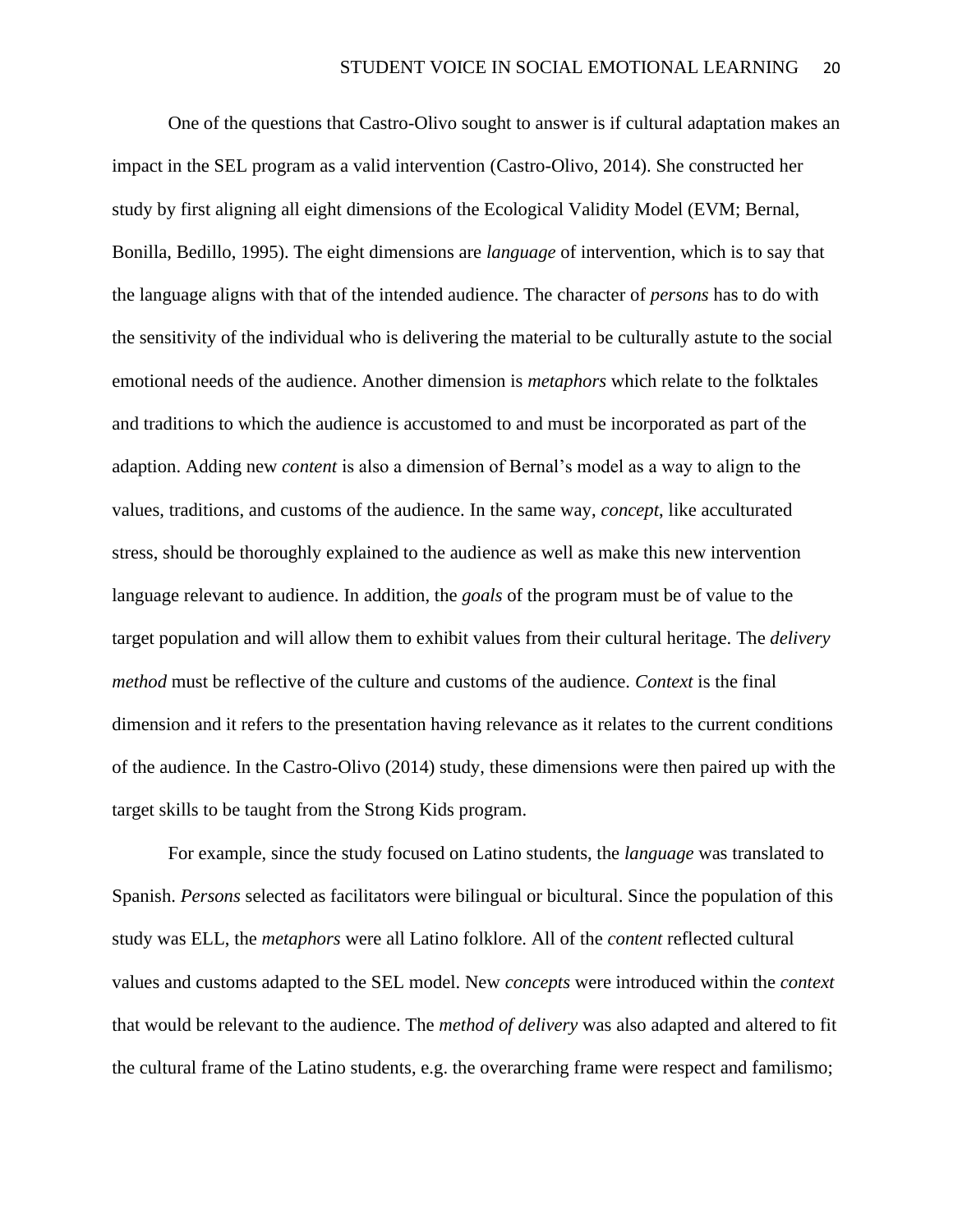two important attributes within the Latino culture (Castro-Olivo, 2014). The *goal* of the Strong Kids program is to promote resilience through SEL knowledge and skills. A focus group was conducted to determine that the planned adaptation met the community's approval. Once the adaptation was met with community approval then the study started to select participants.

The research design was constructed around a pre-post intervention to assess the effectiveness of the culturally adapted intervention on participating students' outcomes (Castro-Olivo, 2014). Both sets of students and parent participants were selected by teachers who have done extensive work with ELL students. Teachers were asked to select students who showed some resilience as a result of SEL and were articulate about SEL challenges that their peers faced. Student focus group participants were asked about the main challenges that ELL students face in schools. The study was able to develop themes based on responses of students. These responses were then used to build SEL themes like acculturative stress, language barrier, perceived discrimination, and lack of school belonging. When asked if cultural adapted SEL might help them, there was unanimous agreement (Castro-Olivo, 2014). The adapted SEL program was then piloted to assess three areas, one was the feasibility of implementation in a classroom. The second was to assess the effectiveness of teaching SEL skills. The third was social validity and participants satisfaction (Castro-Olivo, 2014). After the goals for the feasibility of implementation were established, then the study rolled out the method in which the study would be conducted (Castro-Olivo,2014).

Forty high school participants were selected (20 males and 20 females). Once approval was granted by the IRB, the school administration made the choice as to what grade will participate. The program was then explained to the teachers, subsequently, teachers explained to their classes. Parents attended an information night and all requisite permission forms were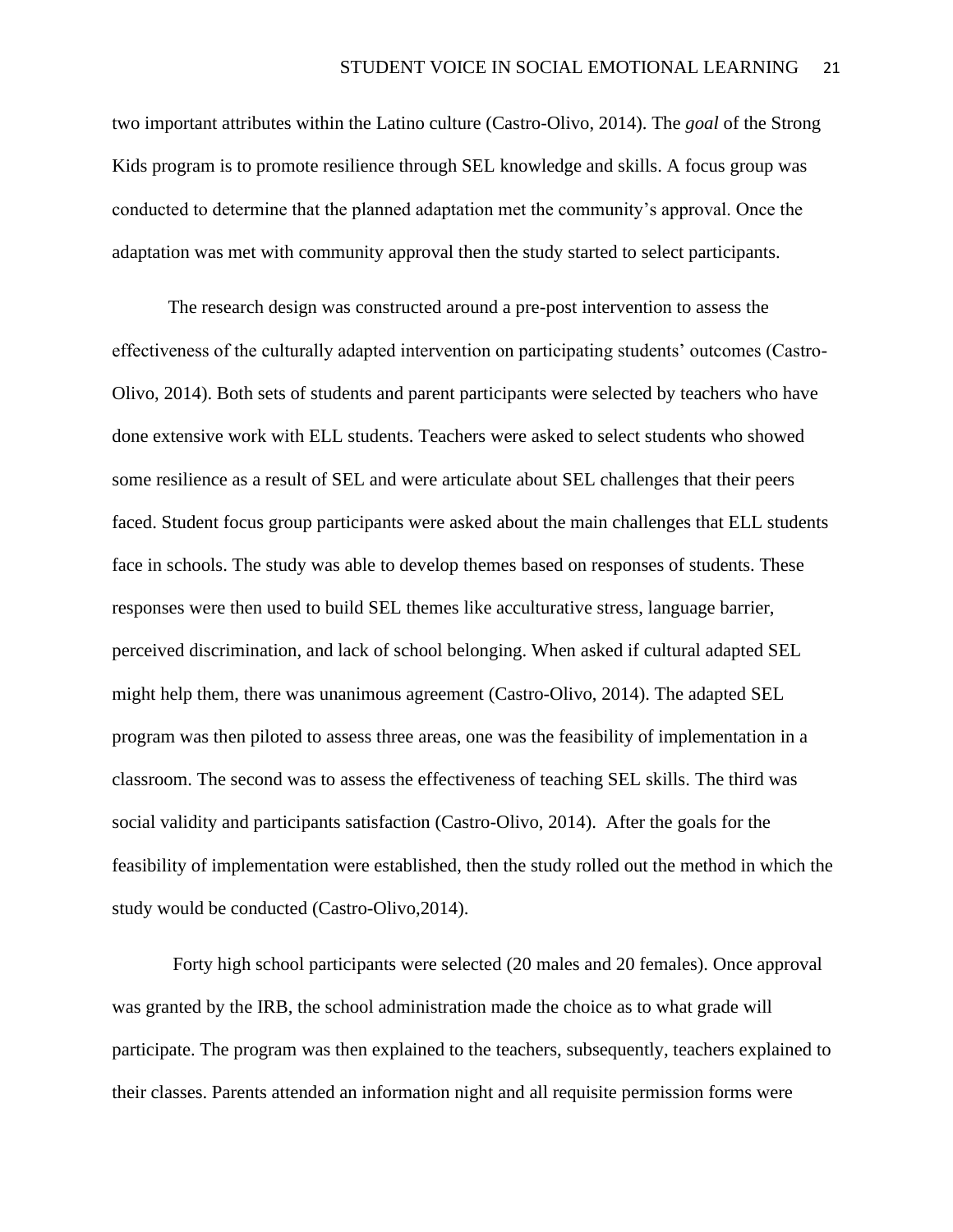signed and promptly returned to school. There were three main objectives in the set-up of the study. Teachers were asked to complete questionnaire to assess how feasible it would be to deliver each of the culturally adapted twelve lessons. An observation tool was used to assess the fidelity of intervention as delivered by the facilitator. This observation tool focused on the number of concepts taught and time spent on each concept as examples of items measured. Three of the lessons (25%) were observed by Castro-Olivo to assess fidelity of implementation. Also, teachers were asked to audiotape a sample of lessons to determine the number of concepts they used. The second objective was to assess the effectiveness of teaching SEL skills and students' outcomes. This was accomplished by having teachers and students' complete questionnaires and rating scales to provide data on levels of acculturated stress, systems of internalizing problems like depression and anxiety, and students' knowledge of SEL concepts and applications. The study used the internalizing systems test, a self-report measure to determine participants mental health like symptoms of depression and anxiety. This test comprises of ten questions, answered on a Likert scale. The next measure was the Strong teens knowledge test, another self-report measure that assesses participants knowledge of SEL content taught in the program. This test comprises of twenty true/false items along with some multiple-choice items. Also, the societal attitude familial environment for children (SAFE-C) was used to measure acculturative stress, and the people in my life scale was used to assess students' connectedness to their school. This measure comprises of eight items, answered on a Likert scale. The third objective was to assess the social validity and acceptability by asking teachers and students to complete a questionnaire about social validity and acceptability. This questionnaire sought to establish how much participants liked the program, how likely would they recommend it to others, and how much they thought that the skills addressed their social emotional needs (Castro-Olivo, 2014).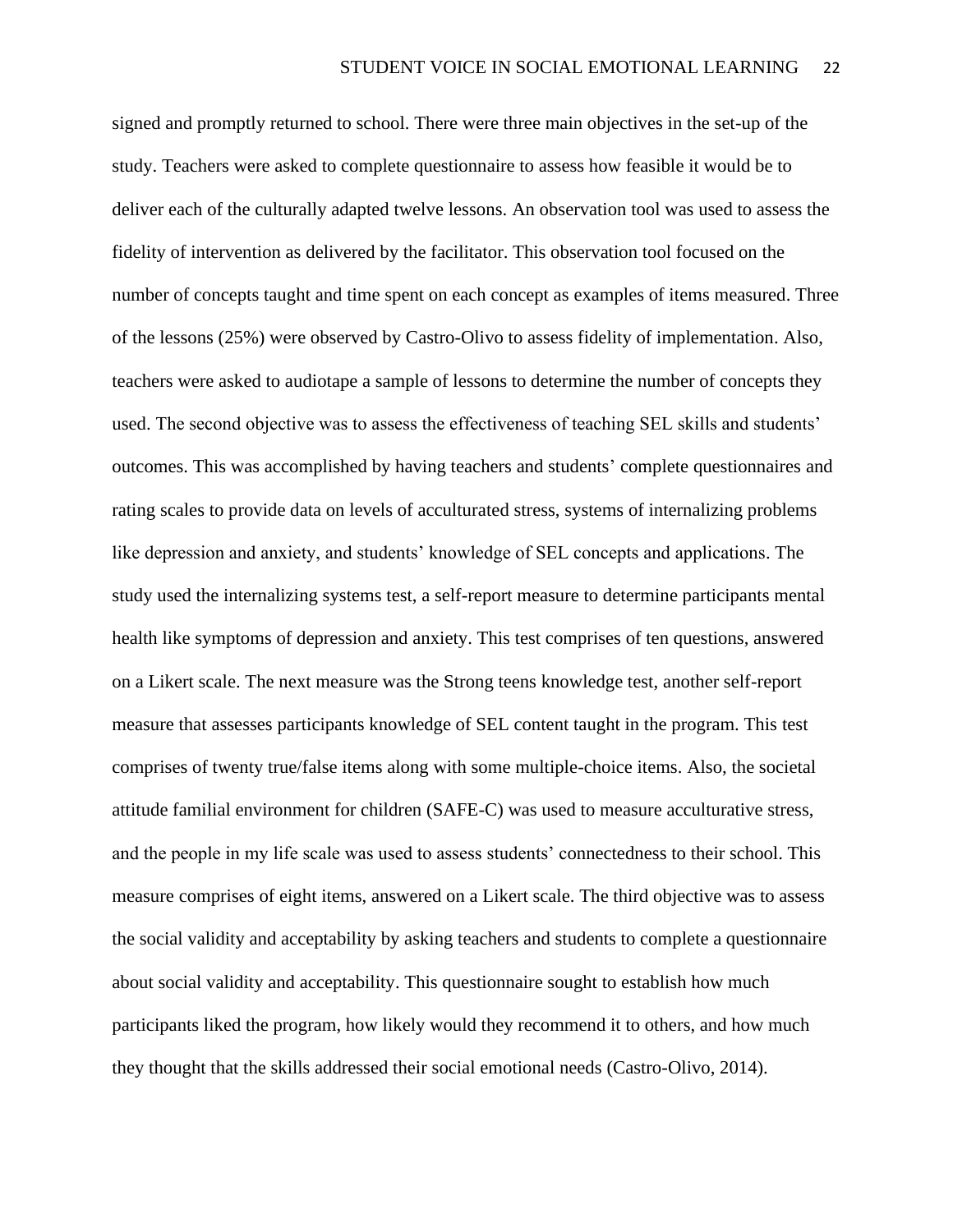A student measure was used to determine participating students' perspectives of the program. Here a Likert scale response was formed from the statement, "I think this program was created for Latino like myself." The final question was qualitative, and it asked the question of how the participants think that the program can be improved (Castro-Olivo, 2014).

Data from the intervention fidelity confirmed that the program was executed with fidelity through observational data, and the result indicate that the program was effective. Students did report that the SEL skills through the program did help with acculturative stress. Both teachers and students reported a high satisfaction in the area of social validity. There was an overall 80% satisfactory rating. In the end, the results of this study affirm that the culturally adapted Strong Teens program, when incorporated with a cultural adaption representing the Latina/o culture proved both socially valid and acceptable (Castro-Olivo, 2014).

The researchers discovered that in the relatively brief time of twelve lessons implemented once per week, they were able to make a positive difference in promoting social emotional resilience among ELL students. The Castro-Olivo study demonstrated that evaluating the impact of resilience was critical in the study because the SEL intervention proved that it was able to build ELL students resilience in dealing with adversity in their lives (Castro-Olivo, 2014). ELL students have been identified as an important group worthy for further study along with other communities of students who may be historically marginalized (Castro-Olivo & Merrell, 2012).

## **Culturally Responsive Teaching**

In much the same way that Fielding's framework provides support in implementing student voice as part of pedagogy, culturally responsive teaching can provide more tools in implementing student voice in the classroom. For example, it is imperative for teachers to take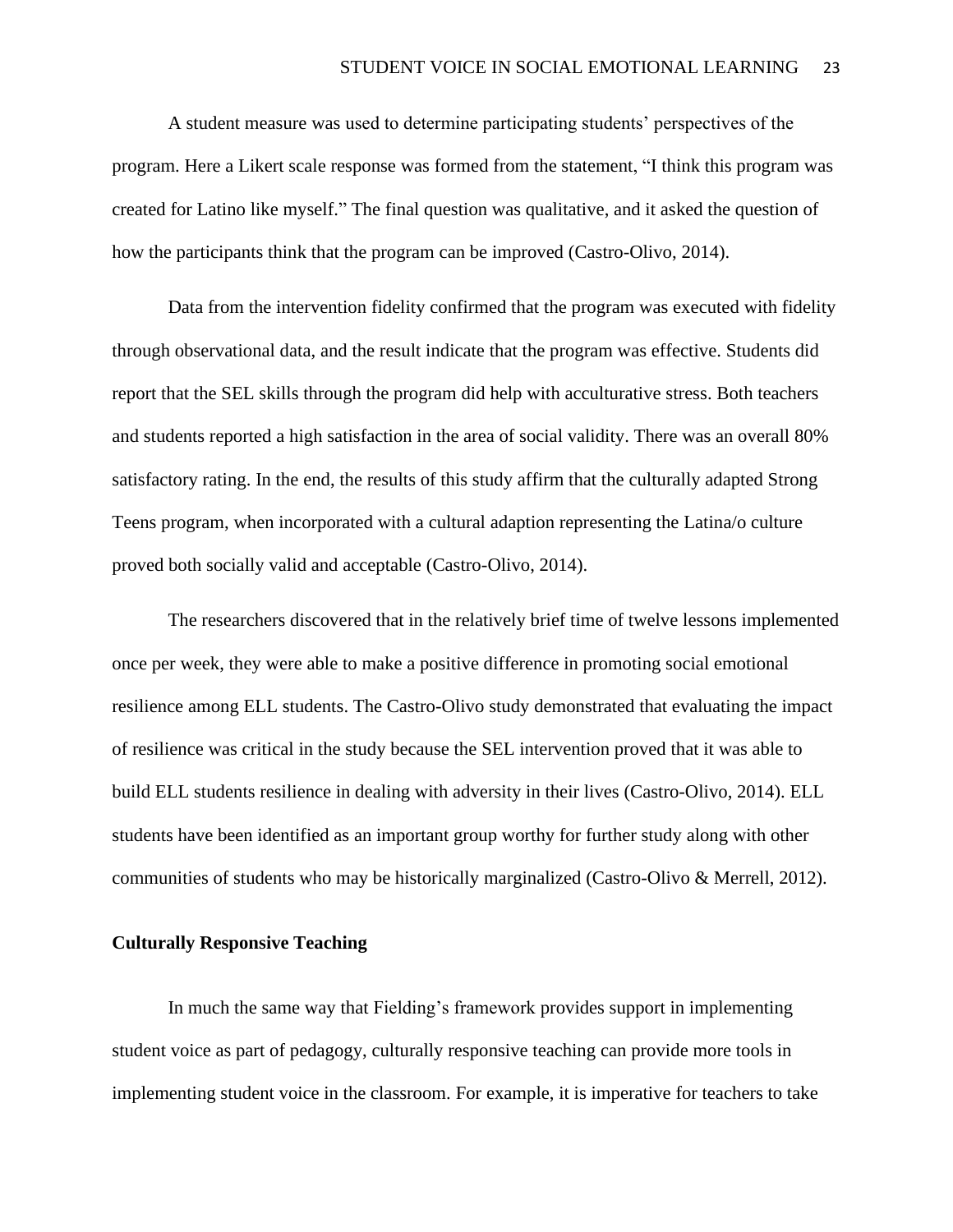the time to get to know their student in small ways every day, eventually, the teacher is able to have a conversation about the student's game over the weekend or the festival that the family was involved with. In culturally responsive teaching, culture becomes critical to learning. It is pivotal in communicating and shaping the thinking process of students. As teachers get to know their students, they plan lessons knowing the intended audience (Gay, 2010). For example, in planning a math lesson, the teacher would incorporate the contribution of an African mathematician to spark the interest of the black children in the classroom. When pedagogy affirms culture, the combination celebrates equitable access to education for all students from all cultures (Ladson-Billings, 1994).

Culturally responsive teaching is pedagogy that respects and recognizes the importance of including students' experiences to the lessons being taught in the classroom (Ladson-Billings, 1994). The following are some tenets that are applicable to culturally responsive teaching. The first thing a teacher needs to do within the framework of culturally responsive teaching is to explore ways of communication with students to get to know the students in a meaningful way. Genuine communication initiated from the classroom teacher provides a perspective of the teacher caring about the student and seeking to understand the student (Nieto, 2012). Learning within the context of culture is another area of culturally responsive teaching. It is critical that teachers learn of the cultures represented in their classroom. Students learn about themselves and their environment through their cultural experiences (Ladson-Billings, 1994).

Student centered learning is an aspect of culturally responsive teaching that is a fundamental shift in the delivery method of pedagogy (Hammond, 2015). Learning is a social construct and as a result, students learn best when they are able to articulate their cultural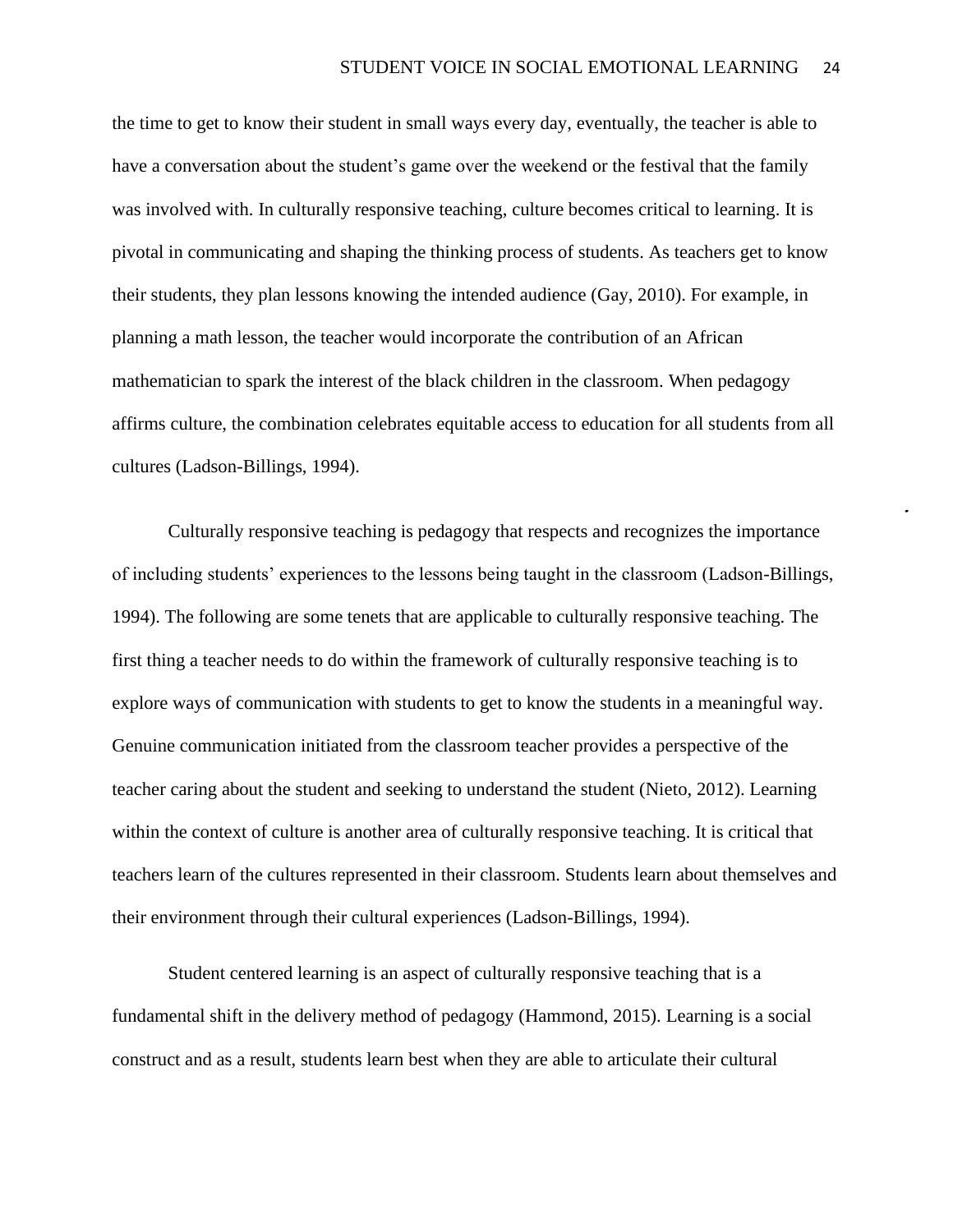experiences to their peers. When students are able to articulate their experience, all students in the class benefit from expanding their cognitive abilities (Vygotsky, 1978).

Culturally mediated instruction is another area within the framework of culturally responsive teaching. Culturally mediated instruction allows students to learn that there is more than one way to interpret an event or statement. In so doing, students' interpretation is based on their cultural lens and social experience (Nieto, 2012). Culturally mediated instructions create an environment for less student behavioral disruption because when students see themselves in the lessons, they are more inclined to be fully engaged (Hollins, 1996). Reshaping the curriculum is another way to focus on culturally responsive teaching. When lessons include topics and issues related to students' cultural experiences, students are motivated to develop a higher-level thinking skill set to articulate their point of view (Villegas, 1991). As teachers plan lessons incorporating students' experiences, they make meaningful connections between school and the real-life experiences of the students themselves (Padron, Waxman, & Rivera, 2002).

Another aspect of culturally responsive teaching is the ability of the teacher to see themselves as facilitators. When teachers facilitate the learning, they are able to acknowledge and create value to students' cultural experiences and thus nurture student development as relationship between teacher and student materialize (Ladson-Billing, 1995). Teachers who are facilitators, use students' cultural experiences as a foundation to develop lessons that transfer what is learned into real-life scenarios (Padron, Waxman, & Rivera, 2002). Facilitation takes preparation and planning to provide a successful implementation.

The sociocultural elements provide context for exploring individual student experiences, and how emotions are expressed and socialized in the home environment (Trommsdorff et al, 2017). Students require a variety of social emotional skills because they are coming from varying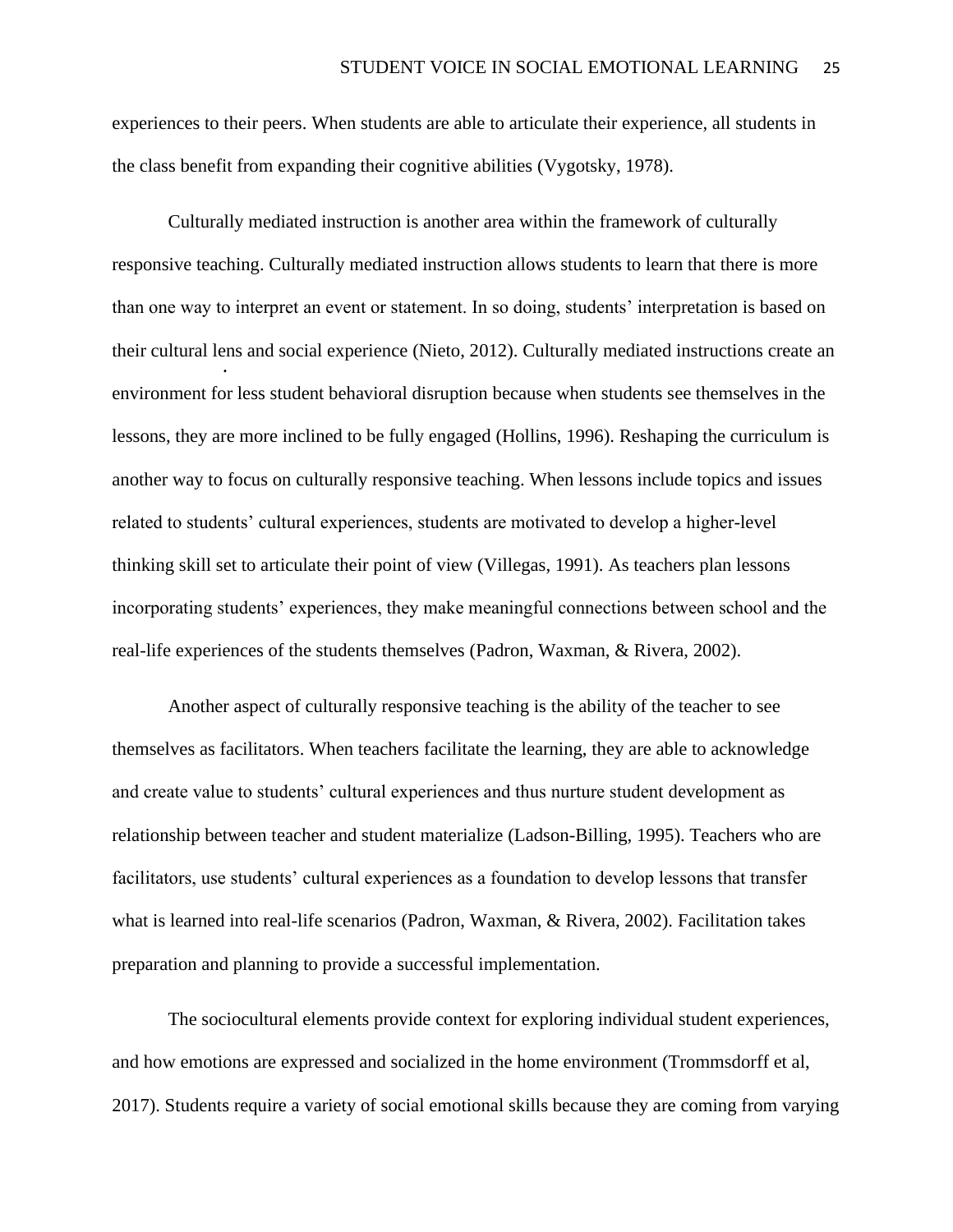sociocultural experiences (Padron, Waxman, & Rivera, 2002). For example, 20 to 25% of native American students experience significant social emotional learning challenges which correlates to the long history of cultural, psychological, and physical genocide because of not acknowledging and respecting a value system different from that of the dominant culture (Cummins et al, 1999). At the same time, demographically students may be over-represented as having social emotional issues because of misconceptions and not understanding the cultural dynamics of the student (Heathfield & Clark, 2004). Recognizing the social dynamics and finding a way of incorporating that aspect in the SEL program speaks volume of the classroom teacher's knowledge of her student (Rogers-Atkinson, 2003).

The school's geographic location is an aspect of importance along with sociocultural elements because this combination of factors can go a long way in revealing the social emotional challenges inherent in that environment (Wentzel, 2002). Students within the demographically diverse population may not always receive opportunities in developing social and emotional skill set to help them successfully navigate in their environment (Boutte, 2012). There is an ongoing thought that suggest that school is the great equalizer regardless of the sociocultural dynamics because they share a common knowledge of expectations and, as a result student can be held to the same social, emotional, and behavioral standard (Horner, 2004). The reality is that this is a misnomer because the skills in creating a socially and emotionally rich environment comes from the staff who may not understand their students and adapt the lessons to serve the demographic (Osher, 2004).

Peterson, Villarreal, and Castro (2016) suggest that the challenge going forward is to find effective ways to address the social emotional learning needs of students within the demographically diverse population. According to Peterson, et al., there are a limited number of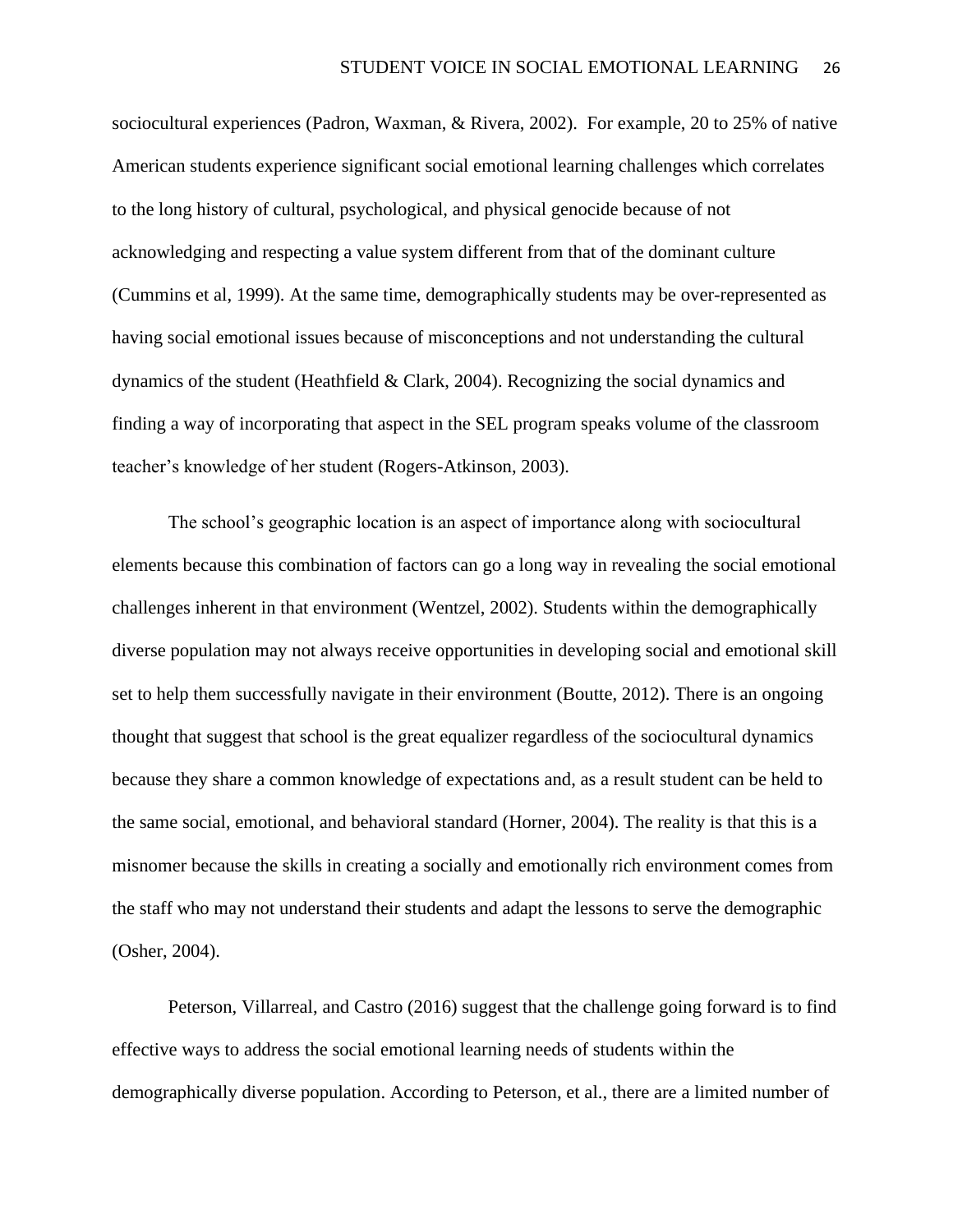models of practice that are able to use ideas from culturally awareness frameworks that can be adapted to serve culturally and linguistically diverse students (Peterson, et al., 2016). One of the most salient models in the field of SEL is Bernal's ecological validity model (EVM), a framework for culturally responsive counseling originally designed to service Latino students but is thought that this framework can be applied to other demographics (Peterson, et al, 2016). The main objective in using Bernal's EVM is to utilize it as a culturally adaptive fidelity model when exploring any other culturally and linguistically diverse group other than the Latino population for which the EVM was originally intended (Peterson, et al 2016). The EVM has been an effective tool in infusing cultural awareness into social emotional learning. The eight dimensions within Bernal's ecological validity model are language, persons, metaphors, content, concept, goal, methods and, context. Language that is used as the delivery model must be apt to the student population being served as it introduces a level of familiarity for ease of conversation and at the same time remove barriers which may be present when a more formal approach to language is used (Peterson et al, 2016). The dimension of persons refers to researcher as well as the subject, it is incumbent that the researcher understands enough of the subject before-hand so that they can introduce similarities among all parties to create some comfort with the subject. The researcher must understand the cultural profile of the demographically diverse group with whom they are working, it cultivates a level of respect and at the same time the researcher gets to look inward to understand their own bias and how to adjust as not to offend (Peterson et al., 2016).

Metaphors brings familiarity because it demonstrates that the researcher has done work in creating a culturally sensitive environment and atmosphere which may take the form of objects and images that are familiar to the group being served at the same time this familiarity may take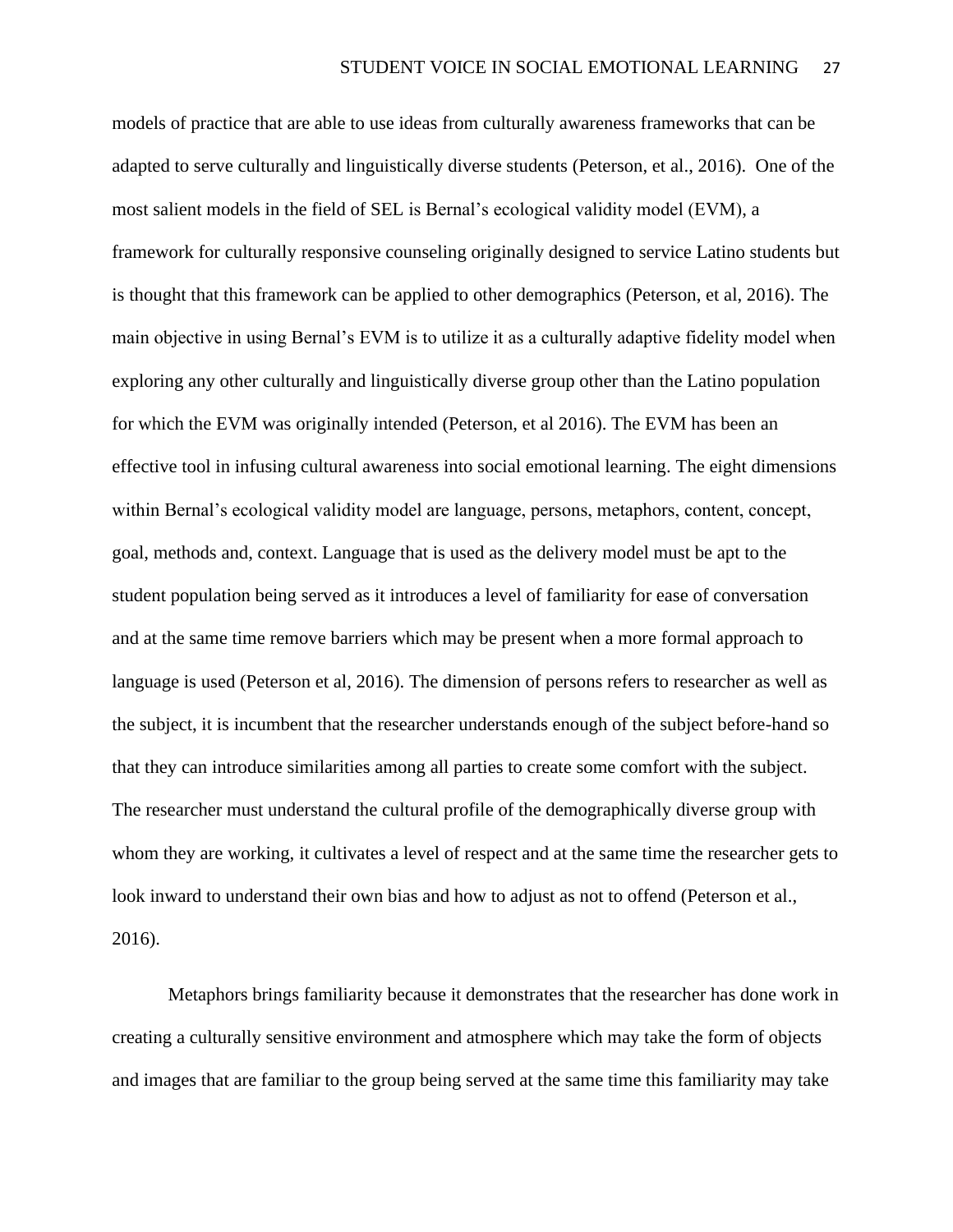the form of language and sayings to which the subject may be familiar and thus create a great level of comfort (Peterson et al., 2016). The dimension of content is critical as it creates an atmosphere where cultural knowledge, values and tradition are demonstrative of the level of preparation that has gone into the service that is about to be provided. When reviewing concept as a dimension within Bernal's EVM it is important to consider that pathology is not universal, what works within one culture has no bearing on another. It is important to consider the pathology within the context of the culture being served and enquire from the demographic if the pathology is acceptable or even better seek their input (Peterson et al, 2016).

Goal as a dimension must be framed with the cultural context of tradition, customs and, values because in a direct way the researcher is relaying to the demographic that they understand the situation and here is their approach and the reasoning (Peterson et al, 2016). For example, earlier it was mentioned that Bernal's EVM was originally created to help Latino students, in dealing with a Latino client with some hyperactive behavior, the goal maybe for him to respect their wishes when his parents ask him to behave because respect is an important trait of Latino culture. Method as a dimension encapsulates all of the dimensions already mentioned especially ensuring that a cultural frame is followed, and the wishes of the demographic is being followed through. Context as a dimension is critical because it is time sensitive (Peterson et al, 2016). For example, during the Castro-Olivo (2014) ELL study, immigration and deportation were contextual situations that were foremost on the minds of ELL families. Having an awareness of this situation as being a pending concern to the ELL population is to understand context. What is happening at that moment that is impacting that particular population. As the researcher, it is important to understand how circumstances relate, for example, asking questions about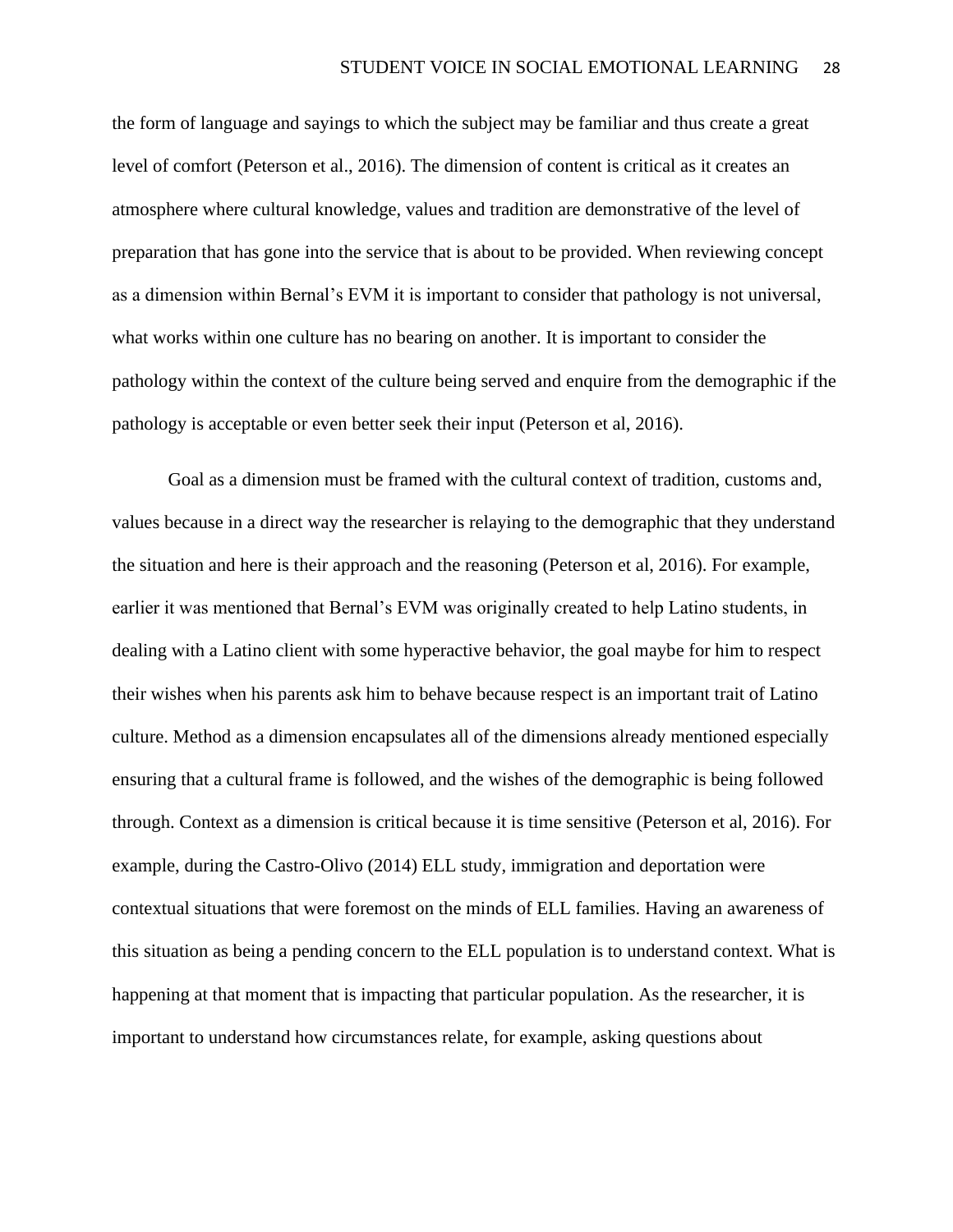immigration status to decipher political or social stress will provide information and insight, Bernal's EVM was used with Latinx adolescents (Castro-Olivo, 2014).

## **Tribal Focus**

Chief Leschi is the largest Bureau of Indian Affairs school in the United States. The school serves 98% Native American students representing over 60 tribes from throughout the United States (Chiefleschischools.org). Secondary school students of Chief Leschi are not currently exposed to any SEL program (Chief Leschi Administration, 2018). Washington state records more than sixty percent of indigenous native students drop out of school each year in the Pacific Northwest (Faircloth & Tippeconnic, 2010). There are several reasons for this alarming number of dropouts in state including lack of student engagement, a perceived lack of empathy by teachers, irrelevant curriculum, and students feeling as though no one is asking their opinion (Mac Iver, 2009). In Washington state, indigenous students are feeling unwanted or pushed out of school (Swisher & Hoisch, 1992). This feeling of being unwanted can be attributed to poor quality of student-teacher relationship (Colodarci, 1993). In general, teachers are not acknowledging the traditional values and beliefs of students' culture which is paramount in the development of students being engaged and to stay in school (Faircloth & Tippeconnic, 2010).

Indigenous (native Americans) students can experience significant SEL challenges as a direct result of their cultural and linguistic upbringing (Garner, Mahatmya, Brown, Vesely, 2014). Culturally and linguistically diverse students may have a hard time staying engaged in a learning culture in which they are unfamiliar and do not see themselves represented and as a result, students may not fully engage in the lessons being delivered (Castro-Olivio, et al, 2014). Castro-Olivio and Merrell (2012) refer to students who are having difficulty in adapting to this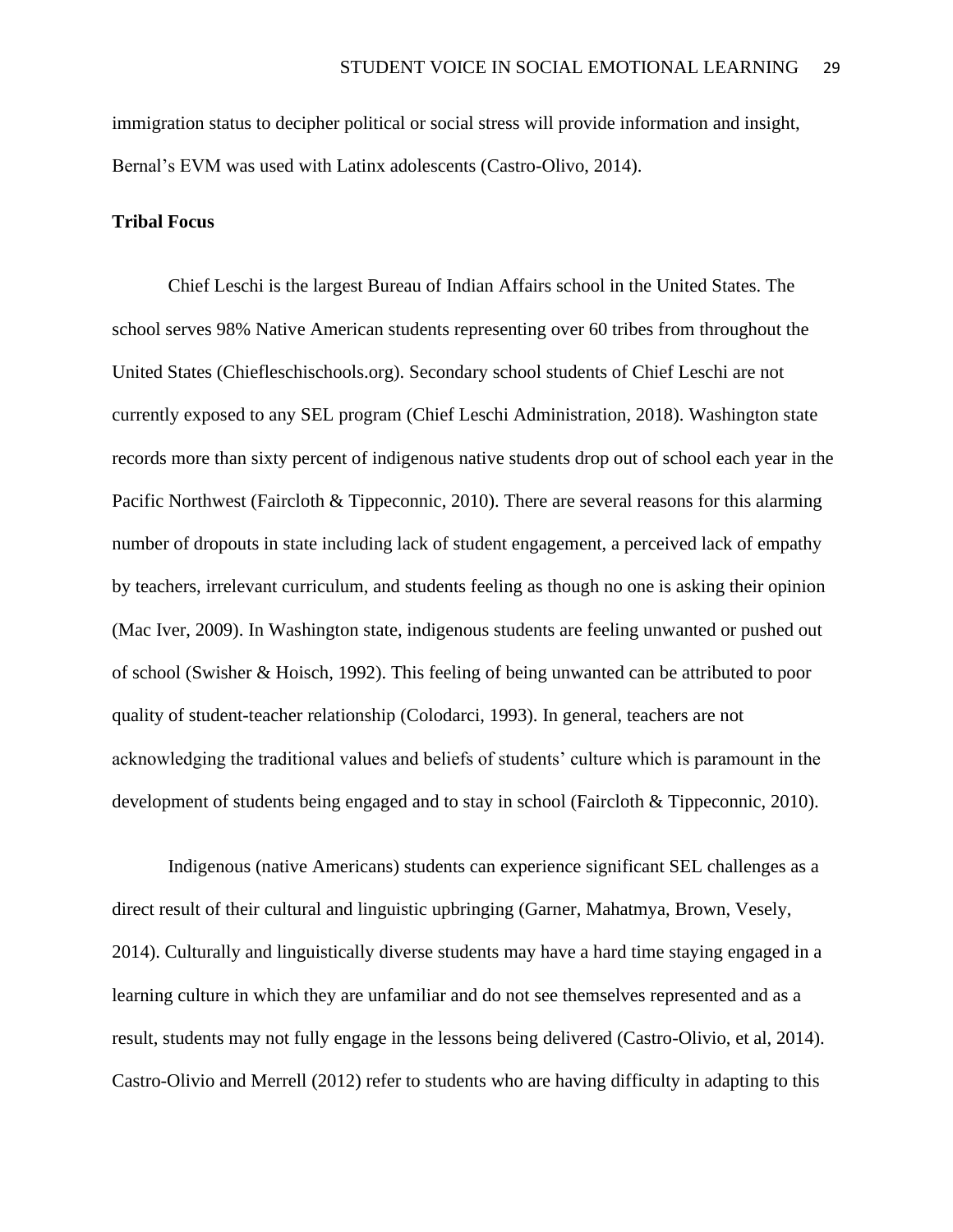unfamiliarity as experiencing acculturative stress. Acculturative stress according to Castro-Olivio and Merrell (2012) is part of a process where children from culturally diverse groups feel external pressure to conform to the dominant culture other than the one to which they have been oriented from birth. There is substantial historical evidence to support that acculturative stress has a negative impact on native students. For example, the establishment of "Mission schools" in the early 19<sup>th</sup> century to educate the indigenous children of the northwest has left a lasting negative impact on the native population (Suarez-Orozco, 2007).

The Forest Grove Indian School was introduced in the Pacific Northwest and was modeled after the Carlisle school in Pennsylvania (Collins, 2000). The main objective of this school was to assimilate native students by prohibiting their established cultural practices and language. This federal policy established the removal of native children from their families and place them in Forest Grove, it was administered by the government for the sole purpose of cultural eradication. The curriculum developed by the federal government which Forest Grove had to use was based on a military-style regimen, strict rules, and students were only allowed to speak English (Collins, 2000).

In light of the oppressive past and the subjugation that the northwest indigenous peoples endured, the community of learners at Chief Leschi schools are moving forward with a positive determination to reinstate cultural pride. In Chief Leschi's school improvement plan (2018), the focus is to reintroduce and weave the traditional ways as the main cultural way within the campus and throughout the tribal community. For example, some traditional ways highlight a belief that, "all natural things are our brothers and sisters…they have things to teach us if we are aware and listen; we honor a person for what they have done for people…not for what they have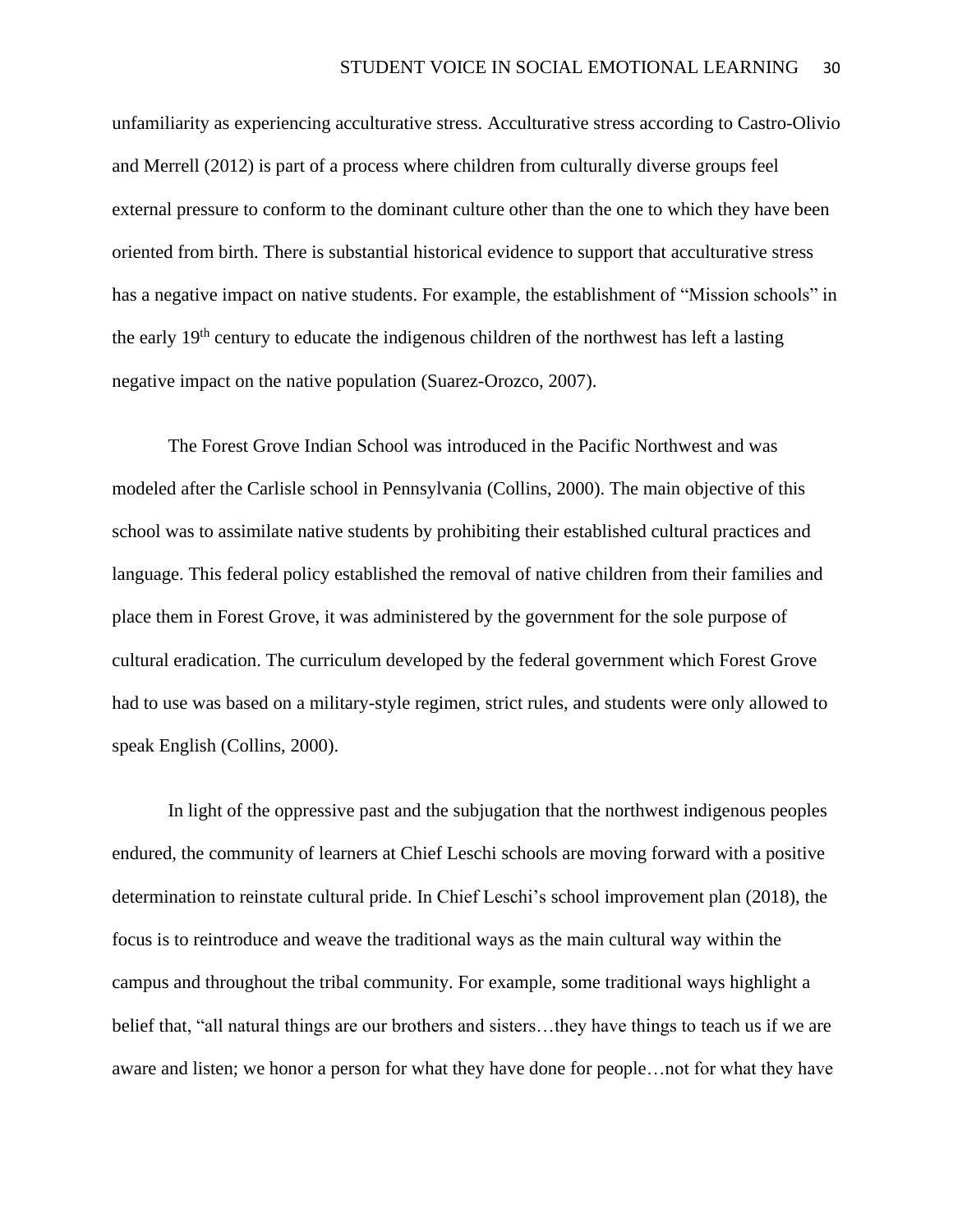done for themselves; we have a proud heritage that continue to live and grow within us"(leschischools.org).

It is critical to focus on reinstating the cultural pathway because one third of all the Native-Americans residing in the Pacific Northwest are under eighteen (US Census, 2016), and children and youth are the key to the social and cultural survival of indigenous communities in the Pacific Northwest (Faircloth & Tippeconnic, 2010). Failure to ensure these young people stay in school places the entire population at risk (Faircloth & Tippeconnic, 2010).

#### **Methods**

## **Research Questions**

### Primary research questions for the current study include the following.

**(a)** How does one develop a process to capture and incorporate student voice from an indigenous student population into a social emotional learning program to meet the cultural context of the students being served?

(b) When student voice is incorporated into a social emotional learning program, and the program is implemented, to what extent are students engaged in the program?

(c) How do students and teachers perceive the adapted social emotional learning program? Do they perceive it to be feasible, acceptable, effective, and relevant?

(d) What are the associated outcomes of implementation of the culturally adapted Strong Teens program?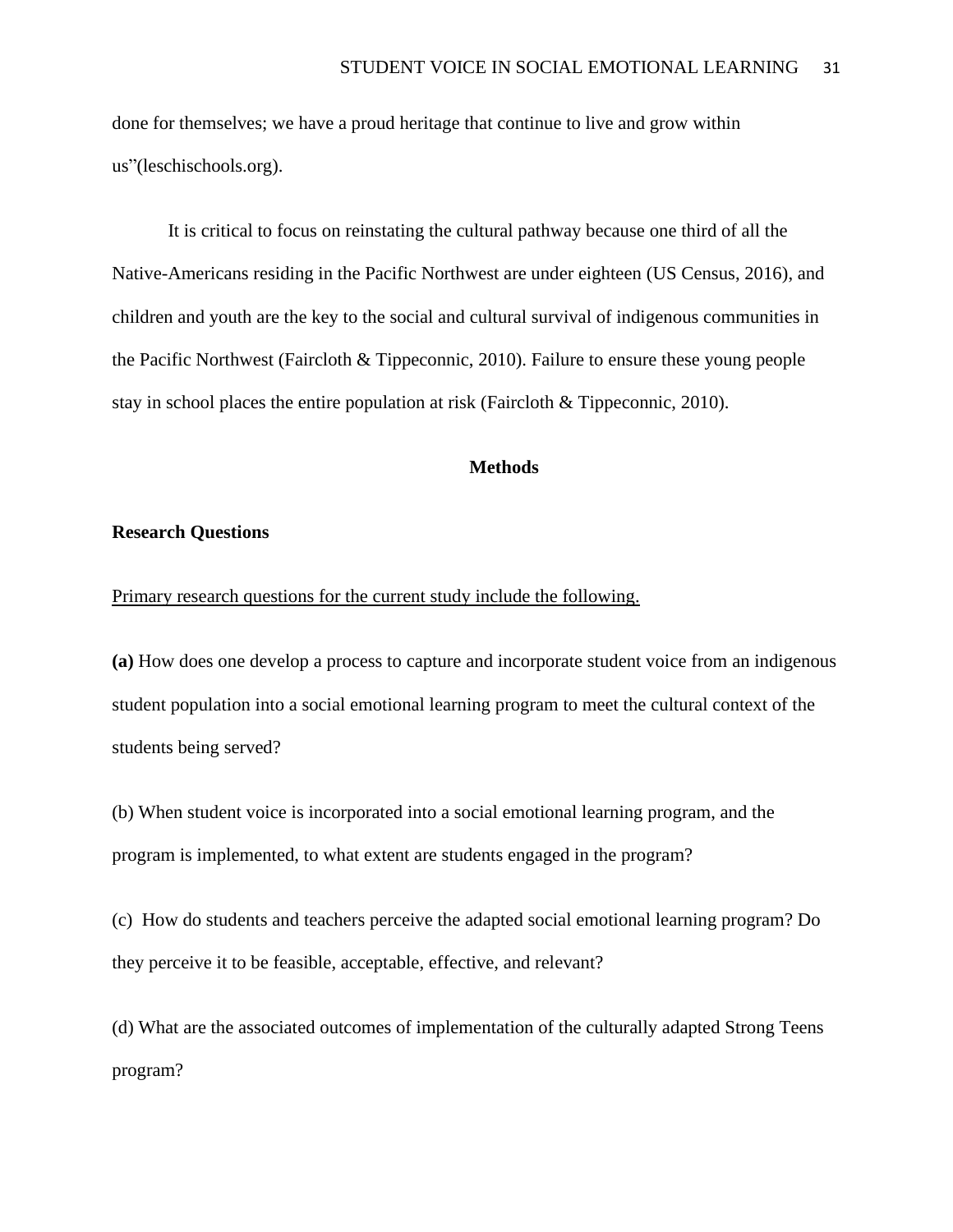## **Participants**

Ninth grade students of Chief Leschi middle school participated in the study. Ninth graders were applicable in this study for their more developed social, emotional, and cognitive developmental abilities as compared to elementary and middle school students. Also, ninth graders were the preferred grade level of our partner school. The counselor assisted in determining the grade classes for the case study. Students and their parents were notified of social emotional learning and invited to participate. Students were also informed of the study during their advisory class. All students in this ninth-grade class were given a consent form for parents to read and sign, giving permission for their child to be a participant. This study had forty-five students receiving the program.

## **Research Design**

This study employed grounded theory as the methodology to conduct the research. Grounded theory is the method used to discover and develop a theoretical account of events that which can be grounded through empirical observational evidence (Glasser & Strauss, 1967). The purpose of the study was to develop a process to incorporate student voice into a social emotional program. Once approval was granted by the Institutional Review Board (IRB) I convened a meeting with my partner school, Chief Leschi. I elicited the names of five ninthgrade student leaders so as to convene a student focus group. The names were provided by the school partner staff, and they were prompted to provide the names of students who represent the larger class and may have insights of the SEL related strengths and challenges within the school community. Some students were viewed as student leaders, others as resilient or overcoming challenges, or others as struggling or needing more SEL related support. They all had the ability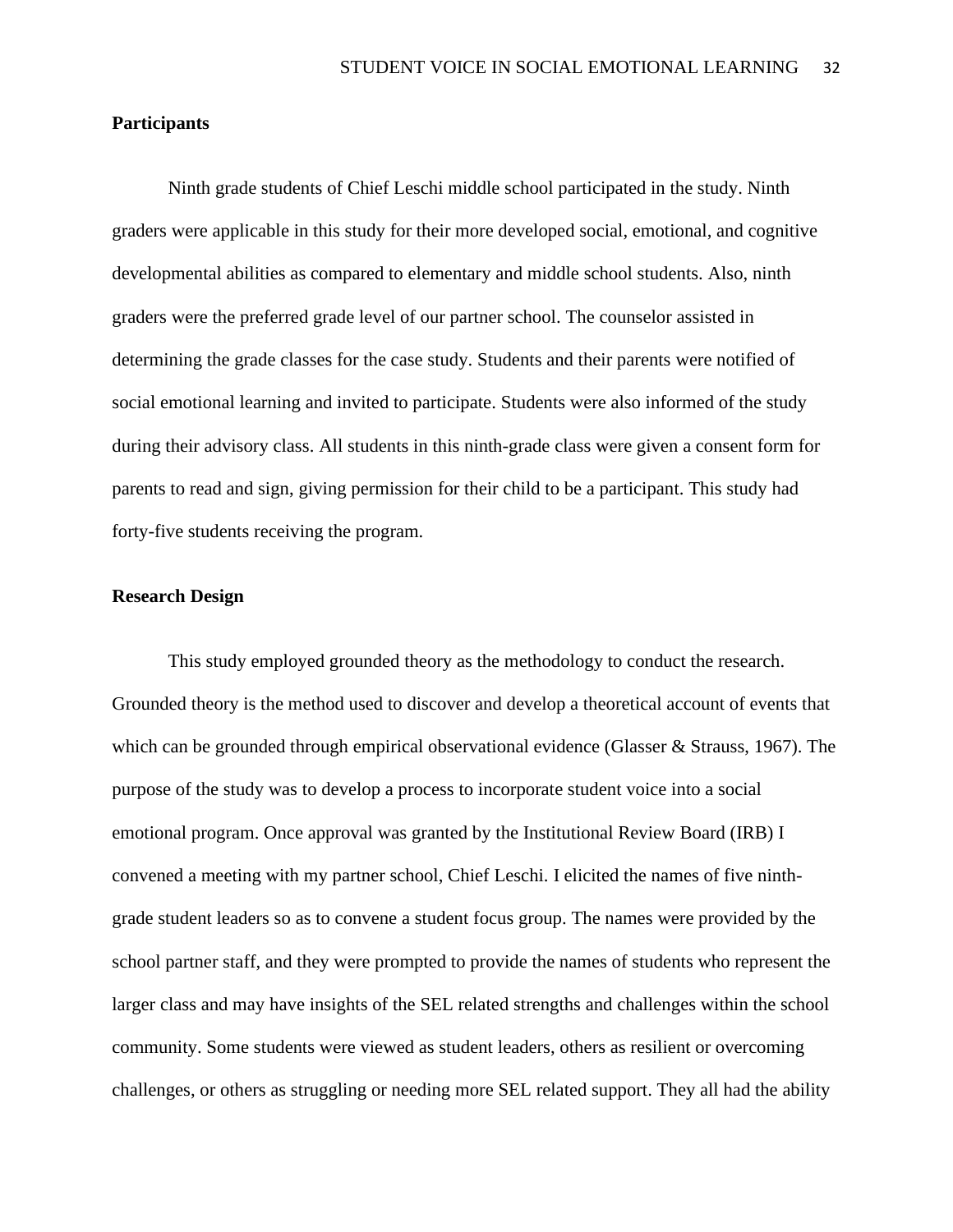to express themselves verbally and function in a group setting. They also had parental consent and provided student assent, and they also participated in the Strong Teens program and in a second debriefing focus group following the completion of the program. The intent of the initial student focus group (pre-implementation) was to facilitate a conversation about the main SEL related challenges students face, their perceived SEL needs and goals and understand their SEL assets and resources. The intent of the second focus group (post-implementation) was to gather student feedback about their perception of the program, including cultural relevance and accountability. During both focus groups, I audio recorded and transcribe the discussion and identified themes. The student focus group questions were open-ended and used as a guide to facilitate a conversation that would generate as organic responses as possible. Questions for student focus group: (Cultural context) Tell me about you as a native youth, (SEL) When I say the term Social Emotional Learning (SEL) what comes to mind? (SEL) Tell me about what do you see as your emotional strength? (SEL) What is an emotional challenge for you? (Program + Culture) We are going to explore the lessons of Strong Teens, the SEL program we will be using here, and I need your help. I want for us to have a relaxed conversation. We will look at each lesson's theme, we will talk about it a little as it is in the book, then I want you to think about and talk to me about how do we make these themes relevant to you and your cultural experiences.

Once this focus group was completed and I had collected student voice, then I facilitated a meeting with the partner school to debrief the themes from the focus group and work with them to incorporate the themes into the SEL program (e.g. emotional expression, stress management, utilization of community resources, resilience). We also discussed logistical considerations for program implementation (e.g. scheduling) along with content and methodological considerations for implementation. The school staff was provided SEL professional development, so SEL is not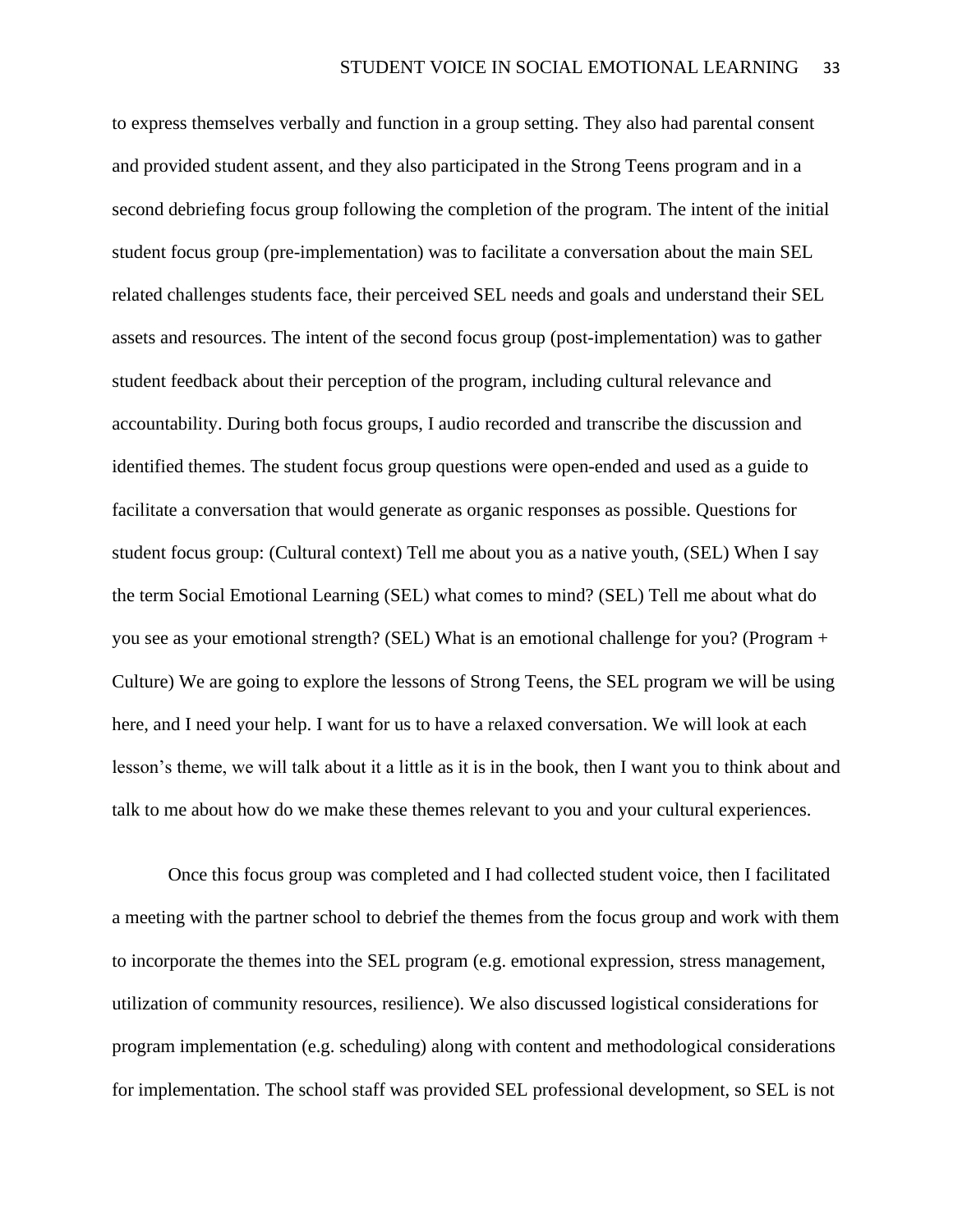a new concept to them, however, I provided some professional development that is specific to Strong Teens prior to implementation. At the professional development meeting were the school specialist, two school counselors, three teachers, and two community elders. The partner school liaison was one of the school counselors. The SEL lessons were taught during ninth grade advisory.

All twelve lessons underwent a cultural adaptation using Bernal et al, (1995) ecological validity model during the professional development for implementation of SEL program. For example, we reviewed each of the twelve lessons as a team to make certain that the language does align with the ninth-grade native students of Chief Leschi. The first lesson deals with identifying emotions, and my language enhancement was to adapt identifying and expressing emotions by having students take an introspection and reflect and record ways in which they identified and expressed emotions in themselves and cultural norms including their roots as native youth who valued pride and resilience. It is important to note that the teachers as implementers were instructed to use language that guided this discourse rather than prompting a response. The objective was to have the students respond organically so that the study recorded their authentic voice and their thinking. The dimension of person referred to the individual delivering the SEL program. According to Bernal et al, (1995), this person must demonstrate cultural knowledge of the targeted audience. It is for this reason that the teachers facilitated the lessons because they were well versed and familiar with the cultural dynamics of the school's ninth graders.

Another dimension that this case study employed is the use of metaphors or examples. During the professional development, I explored with the school team all of the twelve lessons to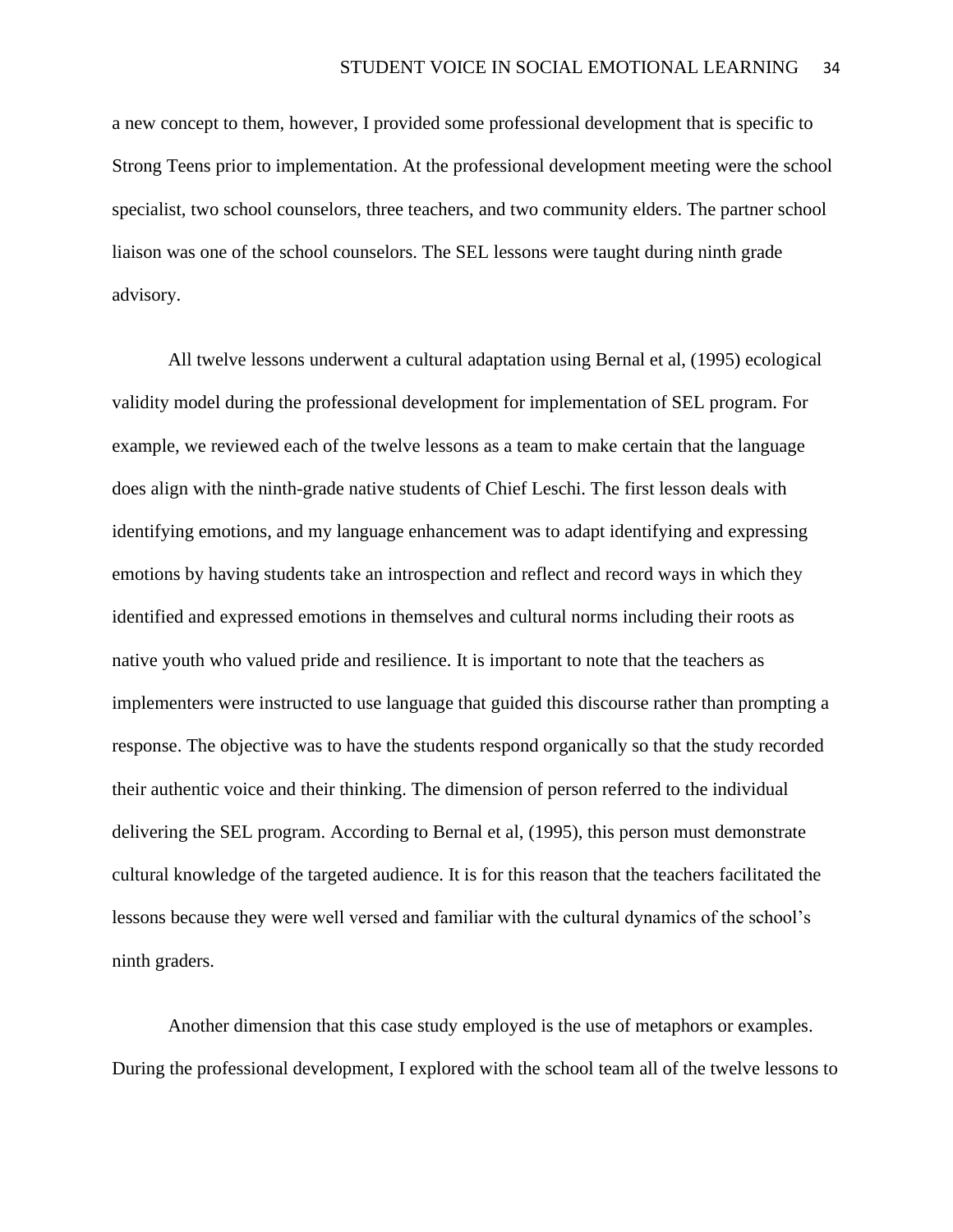determine where we could incorporate native folklore and symbols as a way of infusing native culture into the SEL program. It was incumbent that the focus be sensitive to the values, customs and, traditions of the native youth. I also focused on concepts particularly new to the native community to make these concepts relevant to the native youth. As Bernal et al, (1995) points out that the goals of program must be of value to the targeted audience. During professional development I always circled back to the goal as a way to make certain that this study was incorporating the values of the native youth as the ultimate goal. In the professional development for implementation, I looked to the students and team to guide me as to what is the best delivery method to reach ninth grade native youth and keep them engaged. In keeping with the rich cultural tradition that was a norm of practice on the campus, the planning of this program was always mindful of context and the participants' life circumstance.

The social emotional learning program selected for the use in my study was Merrell's Strong Teens as described previously. There were twelve lessons focused on targeted skills associated with resilience such as emotional awareness, emotional expression, problem solving, social understanding, stress and anger management, positive thinking, and goal setting. These skills promote healthy social emotional development to cope with challenging life experiences (Carrizales- Engelmann, Feuerborn, Gueldner, & Tran, 2016). Table 1 provides examples of Strong Teens lesson titles (original and adapted), skills promoted in the lesson, and an example of the ways the lessons were culturally adapted. It was important to point out that from the outset, the intent of this study was to establish a reciprocal partnership among the staff and students and myself. In the most organic way, this study intended to learn from this community through their cultural experience. The study presented the framework as a guide to our work but the specific recommendations and the way in which things were done, ultimately depended on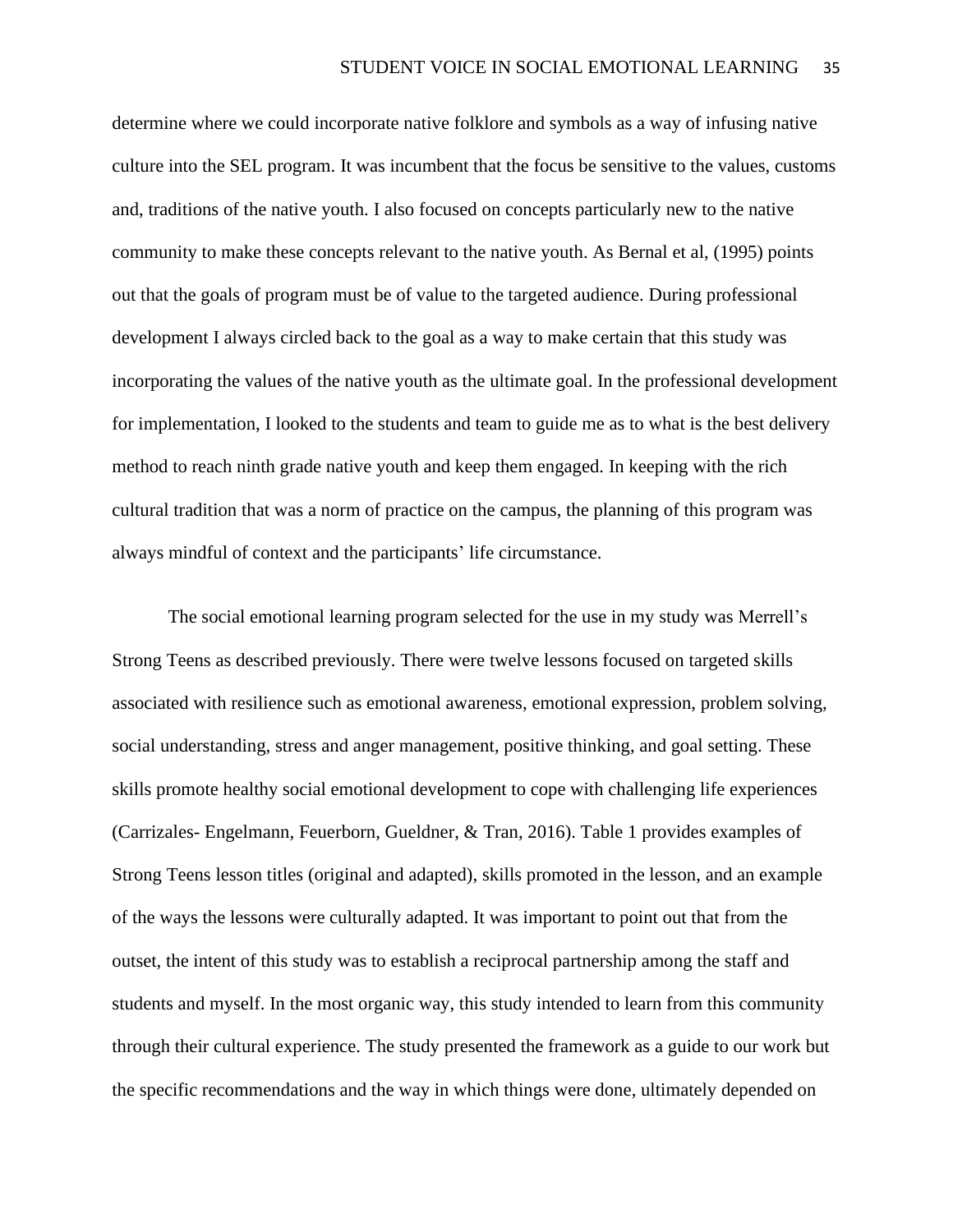the students and the learning community as they shared their cultural experience. My role was to listen to these experiences and implemented them within the study's framework as a way to authentically record and demonstrate that their contributions had a genuine place in SEL.

| $\mathbf{r}$ and $\mathbf{r}$ bublis<br>Lessons $(L)$ | <b>Tech</b> o ressons and candida adaptations<br>Skills of SEL program | Potential adaptation                                     |
|-------------------------------------------------------|------------------------------------------------------------------------|----------------------------------------------------------|
| Strong Native Roots (L1)                              | Overview of program, getting                                           | Student involvement in                                   |
|                                                       | to know students, setting                                              |                                                          |
|                                                       |                                                                        | expectations and goals; drum                             |
|                                                       | behavior expectations,                                                 | circles; mindfulness in                                  |
|                                                       | introduction to mindfulness                                            | indigenous communities.                                  |
|                                                       |                                                                        |                                                          |
| <b>Understanding Your</b>                             | Improving students'                                                    | Understanding cultural norms                             |
| Emotions (L2 and L3)                                  | emotional vocabulary and                                               | for emotional expression;                                |
|                                                       | awareness and their ability to                                         | ancestral emotional strength;                            |
|                                                       | express emotions in                                                    | native pride, resilience, and                            |
|                                                       | constructive ways                                                      | harmony with the natural                                 |
|                                                       |                                                                        | world.                                                   |
|                                                       |                                                                        |                                                          |
|                                                       | Introduce students to the                                              |                                                          |
| <b>Understanding Other</b><br>People's Emotions (L4)  | concept and practice of                                                | Discussing the power of<br>community, village, team, the |
|                                                       | empathy                                                                | collective, exploring the                                |
|                                                       |                                                                        | native word for empathy.                                 |
|                                                       |                                                                        |                                                          |
|                                                       |                                                                        |                                                          |
| Dealing with Anger (L5)                               | Demonstrating to students                                              | Culture and gender norm for                              |
|                                                       | that everyone experiences                                              | the expression of anger; anger                           |
|                                                       | anger                                                                  | in response to oppression.                               |
|                                                       |                                                                        | The power of talking with                                |
|                                                       |                                                                        | elders to work through anger.                            |
|                                                       |                                                                        |                                                          |
|                                                       |                                                                        |                                                          |
| Clear Thinking (L6 and L7)                            | Having students recognize                                              | Refocusing the mind to see                               |
|                                                       | their thought pattern and how                                          | the power of being a part of a                           |
|                                                       | they contribute to moods,                                              | multicultural world;                                     |
|                                                       | choices, and actions.                                                  | internalize oppression,                                  |
|                                                       |                                                                        | societally influenced inner                              |
|                                                       |                                                                        | narrative, and societal                                  |
|                                                       |                                                                        | expectations.                                            |

**Table 1.** Strong Teens lessons and cultural adaptations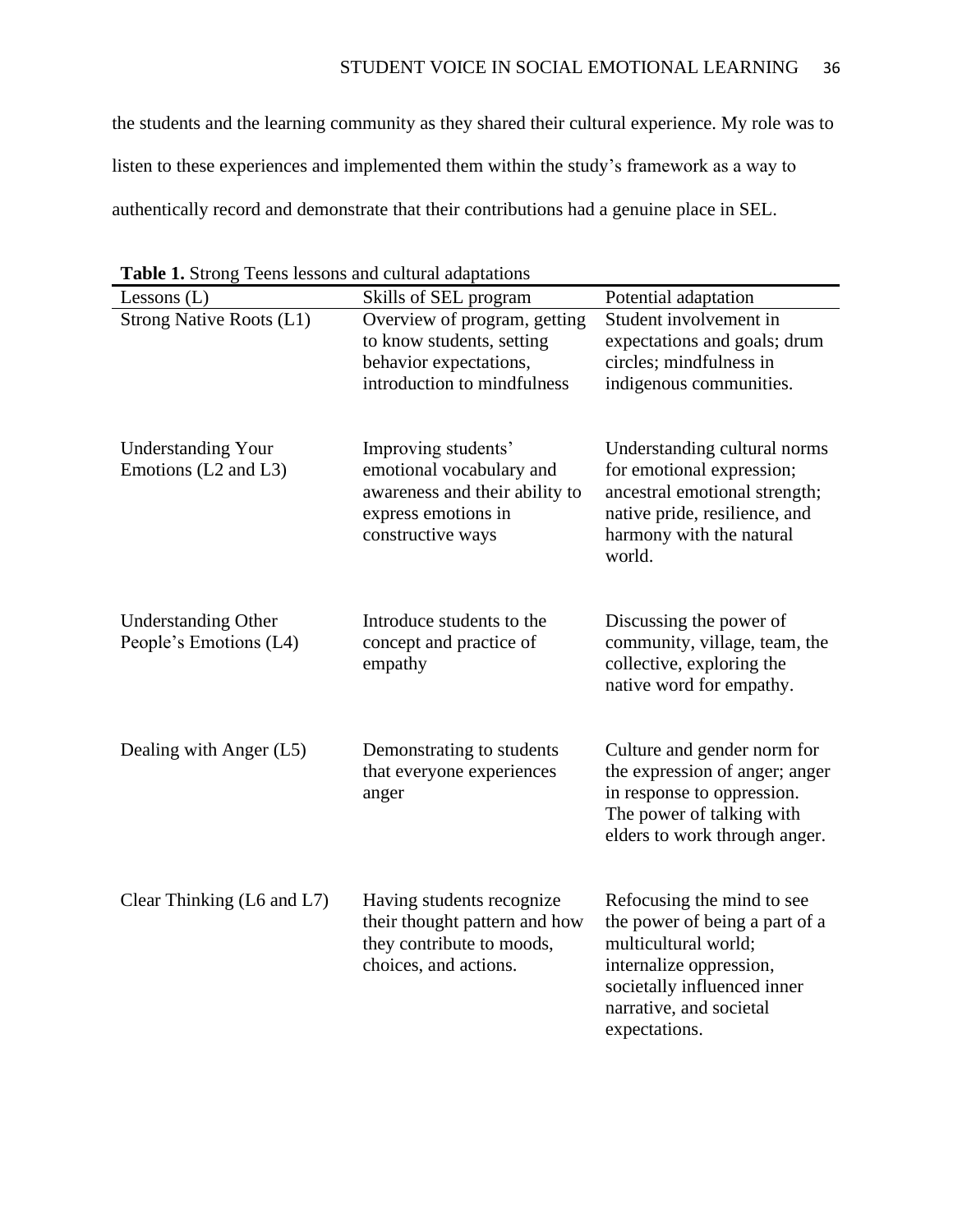| <b>Solving People Problems</b><br>(L8)            | Promoting an awareness of<br>useful strategies for resolving<br>conflict   | Cultural traditions for<br>resolving conflict.                                                                 |
|---------------------------------------------------|----------------------------------------------------------------------------|----------------------------------------------------------------------------------------------------------------|
| Letting Go of Stress (L9)                         | Using appropriate techniques<br>to manage stress and promote<br>resilience | Sources of stress such as<br>oppression and racism,<br>cultural traditions in<br>managing stress.              |
| Positive Living (L10)                             | Incorporating positive habits<br>into day to day life                      | Discussing cultural ways such<br>as creating harmony with the<br>natural world and connecting<br>to community. |
| <b>Creating Strong and Smart</b><br>Goals $(L11)$ | Learning to set goals<br>independently                                     | Understanding the traditions;<br>making a commitment to<br>Chief Leschi cultural<br>pathways.                  |
| Finishing up (L12)                                | Celebrating the positivity of<br>the SEL concepts                          | Celebrating the tradition of<br>milestones as markers of<br>growth.                                            |

## **Measures**

This study employed instruments that assessed both staff and students in areas of knowledge of SEL, a validity scale for both students and teachers, and a basic fidelity checklist.

## **Strong Teens Knowledge Test**

The Strong Teens knowledge test was used to assess students' knowledge of SEL competencies pre and post program implementation. The test consists of twenty items in categories of true or false and multiple choice. Sample questions are "Why would you want to know how someone else is feeling?" "Emotions feel the same for everyone (True or False)."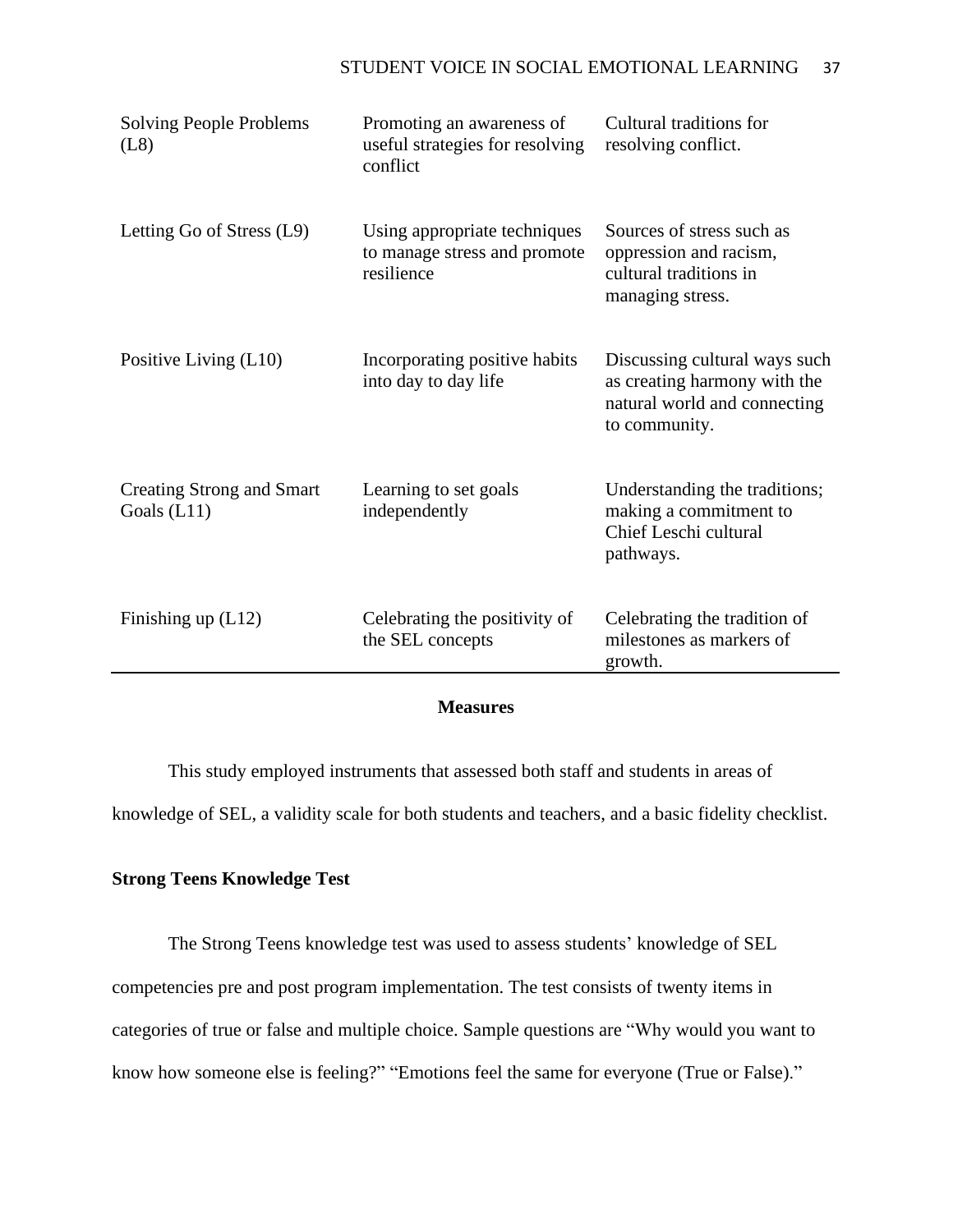"Which of the following is a helpful way to handle your emotions in class when your neighbor's talking begins to annoy you? (a) Yell and tell him or her to stop, (b) Tell the teacher during class, (c) Stare at the person until he or she gets the idea, (d) Stop and breathe deeply. The internal consistency reliability ranges from the .50s to the mid.70s and improves when post knowledge of SEL competencies are administered.

### **Social Validity Scale**

The social validity scale was a nine-item measure that was used to assess participating students' satisfaction of the SEL program. The social validity implementation scales were used in the Castro-Olivo studies (2012;2014). The questionnaire used a Likert scale (1= strongly agree, 2=disagree, 3=somewhat disagree, 4=somewhat agree, 5=agree, and 6=strongly agree). The last item was a qualitative item seeking students' input by asking students how can the culturally incorporated SEL program be improved. The social validity teacher report was used to determine perceived acceptability, satisfaction, and feasibility of the SEL program for the facilitator. The questionnaire was designed on a six-point Likert scale (1= strongly agree, 2=disagree, 3=somewhat disagree, 4=somewhat agree, 5=agree, and 6=strongly agree). Permission for the use of both tools were obtained.

#### **Basic Fidelity checklist**

The Strong Teens Basic Fidelity Checklist was completed by the teacher during the delivery of each of the twelve lessons. For each section the teacher checked a box to verify that the concept within the lesson was delivered. Once all concepts of the lesson were delivered, the teacher wrote a final check in that box. In addition, the instrument provided an area for the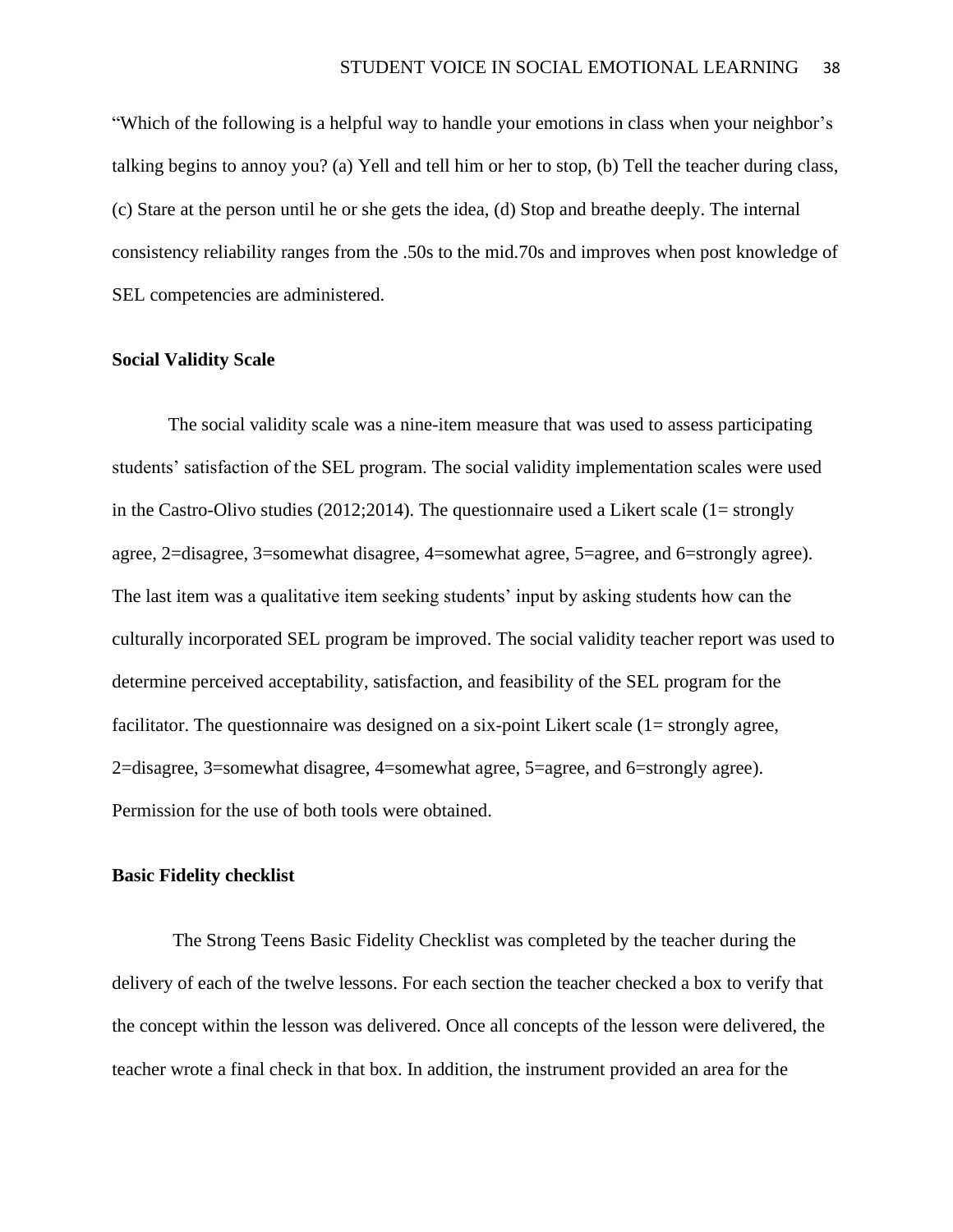teacher to write notes about the lesson itself, the delivery of the lesson or just classroom lesson observations in general. Each section of the lesson determined a numeric value which allowed for a statistical analysis to be performed on the instrument at the end of all twelve lessons.

## **Procedure**

I conducted a half-day workshop of professional development so that staff heard what my study was about and what was my focus as it relates to student voice as part of SEL. During the professional development, staff was introduced to Bernal's ecological validity model (EVM) (Bernal et al., 1995) as the conceptual framework that guided the work in creating the process for infusing cultural adaptation into the SEL program. The model was introduced as such, a framework onto which staff, community elders and I worked in reviewing all twelve lessons to determine what cultural experience (student voice) would be applicable to deliver a particular concept of any lesson.

#### **Staff and Community Elders Round Table**

After the morning of professional development, the rest of our time together focused on a conversation from questions I posed centered around culture and SEL. The questions were designed to be open ended to facilitate ease of conversation as well as to capture cultural themes that emanated from the discourse. The questions were formulated into two categories, one in a cultural context so that staff could develop responses with native culture in mind and the other category with SEL as the focus to decipher their prior knowledge in this area.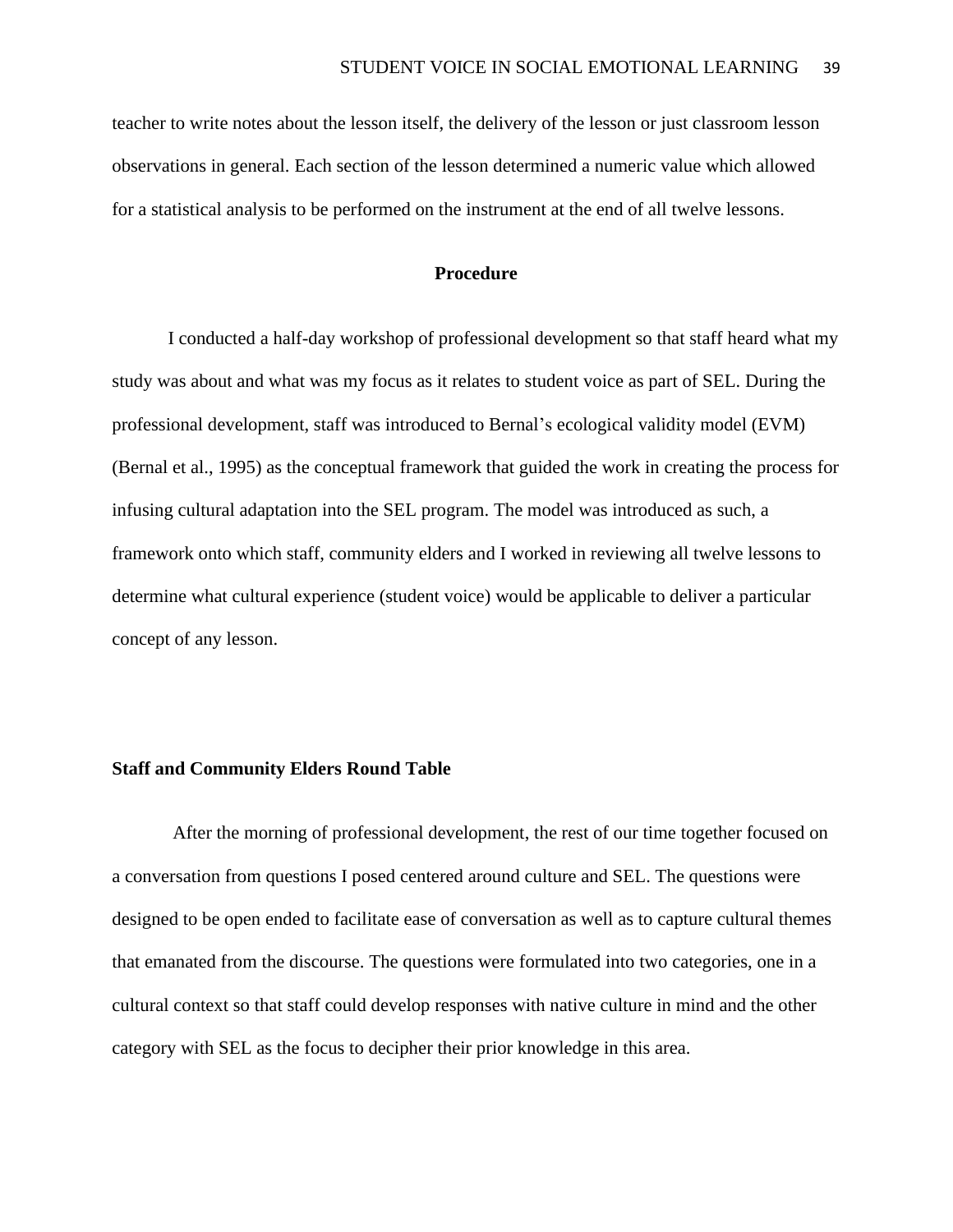#### **Student Round Table**

This student round table was designed to listen to students during a pre-program implementation. The objective was to introduce my study and hear students as they shared about what they knew of SEL and in the process tell me about their native cultural experiences and how those experiences (student voice) could be incorporated in the delivery of SEL lessons to secondary students at the Chief Leschi campus. Five students were selected in conjunction with their classroom teacher and the school counselor to have a group conversation prior to program implementation. Questions were similar in design to the question asked of the staff, focusing on cultural context as well as SEL. Questions for student focus group were (Cultural context) Tell me about you as a native youth, (SEL) When I say the term Social Emotional Learning (SEL) what comes to mind? (SEL) Tell me about what do you see as your emotional strength? (SEL) What is an emotional challenge for you? (Program + Culture).

#### **Classroom Observations**

Three observations were performed by me as observer to determine how the program was being implemented and delivered. I also wanted to observe students' participation and overall involvement with the program. As the classroom observer, it was also important for me to capture the discourse among the students and teacher. The first course of implementation was for students to take the Strong Teens Knowledge test. This instrument is part of the program and was provided to students in two phases. First as a pre-assessment to determine prior knowledge. This same assessment was provided to students at the end of the program as a post-assessment to determine if there was a difference in students' score at the completion of the lessons.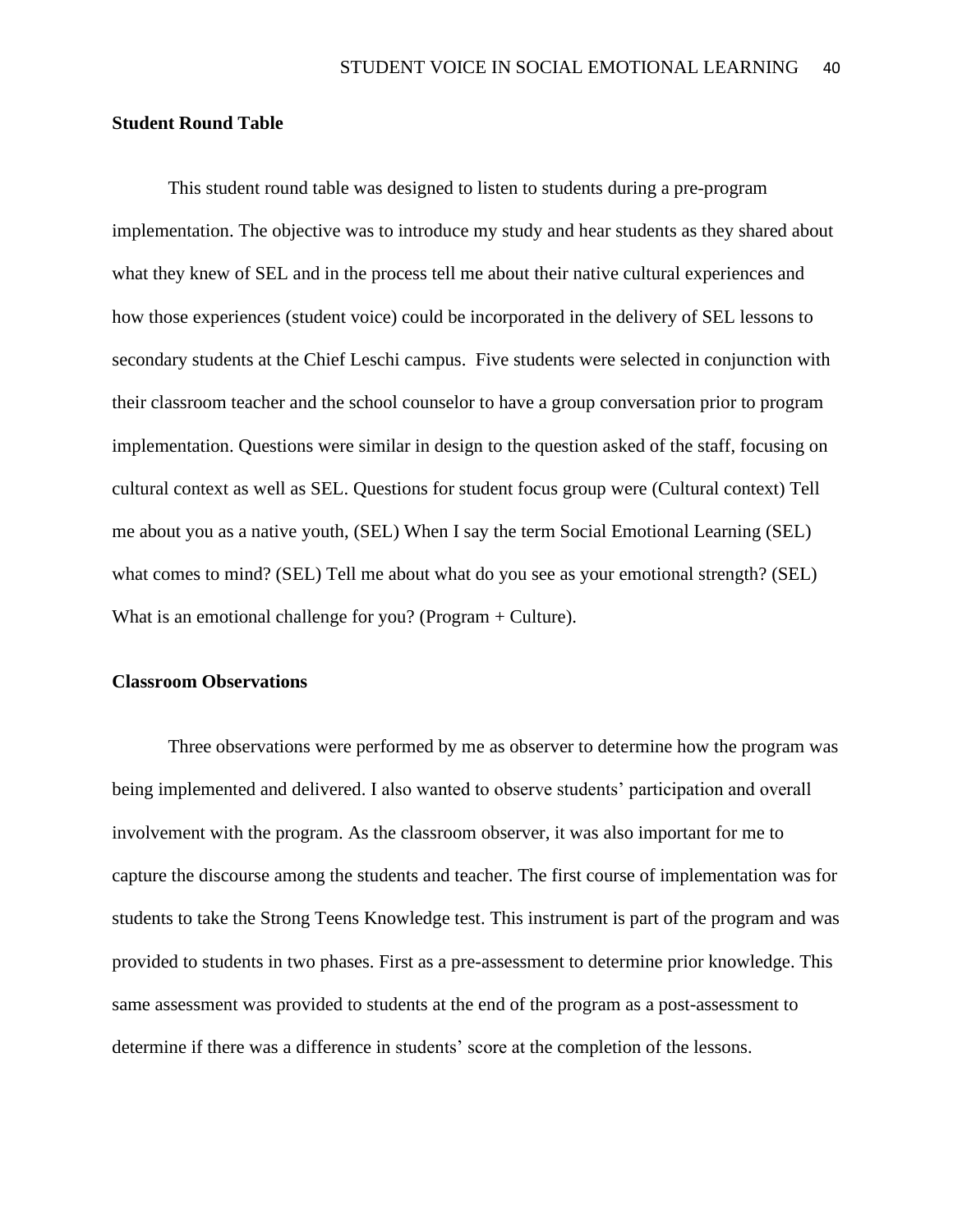### **Staff and Community Elders Post-Program Round Table**

The first post conversation was conducted with all of the staff and community elders who participated in the staff and community elders pre-program conversation. The data derived from this conversation was compared with the pre-program data to determine themes and to listen about the adults' experiences with the program.

## **Student Post-Program Round Table**

A post-program conversation was also conducted with the five students with whom I had the pre-program conversation. The purpose of this conversation was to hear from students firsthand about their experiences in the program. Questions posed to students during this postprogram conversation were, now that you have experienced SEL lessons, what are your thoughts? What did you learn about your own emotions? How would these lessons help you going forward? Is there anything else you discovered while in the SEL program? The conversation was collected, transcribed, and data were coded for themes.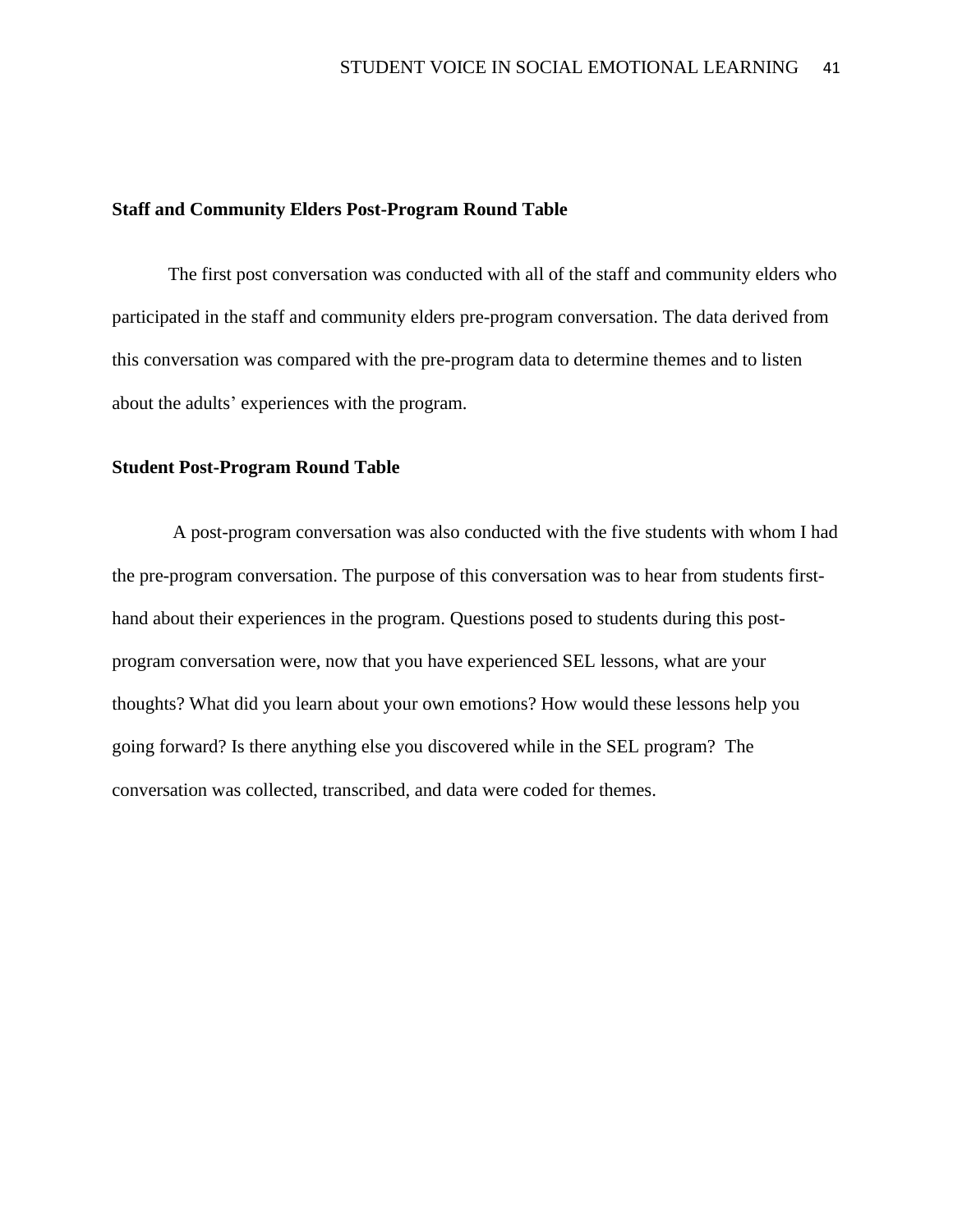## **Data Analysis**

### **Quantitative**

Although my study focused on the process of cultural adaptation into the SEL program, it was also important to determine what associated outcomes were derived from the program implementation. Strong Teens Knowledge test data was analyzed to assess students' knowledge pre- program implementation compared to post-program implementation. The validity scale was another measure that was analyzed to determine students' and teacher reception to the program. The students' outcome towards this measure showed positive receptivity indicated by the scores that students attributed to each item on the scale. Teachers did report some positivity but illustrated a cautionary script in the attribution of the assigned scores. When asked about their scoring, teachers noted that time was a factor since they would have liked to have more time for program delivery.

The data obtained through the Strong Teens knowledge test, the validity scale, and the basic fidelity checklist were analyzed using the Statistical Package for Social Sciences (SPSS). This statistical program was also used to determine descriptive statistics including mean (*M*), standard deviation (*SD*), confidence interval (*CI*), and percentages (%). In order to account for missing responses for an item, the mean substitution was employed.

## **Qualitative**

Grounded theory (Glaser, 1992) was most applicable for all qualitative data gathered because it allowed for the creation of open codes that built from the data rather than applying a pre-determined theory. All categories and themes were determined by a process through which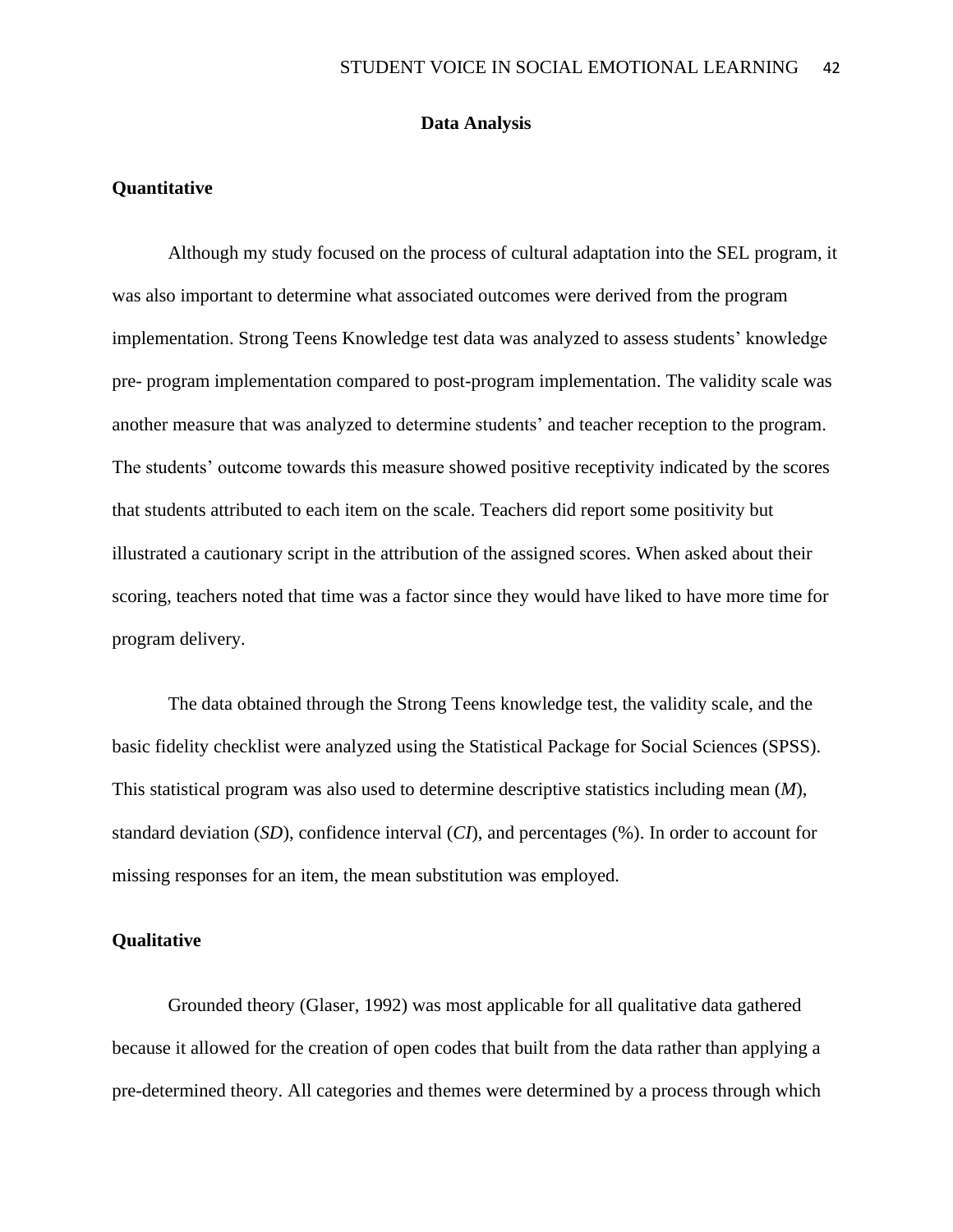any link made must be grounded in the evidence of the original data collected (Saldana, 2015). An important component to the grounded theory process is the system by which the data is coded (Holloway & Todres, 2003). Coding is the process by which the data is analyzed for themes or categories (Glaser, 1967).

Both staff pre and post program implementation round table conversations were recorded and transcribed to determine what was being said by staff and community elders in our preconversation compared to the post round table conversation. Once the conversations were transcribed, they were analyzed and then coded for themes. In much the same way, both students' pre and post round table conversations were recorded and transcribed. Class observations, discussions were transcribed and coded for themes as well.

This study used a two-tier system for coding to identify patterns in the data that eventually led to themes. Themes originated from within the data and identified what a unit of data may mean (Saldana, 2015). After all recordings were transcribed, I went through line by line just to get a sense of the stories and the ideas that were coming through. The next phase of the process was to code for big idea themes that were coming through. This was done through a series of first order coding just building themes as I read. Then I identified codes that I could merge together to create overarching higher order codes or themes. These overarching codes were the ones used to build the final themes. These themes were used to weave the story to help explain the process and findings in current study.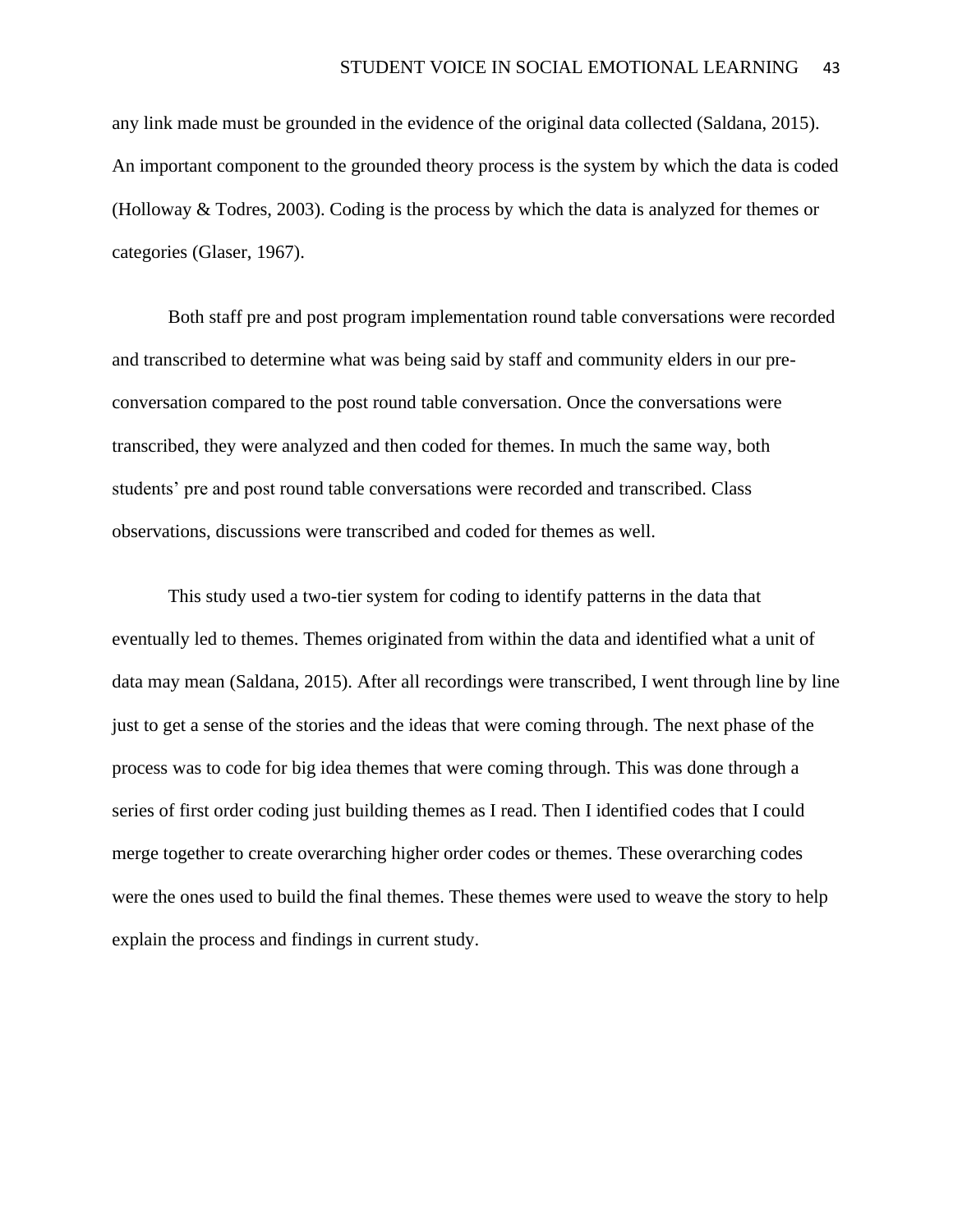| <b>Classroom Observations</b>     | <b>Observation Notes</b>                                                                                                                                                                                                                                                                                                                                                                                                                                                                                                                                                                                                                       |
|-----------------------------------|------------------------------------------------------------------------------------------------------------------------------------------------------------------------------------------------------------------------------------------------------------------------------------------------------------------------------------------------------------------------------------------------------------------------------------------------------------------------------------------------------------------------------------------------------------------------------------------------------------------------------------------------|
| <b>Class 1: First Observation</b> | Students are not interested. Based on observations of students<br>talking among themselves, on their phones and in a general sense<br>complacent. Two students have heads down appear to be asleep.<br>This observation concludes that students' lack of interest is due to<br>classroom management because no rules for engagement is<br>established. Teacher makes no effort to call the class to order.<br>Gives no directive to students to put away distractions and focus.<br>Teacher never calls the class to order.                                                                                                                    |
| Class 1: Second<br>Observation    | Classroom management- same classroom from 1 <sup>st</sup> observation.<br>Classroom management is on point. Students are attentive and<br>ready to be engaged. Good classroom management. Teacher is<br>prepared and has lesson sequence in order with a good pacing.<br>Students are engaged. Answering the question as posed by the<br>teacher. Other students are engaged in discourse and<br>participating. Cultural Adaptation. Student makes the connection<br>with explanation of native culture and what that experience is like<br>compared to what is seen in the SEL picture. Putting Native<br>attributes within SEL competencies. |
| <b>Class 2: First Observation</b> | Students were all over the place within the classroom. The<br>teacher seems to be now putting the lesson together. The lesson<br>did not have structure. There was no anticipatory set, no teacher<br>student engagement, no closure to the lesson.                                                                                                                                                                                                                                                                                                                                                                                            |

**Table 2.** Classroom Observations Notes

## **Quantitative Results**

The purpose of the study was to develop a process to capture and incorporate student voice from an indigenous student population into a social emotional learning program to meet the cultural context of the students being served. I also wanted to determine to what extent were students engaged in the program. It was also important for me to know how students and teachers perceived the adapted social emotional learning program and what were some associated outcomes.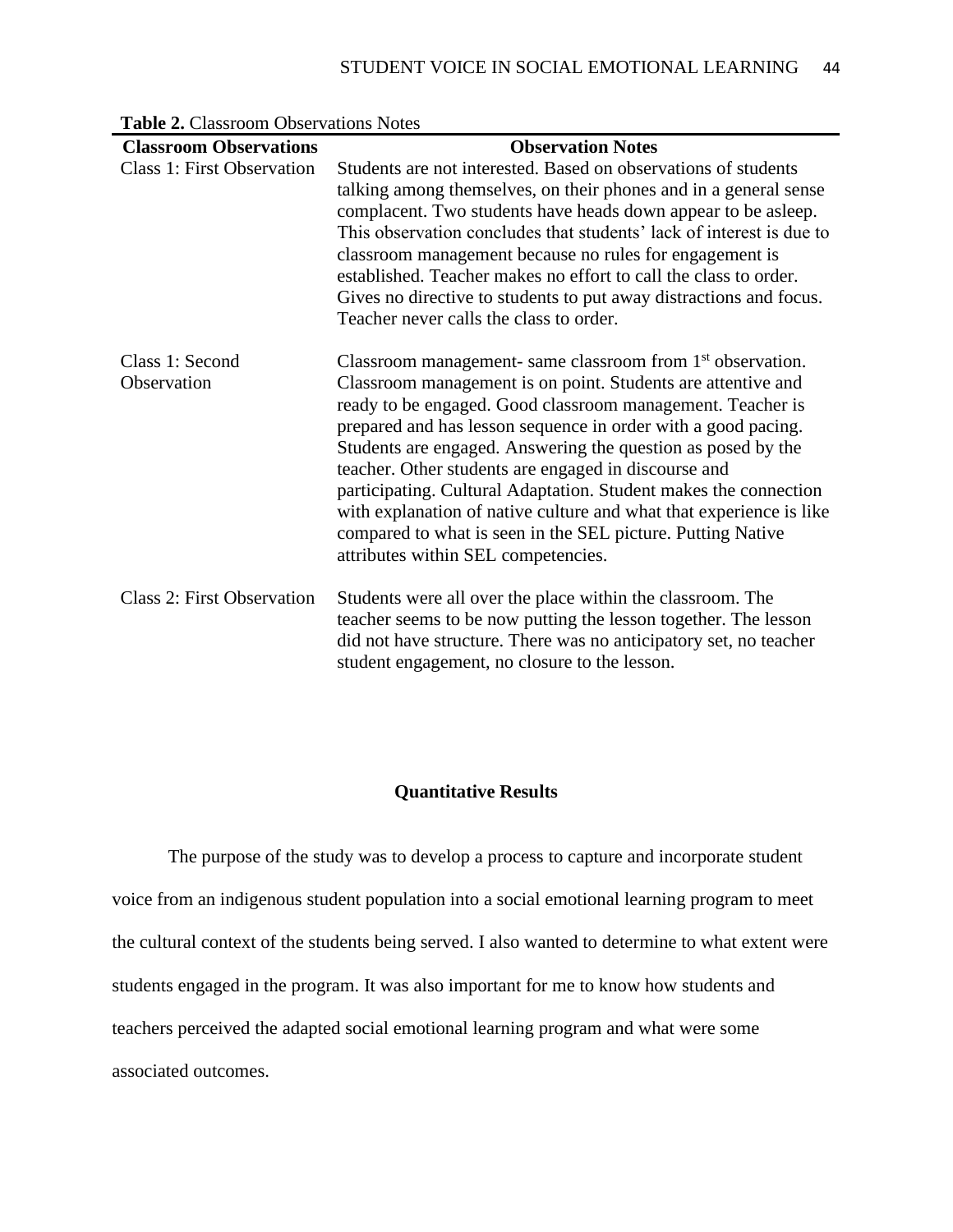## **Strong Teens Knowledge Test**

To assess students SEL knowledge gained after program implementation, I used a paired t-test. This test is most applicable as it facilitates a comparison using the program as the intervention before and after.

| <b>Table 3.</b> Paired Sample t-Test performed for Strong Teens Knowledge Test. Pre and Post. |       |       |    |         |                   |
|-----------------------------------------------------------------------------------------------|-------|-------|----|---------|-------------------|
| Class                                                                                         | Mean  |       | df | P∗      | 95% CI            |
| Class 1                                                                                       | 1.267 | 3.537 |    | 0.00015 | $(2.035 - 3.537)$ |
| Class 2                                                                                       | 2.933 | 4.073 | 14 | 0.0005  | $(4.478 - 4.073)$ |
| Class 3                                                                                       | 2.582 | 4.000 | 14 | 4.000   | $(4.097 - 4.000)$ |

\**indicates statistical significance* 

There is significant evidence that social-emotional knowledge test score increased after the program was implemented ( $p = 0.0015$ ). On average, the social-emotional knowledge test score after the program was 1.267 (95% CI: 0.499, 2.035) units higher than the social-emotional knowledge test score before the intervention.

### **Fidelity Checklist**

Table 3 measures fidelity of SEL program implementation. This instrument was recorded by two teachers indicating levels of implementation for all twelve lessons.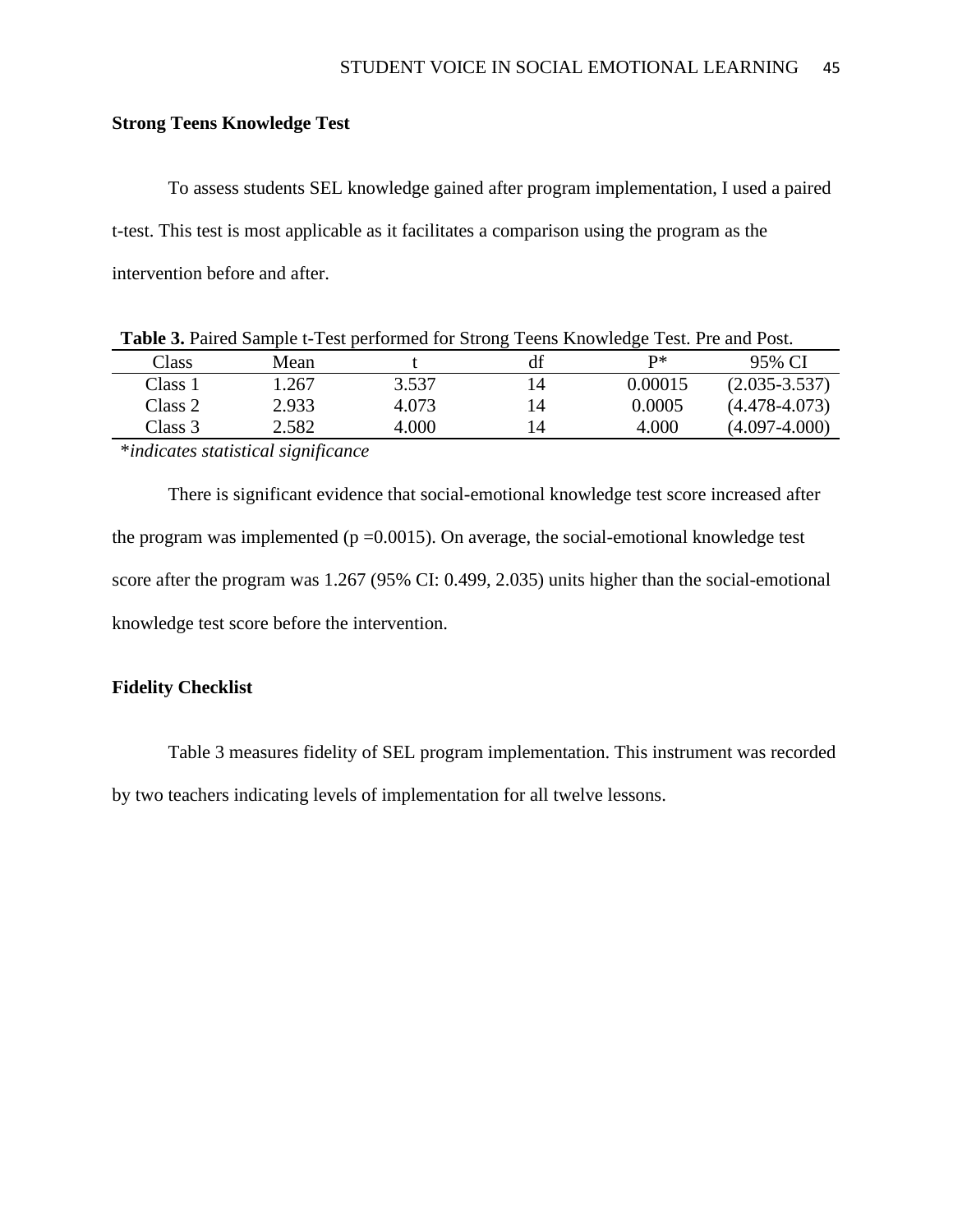|                 | Class 1                       | Class 2                       |                |
|-----------------|-------------------------------|-------------------------------|----------------|
| Program Lessons | Levels of                     | Program Lessons               | Levels of      |
|                 | Implementation                |                               | Implementation |
|                 | 100%                          |                               | 100%           |
|                 | 77%                           |                               | 88%            |
| 3               | 55%                           | 3                             | 100%           |
|                 | 77%                           | 4                             | 88%            |
| 5               | 77%                           | 5                             | 77%            |
| 6               | 100%                          | 6                             | 100%           |
|                 | 77%                           |                               | 55%            |
| 8               | 77%                           | 8                             | 66%            |
| 9               | 66%                           | 9                             | 0%             |
| 10              | 100%                          | 10                            | 0%             |
| 11              | 77%                           | 11                            | 0%             |
| 12              | 77%                           | 12                            | 0%             |
|                 | Total lessons fully completed | Total lessons fully completed |                |
|                 | 3                             | 3                             |                |

**Table 4.** Fidelity Checklist

Participating teachers reported that 25% of the lessons were implemented fully. This low level of implementation was reportedly due to limited time for both the individual lesson delivery and in the duration for all of the lessons in the program.

### **Social Validity Scale**

The Social Validity Scale was used to assess teacher and students' perceptions of the program. Table 4 illustrates students' perceptions of the program. Results delineated below represents responses tabulated from all students across all classes. The mean (M) listed in table 4 are average responses from a six-point Likert scale, with 1 representing strongly disagree, 2=disagree, 3=somewhat disagree, 4=somewhat agree, 5=agree, 6=strongly agree.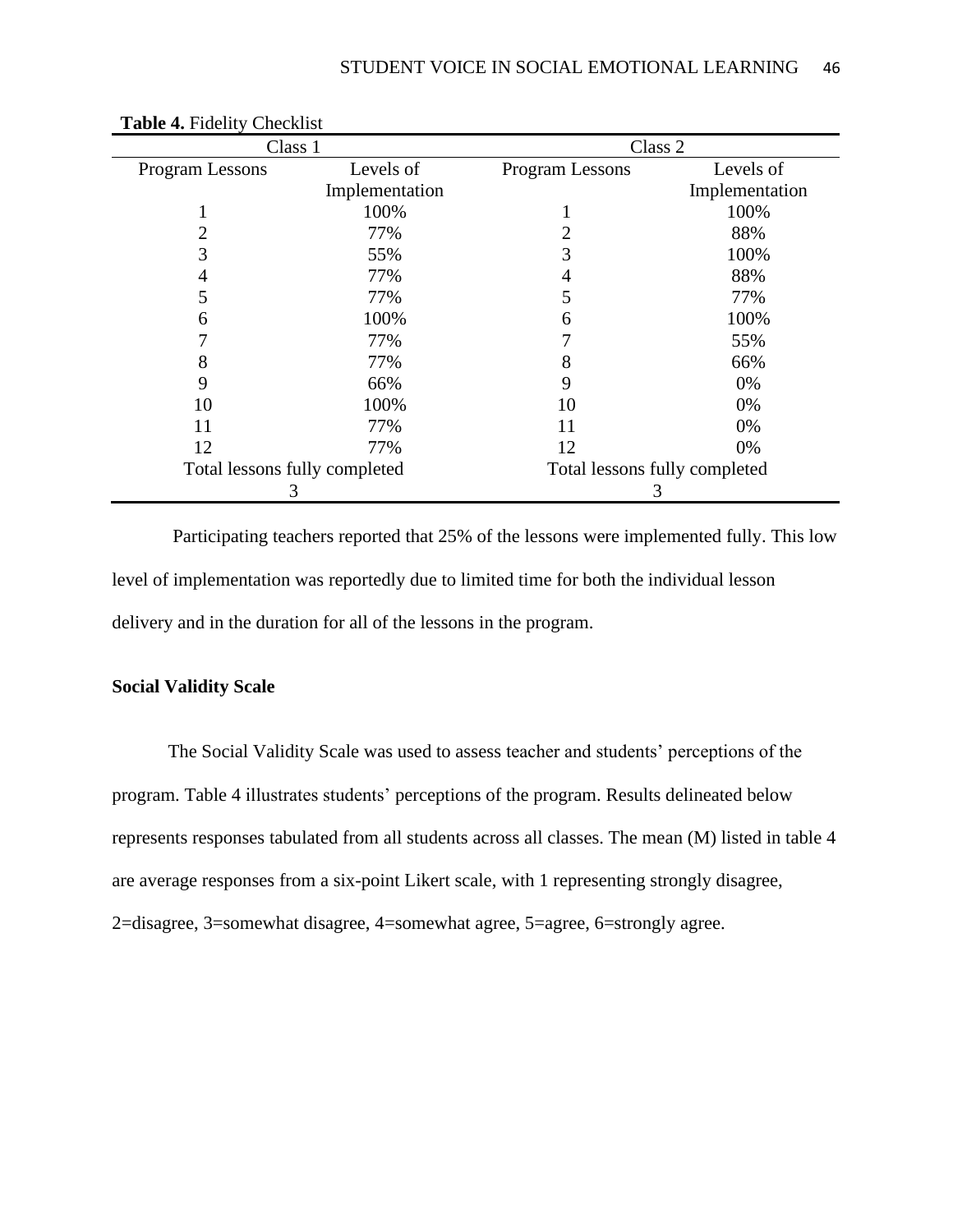| <b>Statement</b>               | Percentage<br><b>Endorsed</b> | M    |
|--------------------------------|-------------------------------|------|
|                                |                               |      |
| 1.I liked program this         | 70%                           | 4.9  |
| program.                       |                               |      |
| 2.I found skills useful.       | 70%                           | 5.2  |
| 3.I am likely to use skills    |                               |      |
| that were taught.              | 80%                           | 5.2  |
| 4. I would recommend this      |                               |      |
| program to others.             | 80%                           | 5.2  |
| 5.I liked the way the class    |                               |      |
| was taught.                    | 80%                           | 5.7  |
| 6. This program taught         |                               |      |
| important skills to my         |                               |      |
| peers.                         | 70%                           | 5.1  |
| 7. I have noticed a change     |                               |      |
| in my, and my peers'           |                               |      |
| behavior since we started      |                               |      |
| this program.                  | 70%                           | 4.7% |
| 8. I feel the skills taught in |                               |      |
| this program have taught       |                               |      |
| me how to do better in my      |                               |      |
| schoolwork.                    | 80%                           | 4.9  |
| 9. The skills taught in this   |                               |      |
| program have helped me         |                               |      |
| cope with challenges in my     |                               |      |
| life.                          | 80%                           | 5.2  |
| 10. This program was           |                               |      |
| targeted to students like      |                               |      |
| me.                            | 60%                           | 4.4  |

## **Table 5.** Social Validity Scale

The majority of students reported that they liked the program and indicated that the program provided skills that they would use. Most students (80%), reported that they were now able to cope with challenges and would recommend the program to others.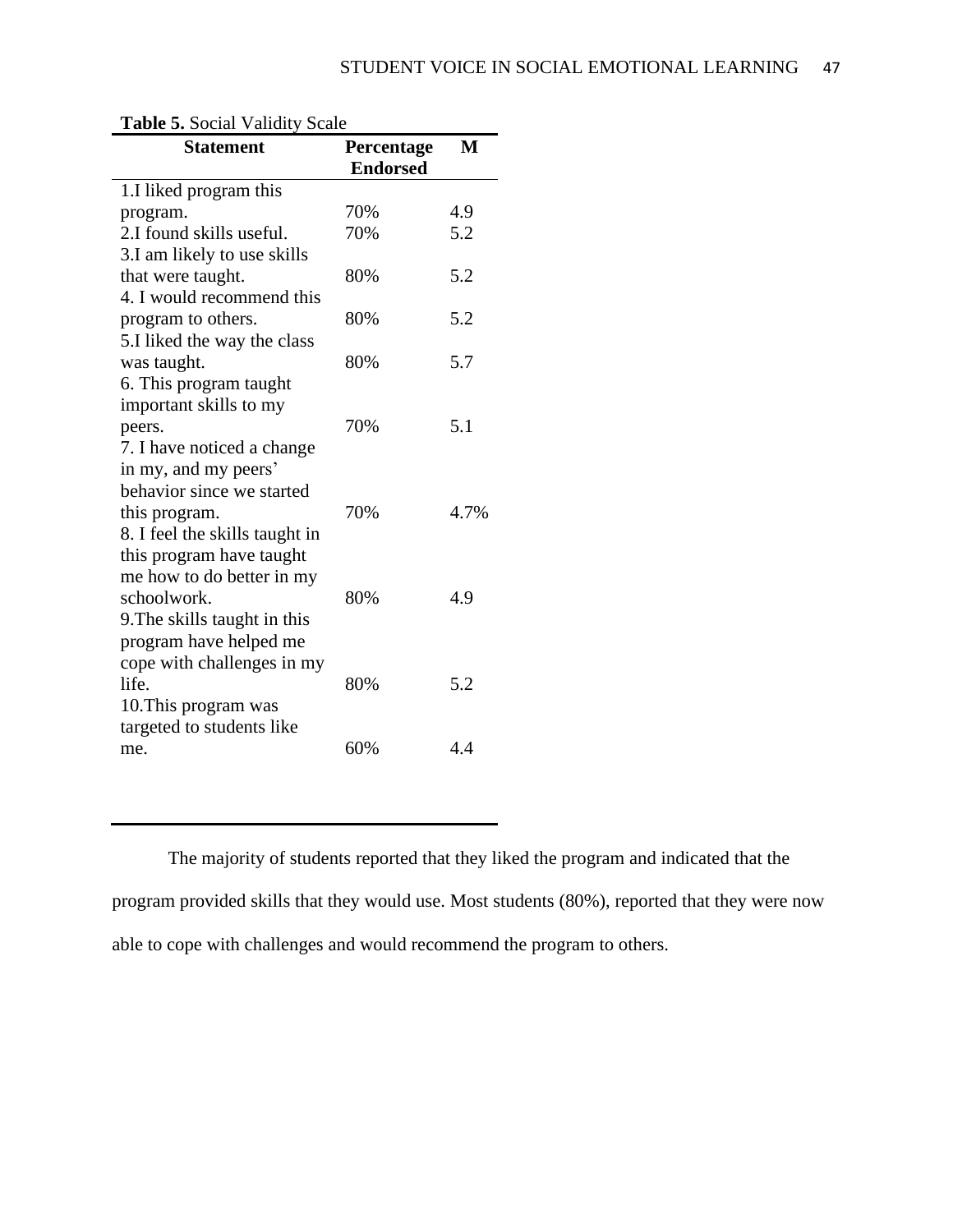## **Qualitative Results**

Table 6 captures students' narratives which were derived from a round table conversation that occurred prior to the program implementation. With the students' data it was very evident that they became more knowledgeable post program implementation. Students were using the SEL terminologies and articulating a scope of understanding that suggested that the lessons were meaningful to the students themselves.

| <b>Themes</b>                    | <b>Description</b>                                                                                                                                                                                                                                                                                                                                                                                                                                                                                                                                                                                                                              | Pre-<br>Program<br><b>Interview</b> | Post-<br>Program<br><b>Interview</b> |
|----------------------------------|-------------------------------------------------------------------------------------------------------------------------------------------------------------------------------------------------------------------------------------------------------------------------------------------------------------------------------------------------------------------------------------------------------------------------------------------------------------------------------------------------------------------------------------------------------------------------------------------------------------------------------------------------|-------------------------------------|--------------------------------------|
| Social Dependence                | The importance of<br>communal lifestyle where<br>there a social dependence on<br>each other without<br>recognizing as young people<br>that reliance on each other<br>and how significance that<br>dependence is. Students<br>speak openly of their family<br>dynamics because they<br>know that in this space there<br>are other students who are<br>also going through similar<br>experiences and can relate.<br>Students understand their<br>native identity one to<br>another. They may not<br>readily be thinking about the<br>struggles that their fore<br>parents went through, but<br>they recognize that they are<br>all native people. | 80%                                 | 100%                                 |
| Realities of<br>secondary school | Student speaks openly about<br>the realities of high school                                                                                                                                                                                                                                                                                                                                                                                                                                                                                                                                                                                     |                                     |                                      |

**Table 6.** Student group themes, description of themes, and proportion of students discussing the themes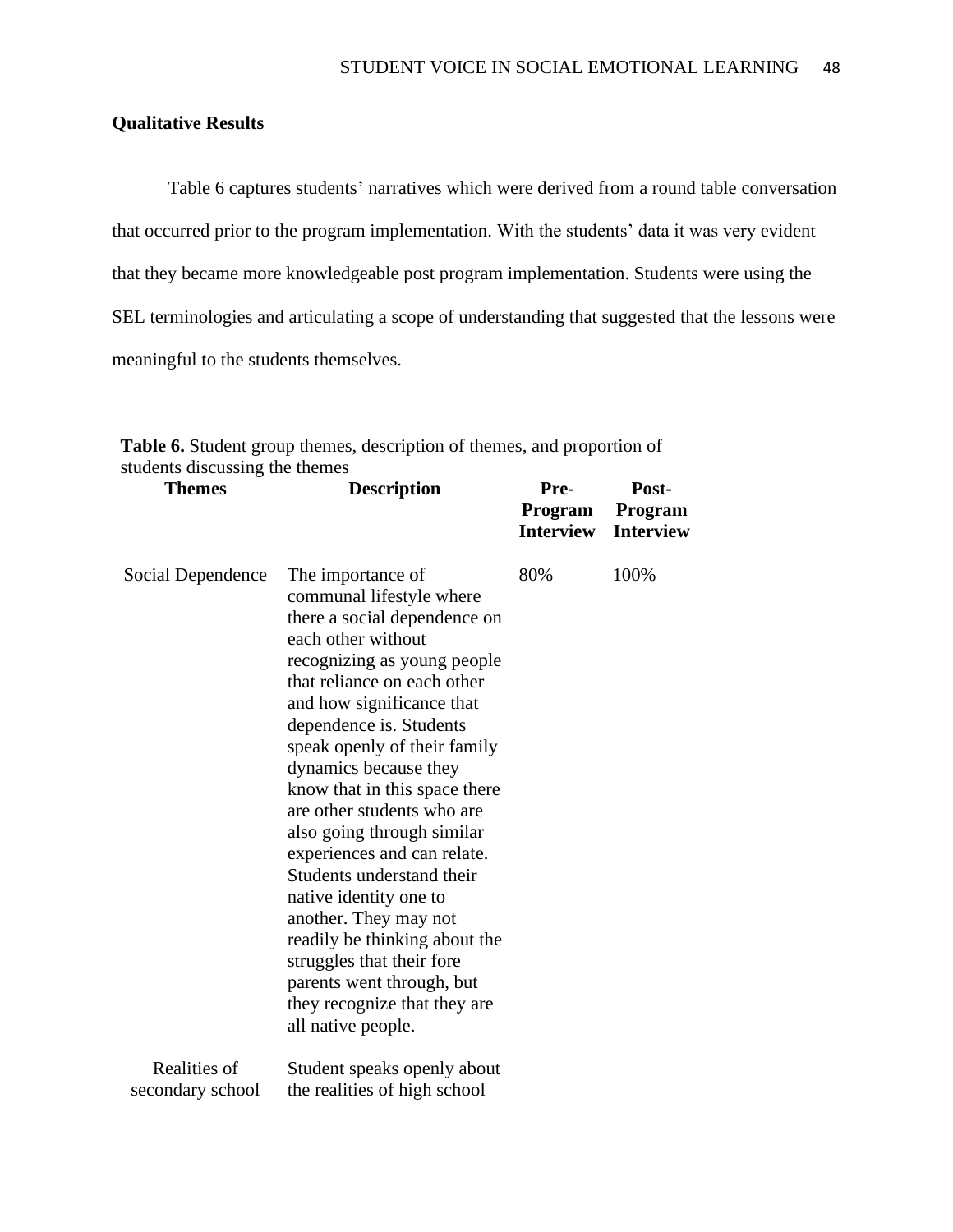|                                                       | e.g., students vaping and<br>other sorts of negative<br>behavior.                                                                                                                                                                                                                                                                                                                                                                                             |     |      |
|-------------------------------------------------------|---------------------------------------------------------------------------------------------------------------------------------------------------------------------------------------------------------------------------------------------------------------------------------------------------------------------------------------------------------------------------------------------------------------------------------------------------------------|-----|------|
| Juxtaposition of<br>student life                      | Student reports that she is<br>from a two parents'<br>household and does not<br>vape or use drugs or<br>disrespects her elders.<br>Student is finding it hard to<br>fit in because the student<br>does not portray those<br>negative behaviors. Student<br>has friends who are<br>involved in this negative<br>behavior, wants to keep<br>them as friends and at the<br>same time recognizes right<br>from wrong.                                             | 40% | 60%  |
| SEL: A self-<br>management tool<br>and its importance | Student recognizes the<br>importance of SEL and how<br>it can help the students.<br>Student sees SEL as<br>important to their wellbeing<br>as they mature. SEL<br>provides me with coping<br>skills. How to get along<br>with people and manage my<br>emotion. Based on what is<br>going on at school right<br>now-vaping, drugs and other<br>negative vibes. SEL would<br>help. Students are paying<br>attention to what is going<br>on. Students are aware. |     | 100% |
| Adaptation                                            | Finding ways to keep<br>friends who are involved in<br>negative behavior and still<br>keep their friendship.<br>SEL will give the tools to<br>handle this situation.                                                                                                                                                                                                                                                                                          | 40% | 80%  |
| Timing                                                | SEL program<br>implementation.                                                                                                                                                                                                                                                                                                                                                                                                                                |     | 100% |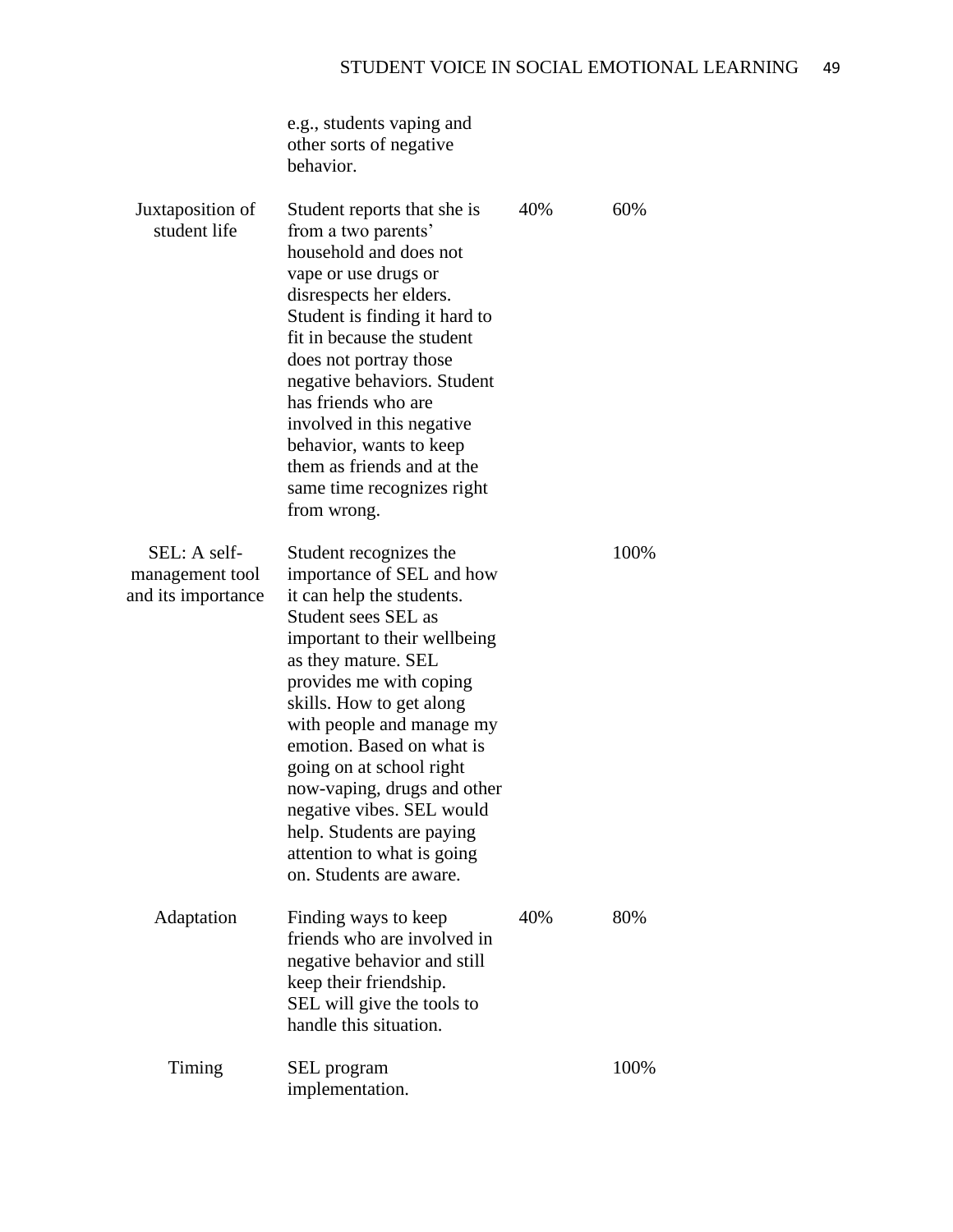|                                  | If the SEL program started<br>earlier and not at the end of<br>the school year, it would<br>have provided opportunities<br>for me to practice what I<br>learned from the lessons in<br>class.                                                                                                             |     |      |
|----------------------------------|-----------------------------------------------------------------------------------------------------------------------------------------------------------------------------------------------------------------------------------------------------------------------------------------------------------|-----|------|
| <b>SEL</b> and the Native<br>way | <b>Cultural Adaptation</b><br>Students' impression is that<br>there would be more<br>students' participation if<br>some of the lessons were<br>about Native people.                                                                                                                                       | 60% | 80%  |
| The Art of<br>Introspection      | <b>Through SEL</b><br>Student is able to make<br>connection of Kinder class<br>to SEL.                                                                                                                                                                                                                    |     | 100% |
| New learning for<br><b>SEL</b>   | Putting into practice skills<br>what I learned from the<br>competencies: Self-<br>awareness, social-<br>awareness, responsible<br>decision making, self-<br>management, and<br>relationship skills. It's not<br>about me and how I react to<br>things but how to manage<br>those emotions through<br>SEL. |     | 100% |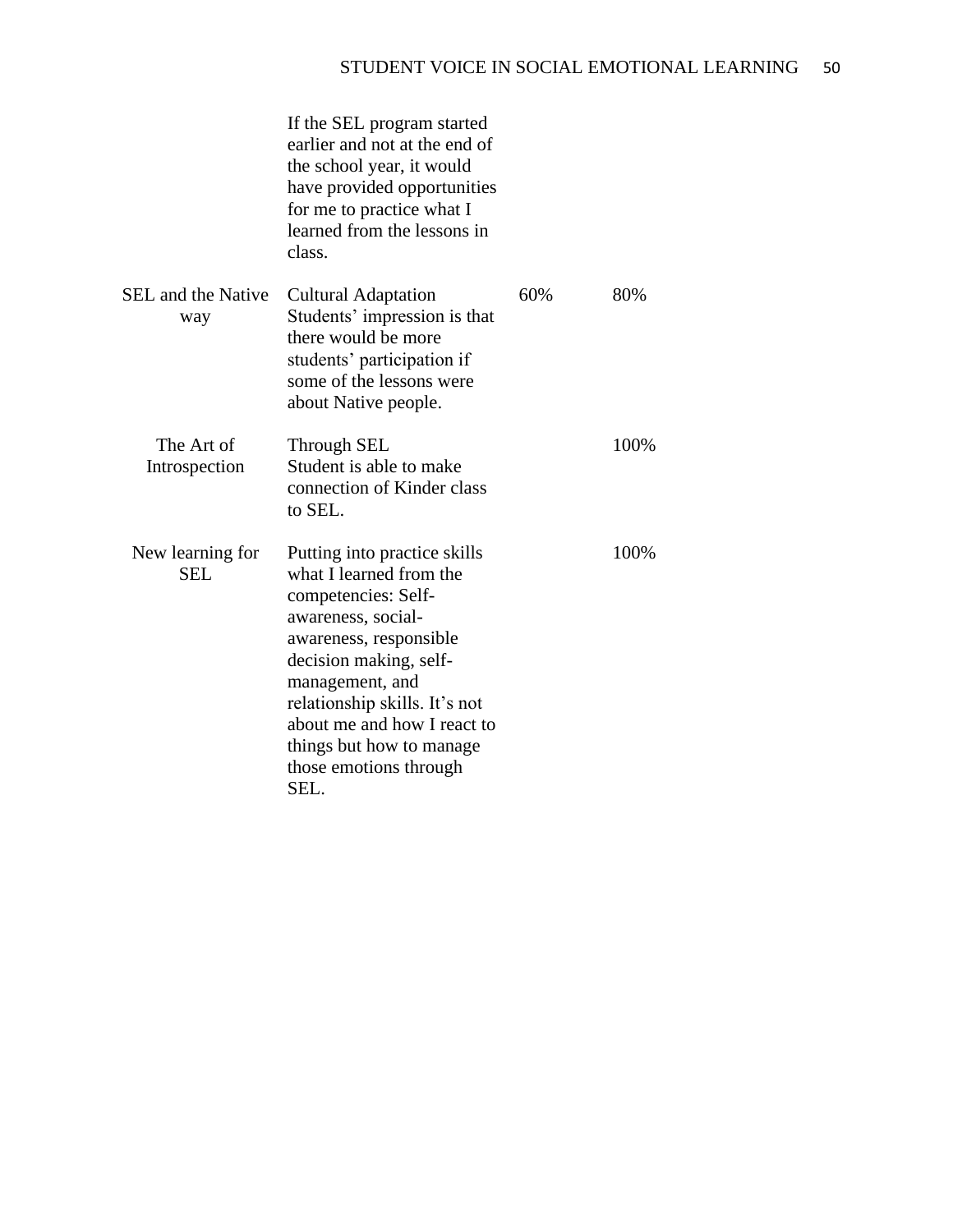| <b>Themes</b>                                      | <b>Description and</b>                                                                                                                                                                                                                                                                                                                                                                                                                                                                                                                                                         | Pre-                        | Post-                       |
|----------------------------------------------------|--------------------------------------------------------------------------------------------------------------------------------------------------------------------------------------------------------------------------------------------------------------------------------------------------------------------------------------------------------------------------------------------------------------------------------------------------------------------------------------------------------------------------------------------------------------------------------|-----------------------------|-----------------------------|
|                                                    | <b>Codes</b>                                                                                                                                                                                                                                                                                                                                                                                                                                                                                                                                                                   | Program<br><b>Interview</b> | Program<br><b>Interview</b> |
| Disconnect                                         | Disconnect refers to statements<br>indicating a lack of continuance in SEL<br>instruction across the grades. Staff is<br>voicing this because there is no SEL after<br>3rd grade, they are seeing first-hand what<br>that Gap of no SEL instruction is doing.<br>By the time students get to the 9 <sup>th</sup> grade,<br>they do not have the skill set to manage<br>emotion. More so, since students have<br>not been practicing nor exposed to SEL<br>program beyond 3 <sup>rd</sup> grade they have no<br>reference point to go back to on<br>managing emotions.          | 60%                         | 100%                        |
| Historical<br>Significance<br>of Native<br>Culture | Historical significance of Native Culture.<br>Staff points out that students have no<br>idea of their cultural significance and<br>their history to have come to this place in<br>time. Staff worry about that because they<br>are the future and since they have no idea<br>now, staff cannot see how the students<br>are able to make the connection between<br>the elders' contribution and the<br>contribution of their future legacy to the<br>body of their ancestral work.                                                                                              | 20%                         | 60%                         |
| <b>Trust</b>                                       | Trust. Staff points that there is a trust<br>factor that emanates from the researcher.<br>The staff points out that the researcher<br>comes with a passion and a sense of<br>genuineness to want to learn about native<br>culture and their contribution. The staff<br>makes comparison to other researcher<br>and gets a negative vibe of folks who<br>have come to get what they can to create<br>name recognition for themselves with no<br>regard to persons from where the<br>information comes from.<br>Acknowledgement of the researcher's<br>respect to the community. | 60%                         | 100%                        |

**Table 7.** Staff and Community Elders pre and post interviews: themes, description of themes, and proportion of participants discussing the themes.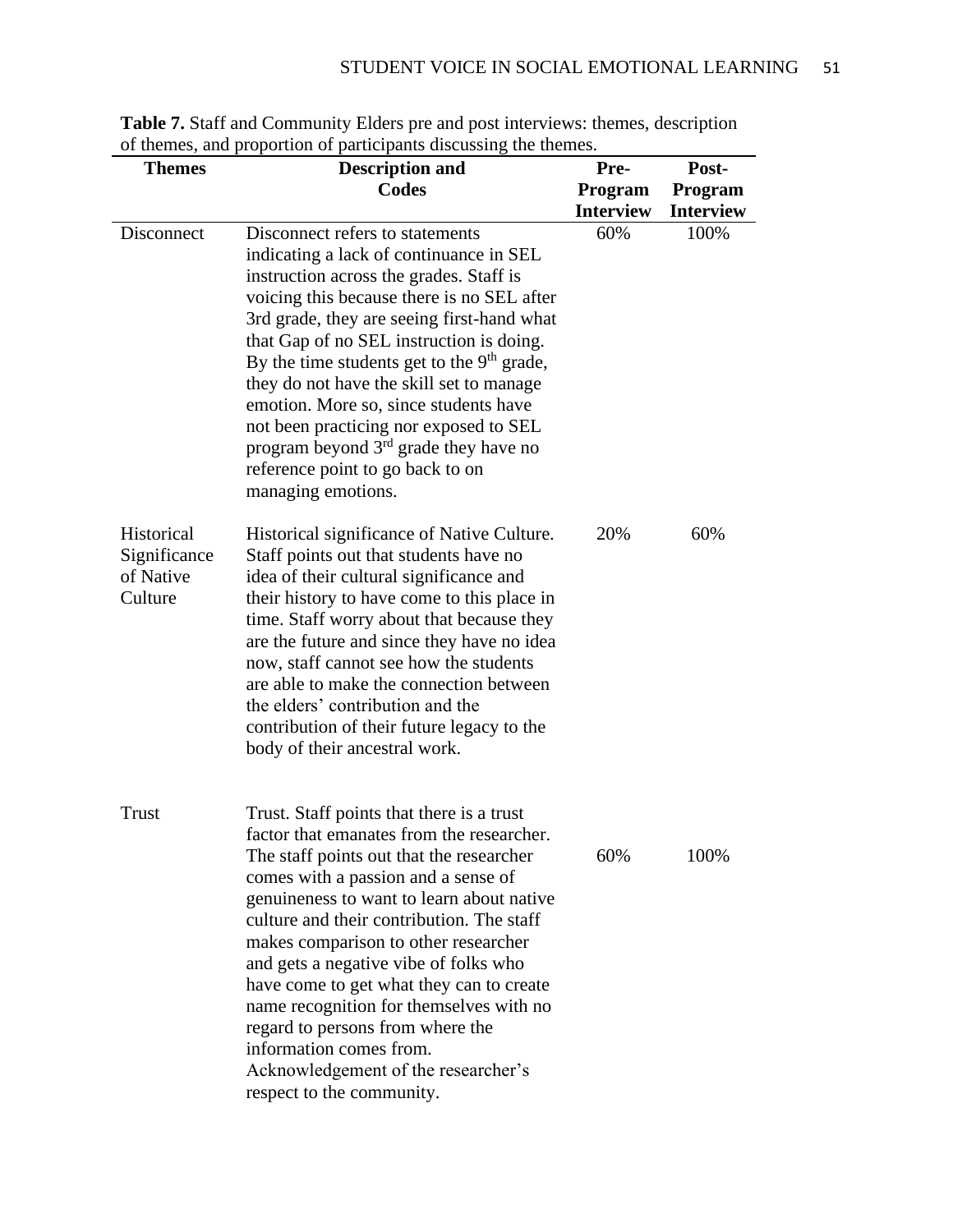| Embracing<br>the Native<br>community | Teachers embrace the native community<br>will lead to a genuineness and openness<br>to the students. Students become judge of<br>teacher character with the idea of if you<br>are staying then teachers are making an<br>investment in me. This investment will<br>serve as a bridge to between SEL and the<br>awareness of Native cultural<br>significance. | 60% | 100% |
|--------------------------------------|--------------------------------------------------------------------------------------------------------------------------------------------------------------------------------------------------------------------------------------------------------------------------------------------------------------------------------------------------------------|-----|------|
| Timing                               | If the SEL program started earlier and<br>not at the end of the school year, it would<br>have provided opportunities for me to<br>practice what I learned from the lessons<br>in class.                                                                                                                                                                      | 80% | 80%  |

The themes that materialized were disconnect, historical significance of native culture, trust, embracing the native community, and timing. Disconnect was identified because staff highlighted that kindergarten to third grade has a SEL program and fourth through twelve do not. Teachers understand this disconnect with ninth grade currently having no SEL program. This theme of disconnect permeates the discourse because staff were connecting the dots by saying that there is a foundation of SEL for the primary level students. The problem as they saw it was that by the time the students move up from the third grade where the primary level SEL program ended, students were disengaged from managing their emotions. By the time the student began ninth grade, the social emotional skills set that was introduced at the primary level has been long been diminished and there is no program at present to fill that gap.

The theme of historical significance of native culture was highlighted because staff felt as though students had no idea of the significance of the impact of their culture and history as part of the foundation of the northwest. Staff felt that students do not understand the contribution of the elders to their present existence. The theme of trust was recognized as a focus on the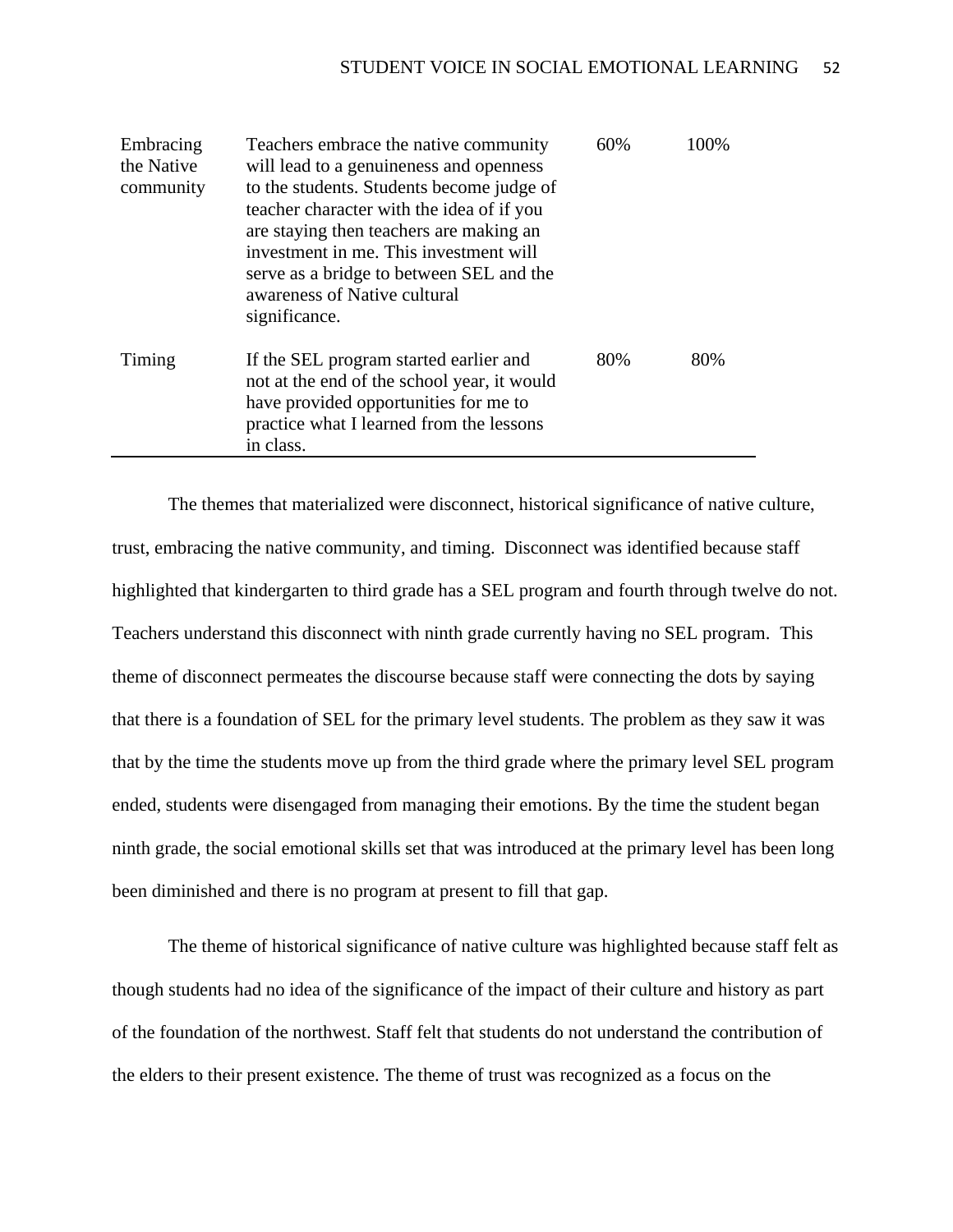researcher. They voiced that for the first time in a long time that a researcher was present with them in their community wanting to learn from them rather than just taking and then recreating whatever that was collected as their own without acknowledging the source; that of the native people.

Embracing the native community was a theme that illustrated teacher support towards students. Staff pointed out that teachers who did not have a vested interest in native students became complacent very easy to the point of getting another job rather than mold and nurture the students within their care. The last theme of timing centered around not having enough time to observe the outcome of the SEL program.

#### **Discussion**

The purpose of the present study was to develop a process to capture and incorporate student voice from an indigenous student population into a social emotional learning program to meet the cultural context of the students being served. In addition, this study evaluated the effects of incorporating native American cultural experiences (student voice) among secondary school students in the areas of SEL knowledge, and perceptions of the program. The results indicated that the process of adapting native American cultural experience into a SEL program was effective. Students were able to verbally demonstrate using pre and post program recorded conversations as data to illustrate effectiveness of knowledge of SEL. The study also measured high levels of social validity among students.

The current study illustrated that student voice is an integral component in the implantation of any SEL program. Students' cultural experience is of paramount importance in this regard because since SEL teaches one the ability to manage their own emotion, it is critical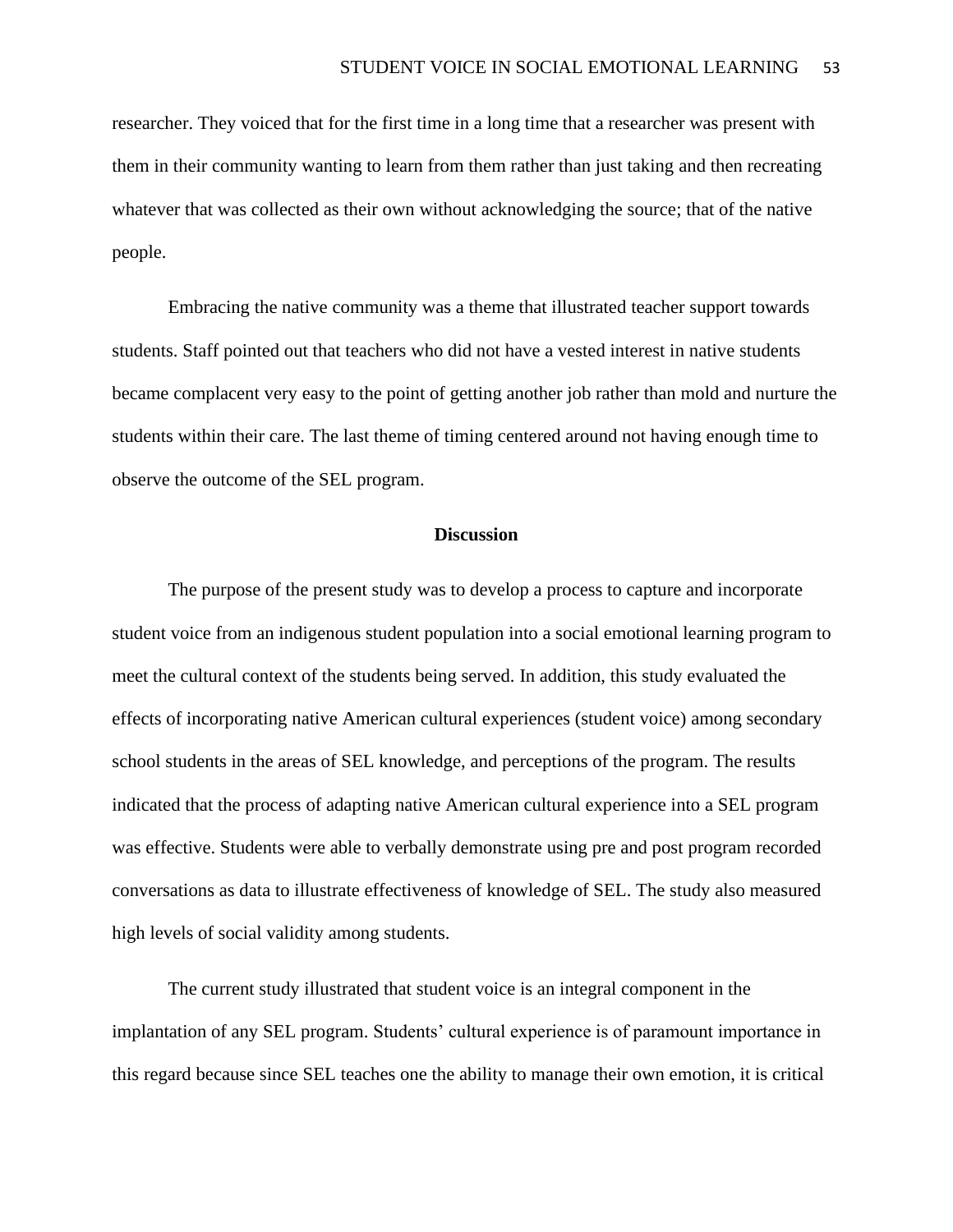that their individual cultural experience are brought to bare as a way of understanding who the individual is and more importantly what culturally experiences they are bringing to the discourse.

The highlight of the study does illustrate a need for SEL among native students demonstrating the importance of their experience and how that can be incorporated into their learning of managing emotions. All of the data support the positive impact of SEL on native youth. The process of infusing cultural experiences (student voice) as an integral component was successful because it offered a process with the EVM as a guided model as to how the process can be effective. In reviewing the data, specifically looking at the process of incorporating culture adaptation into SEL, it proved successful. Teachers had an established process to guide them all the way through. In addition, hearing the contribution of students as they highlight their cultural experience during the classroom discourse creating meaning for implementation.

This current study was designed using the ELL study of Castro-Olivo (2014) as a model and a road map from which to develop a cultural lens in working with native American youth to build a culturally adaptive process within a SEL program. SEL is an essential tool for students who need to understand how to manage emotions (Merrell, 2010). The effectiveness of the program in providing the skill set needed to manage emotion became evident as students were able to demonstrate and use the language of program to articulate a point of view for the importance of being able to manage emotions using some established skills and tools to do so. Students were able to illustrate their levels of participation in program by showing the ability through discourse how tools can be applied as a result as having gone through the program. For example, in my second classroom visit to the same classroom and listen to the student elaborate on a point of view when asked to defend his position. The student was able to refer to what he found culturally lacking in the scenario that the teacher had put up for discourse. The student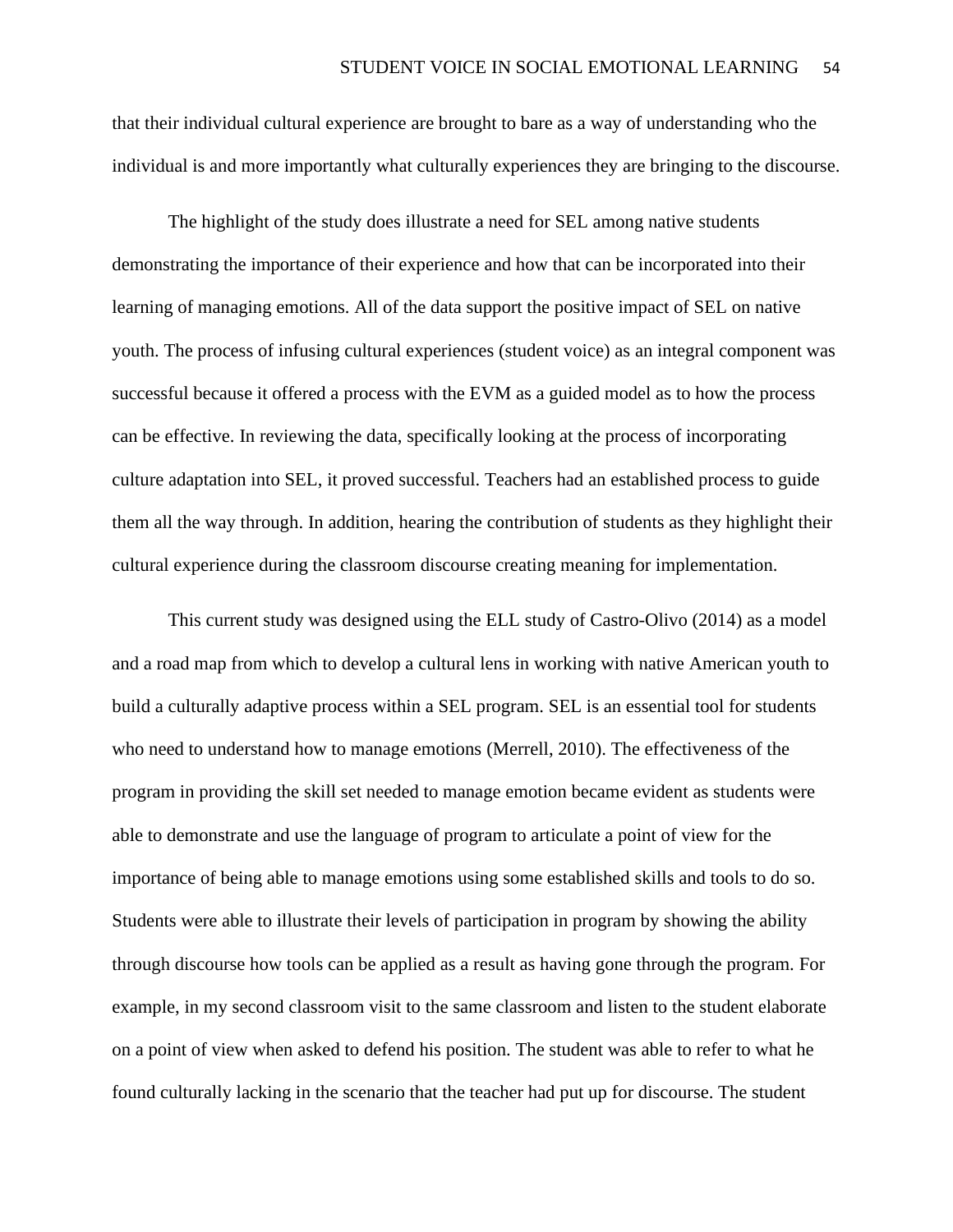referenced the fact that the spiritual element was lacking in the scenario as presented. The student spoke of the importance of the spiritual cultural awareness that is crucial when dealing with another person. The fact that one has to see the individual with whom you are having this interaction as yourself so as the tenets of the relationship materialize, treating that individual more than an equal is critical. As a matter of interpretation, one has to view the individual and self as one and the same so that whatever you desire for yourself has to be the same you desire for the other person. The comparison of a pre and post program conversation made this very clear. Students were able to demonstrate their SEL knowledge by using the verbiage introduced from the lessons. These were the same students who at the first-round table conversation when asked the question, what did they know about SEL, they could not really say. Merrell (2010) asserts that when statistical evidence produces significant result, that demonstrates in and of itself that teaching this program to general education students yields substantial benefits. That is to say, students do not need to be clinically diagnosed to benefit from the lessons of this program. This is further supported in the case of the students of Chief Leschi because students in the study were all from the general education population within the school.

Using Bernal's ecological validity model (EVM) (Bernal et al, 1995) as the cultural adaptive framework for this study, proved to be helpful because the study introduced an established framework to the staff from which the process of cultural adaption was centered. During the professional development, staff and community elders were able to review the model and then look at the program lessons and determine how to infuse some aspect of native culture within the lesson so as to engage students. Keep in mind that this study centered on building a process for cultural adaptation inside a SEL program. The results of the social validity scale are indicative of the process to implement the cultural elements within the program as successful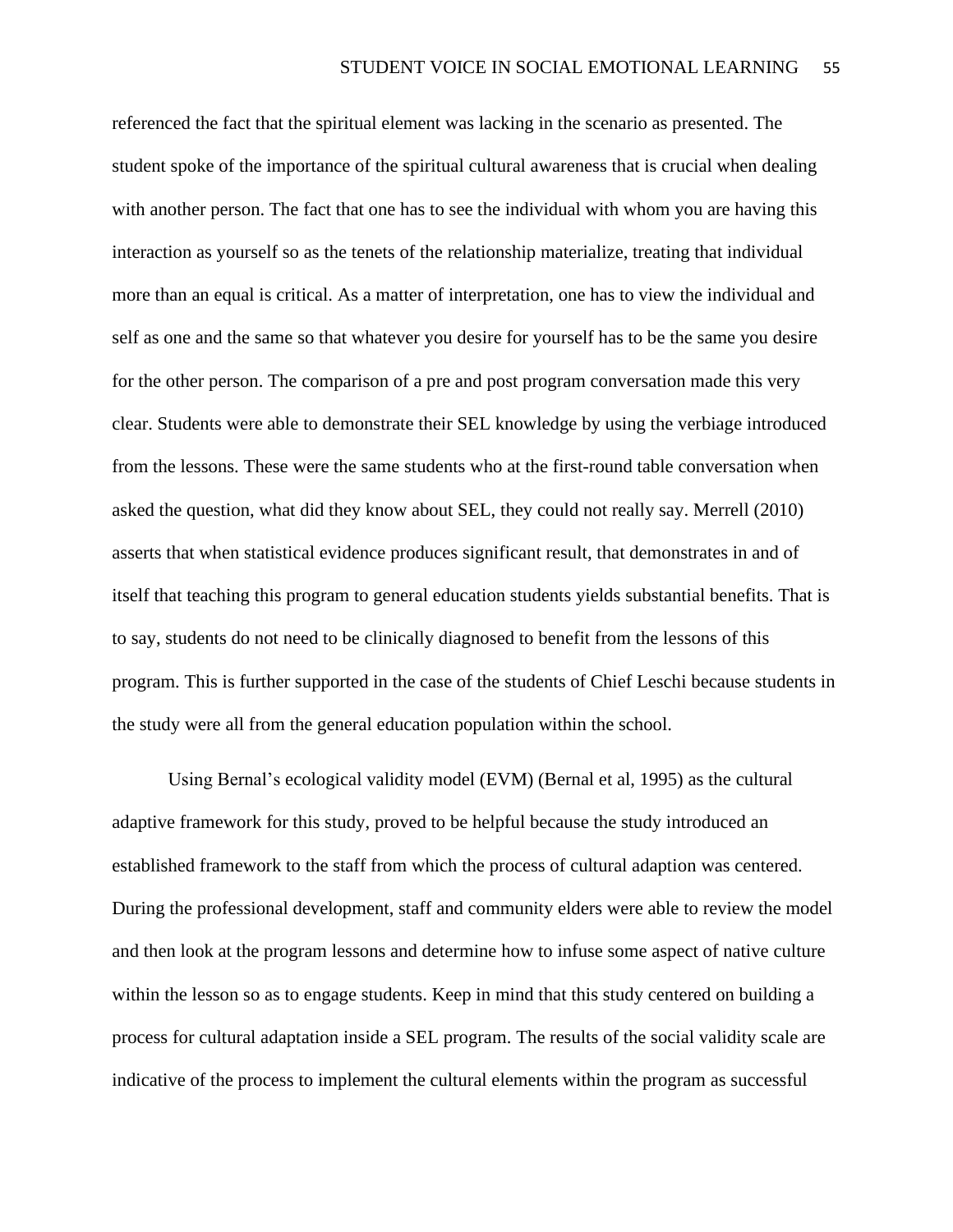from the perspectives of the students and implementers. The results of the social validity scale affirm that students were satisfied that the process to infuse native culture as part of a SEL program allowed them to recognize the significance of their cultural experiences as it relates to social and emotional health and well-being.

#### **Limitations and Implications for future research**

One of the major limitations was the researcher's ability to measure the overall effectiveness of this program of SEL-related outcomes. SEL programs have proven their effectiveness in facilitating tools for students to use to manage their emotions (Durlak et al., 2008). Apart from Castro-Olivo (2012) ELL study, there has not been any other study to date studying the impact of SEL programs on any one specific ethnic student population. This study introduced a SEL program to a specific student group for the purpose of creating a process for cultural adaptation (student voice) with a SEL program. Future researchers should repeat this process but also measure SEL skills, such as resilience, in addition to SEL knowledge.

Both staff and students suggested that limited time adversely affected the study, both in the process to implement a culturally adaptive model as well as to implement the SEL program. Future researchers should allocate sufficient time for students to have a greater opportunity to practice the knowledge and skills gained from the SEL program. In so doing, implementers would also have a better chance to measure outcomes beyond knowledge including resilience and impact on school overall emotional wellbeing. This is a legitimate limitation that is supported by Castro-Olivo and Merrell (2012) because they assert that in their study, students were not able to speak about program impact for their study over an eight-month duration. Another limitation was the lack of an experimental design that includes a control group with randomized assignment across treatment and controls. Future researchers, for instance, could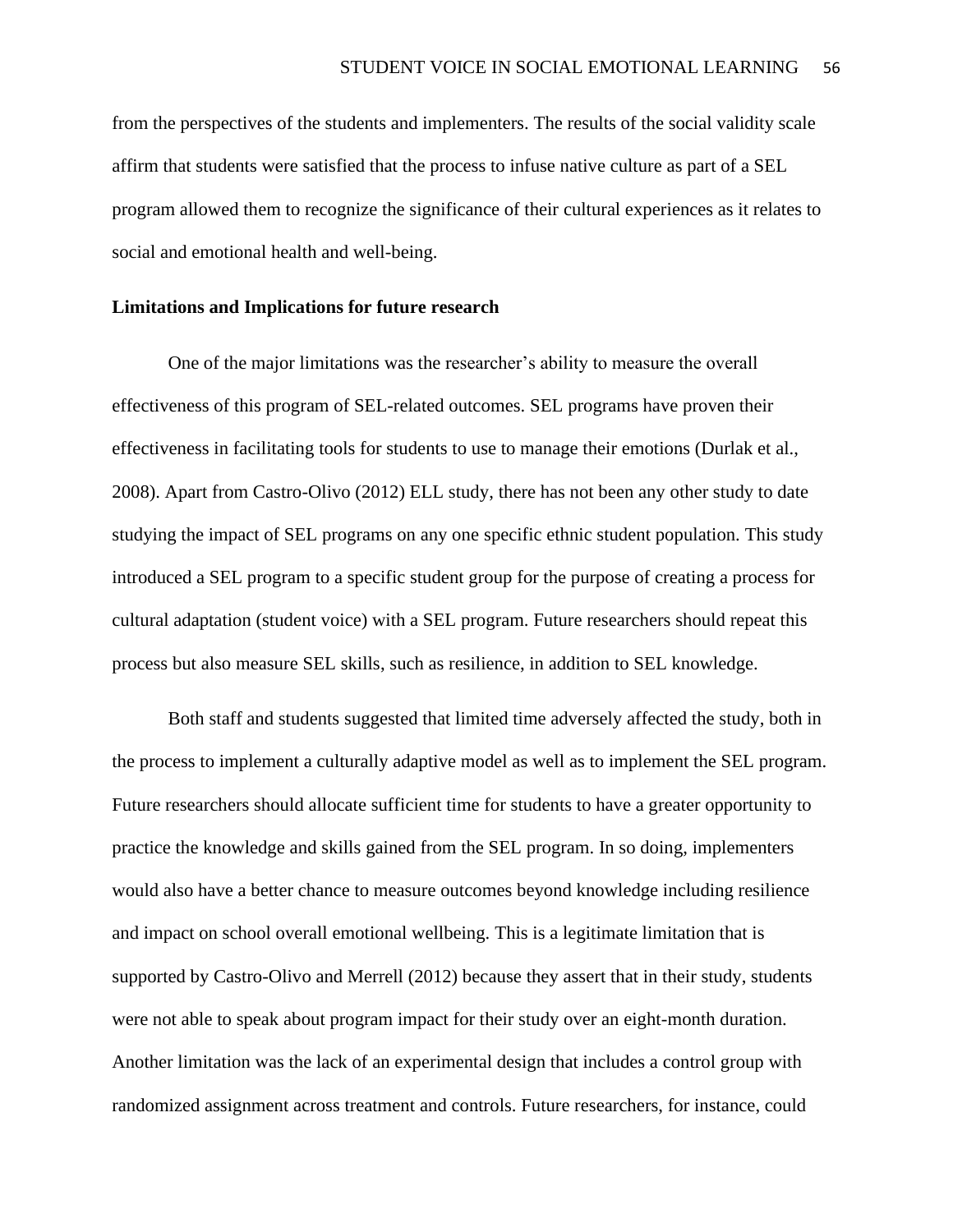establish a group of students where the program was culturally adapted and compare that to another group that would have implemented the program without cultural adaptation.

This study does suggest that the process for cultural adaptation of a SEL program is achievable. Based on the social validity scale score, there is evidence that students liked the program, albeit more has to be done to measure its impact. Last, going forward, I would also recommend a systematic implementation at the secondary school level with a focus on studying the impact on the program over an extended duration.

#### **Conclusion**

SEL programs that are specifically designed to provide students the tools and the skill set to manage emotions can only serve develop individuals who know the importance of mental health and well-being and have the skills to be able to cope with the daily stresses of life (Blanco-Vega et al., 2008). Largely, SEL programs in the U.S. have been introduced within the dominant (white) culture. However, there needs to be a focus on the impact of SEL intervention among native American secondary school students. Many Native students are of the mindset that the teachers do not care about them (MacIver, 2009). Sadly, this is noted in the current study in which students stated that no one believes in them. We can imagine for a moment the trauma on the psyche of a young person having to internalize that message on a daily basis, especially if they do not have SEL skill set to manage the emotions that may emanate from carrying around that narrative. This is but one of many reasons for a SEL program at the secondary school level for native youth. The current study illustrates the process to adapt a cultural perspective within a SEL program is doable and has promise to create a positive impact. Teachers, particularly while they are still in school acquiring the knowledge to become teachers must be trained with a cultural adaptive framework to reach each student they come in contact with as they prepare to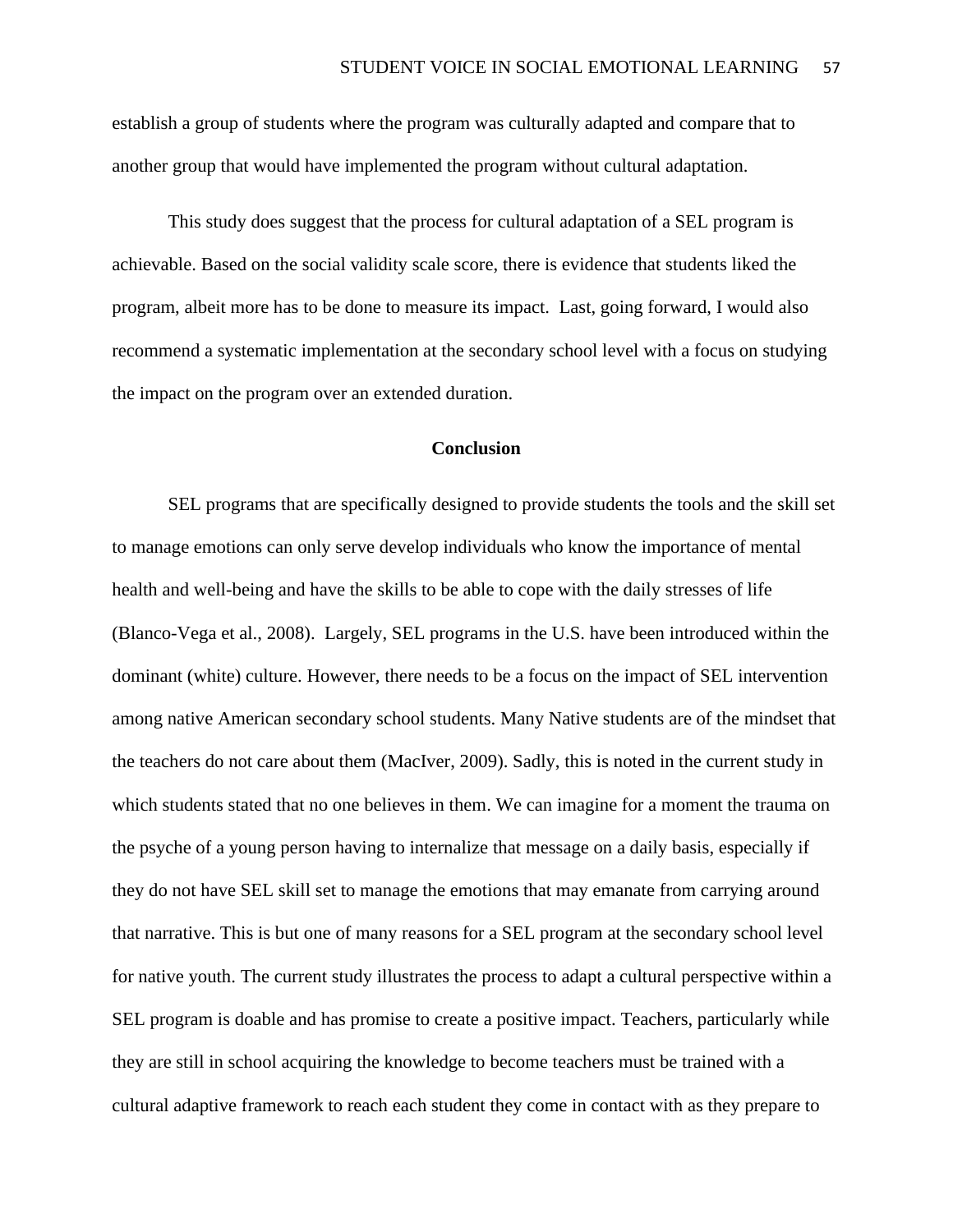teach SEL. In order to effectively teach SEL, one has to understand the culture of the students they serve and have the ability and the skill set to reach that student. Unlike numeracy or literacy, SEL instructs students in managing emotions. An SEL program cannot be implemented with the idea of one size fits all. In dealing with human emotions, it is crucial to consider a student cultural experience (student voice) so that a program can be tailored to meet the emotional needs of that individual student and at the same time being fully aware of their cultural dynamics.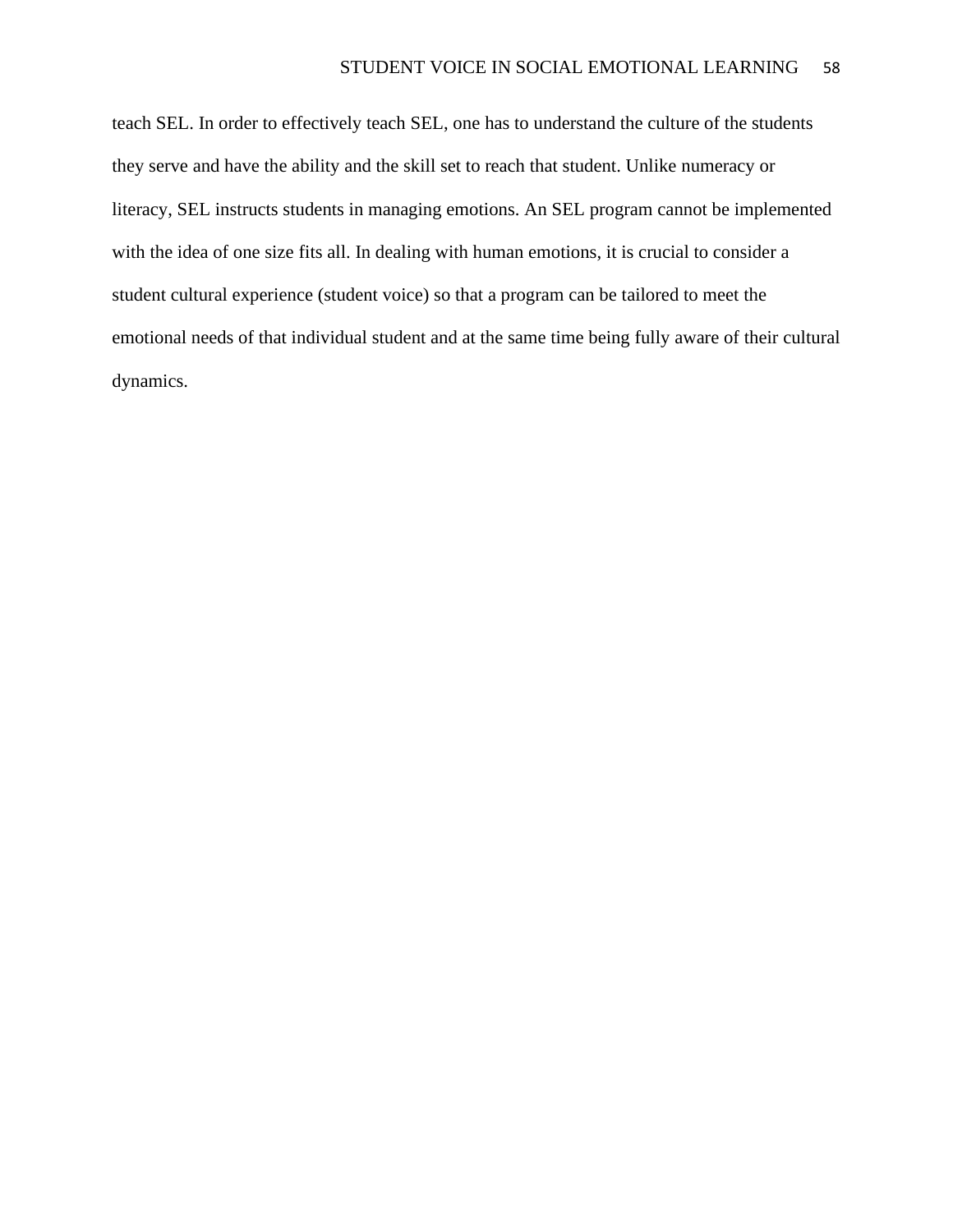#### References

- Blanco-Vega, C.O, Castro-Olivo, S.M. & Merrell, K.W. (2008). Social and emotional needs of Latino immigrant adolescents: An ecological model for developing planning and implementing culturally sensitive interventions. *Journal of Latinos and Education,* 7, 43- 61. Doi: 10.1080/153430701693390
- Bernal, G., Bonilla, J., & Bedillo, C. (1995) Ecological validity and cultural sensitivity for outcome research: Issues for cultural adaptation and development of psychological treatments with Hispanic. *Journal of Abnormal Child Psychology*, 23 (1), 67-82.
- Boutte, G.S. (2012). *Urban schools:* challenges and possibilities for early childhood and elementary education. *Urban Education*, 47, 515-550.
- Bradley, R.H., Corwyn, R.F., McAdoo, H.P., Garcia Coll, C.T. (2001). The home environment of children in the United States Part 1: variations by age, ethnicity, and poverty status. *Child Development,* 72, 1844-1867
- Brasof, M. (2015). Student voice and school governance: Distributing leadership to youth and adults. *Student Voice and School Governance*.
- Cammarota, J., and Romero, A. (2011). Participatory Action Research for High School Students: Transforming Policy, Practice, and the Personal with Social Justice Education*. Educational Policy*, 25(3), 488-506. https://doi.org/10.1177/0895904810361722
- Carrizales-Engelmann, D., Feuerborn, L., Gueldner, B., Tran, O. (2016) *Strong kids: a social and emotional learning curriculum* (2<sup>nd</sup> ed.). Baltimore, MD: Brooks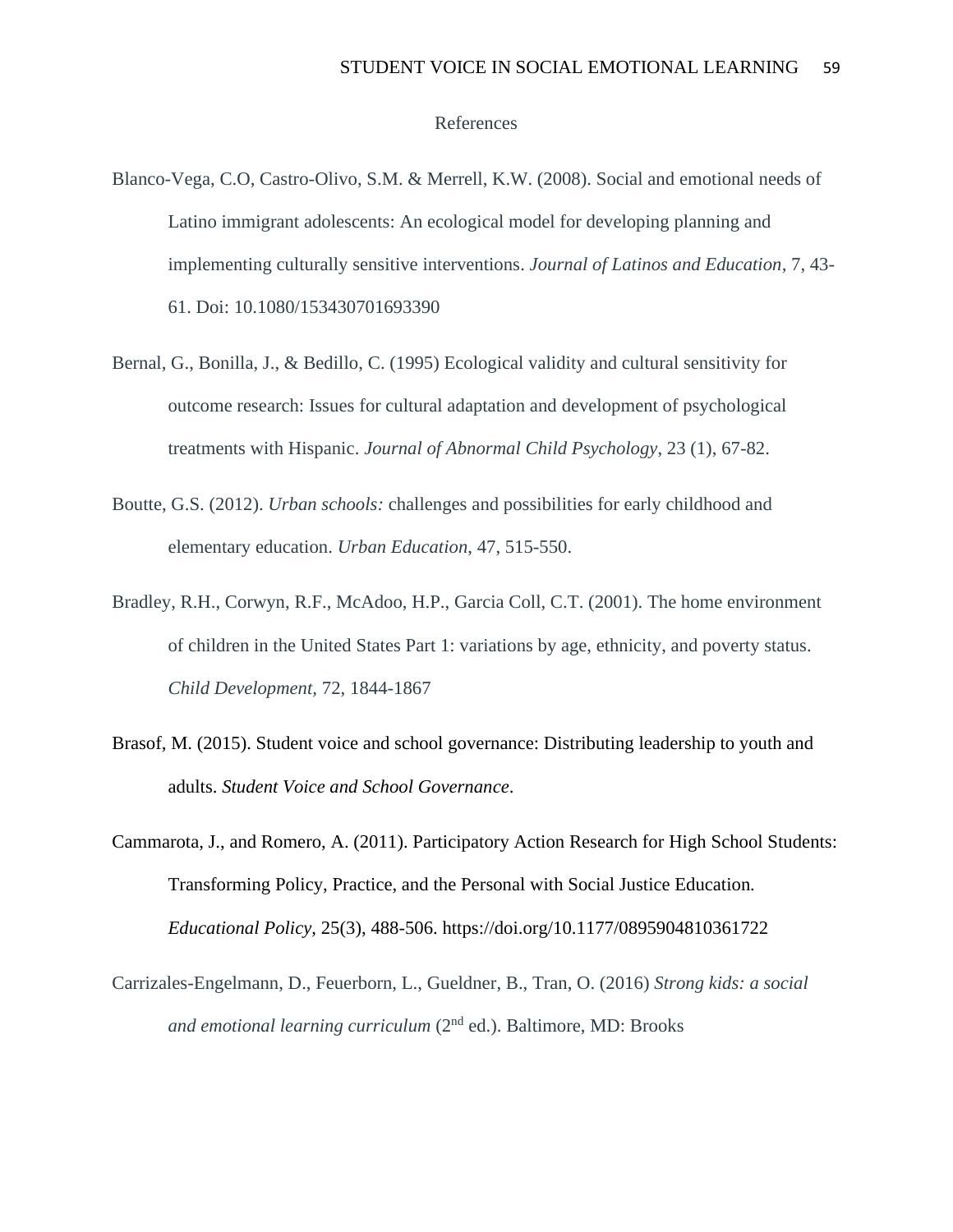Castro-Olivo, S. M. & Merrell, K. W. (2012) Validating cultural adaptations of school-based social emotional-emotional learning programme for use with Latino immigrant adolescents*, Advances in School Mental Health Promotion,* DOI:10.1080/1754730X.2012.689193

Chief Leschi Schools/Homepage. [https://www.leschischools.org](https://www.leschischools.org/)

- Chief Leschi Administration. https://www.leschischools.org
- Creswell, J.W. (2015) *A concise introduction to mixed methods research.* Thousand Oaks, CA: Sage.
- Cohn, B., Merrell, K.W., Felver-Grant, J., Tom, K., and Endrulat, N. (2009). Strength-based assessment of social and emotional functioning: SEARS
- Collaborative for Academic, Social, and Emotional Learning. Retrieved February 1,2018 from http: [www.casel.org](http://www.casel.org/)
- Collins, C. (2000). The Broken Crucible of Assimilation: Forest Grove Indian School, *Oregon Historical Quarterly* 101 No. 4 (2000): 466-475.
- Coladarci, Theodore. (1983). High-School Dropouts among Native Americans. *Journal of American Indian Education.*
- Cummins, J., Ireland, M., Resnick, M.D., & Blum, R.W. (1999). Correlates of physical and emotional health among Native American adolescents*. Journal of Adolescent Health*, 24, 38-44.
- Cummings Mansfield. K., Welton, A. Halx, M. (2012). Chapter 2 Listening to Student Voice: Towards a More Inclusive Theory for Research and Practice, in Christa Boske, Sarah Diem (ed.) Global Leadership for Social Justice: Taking it from the Field to Practice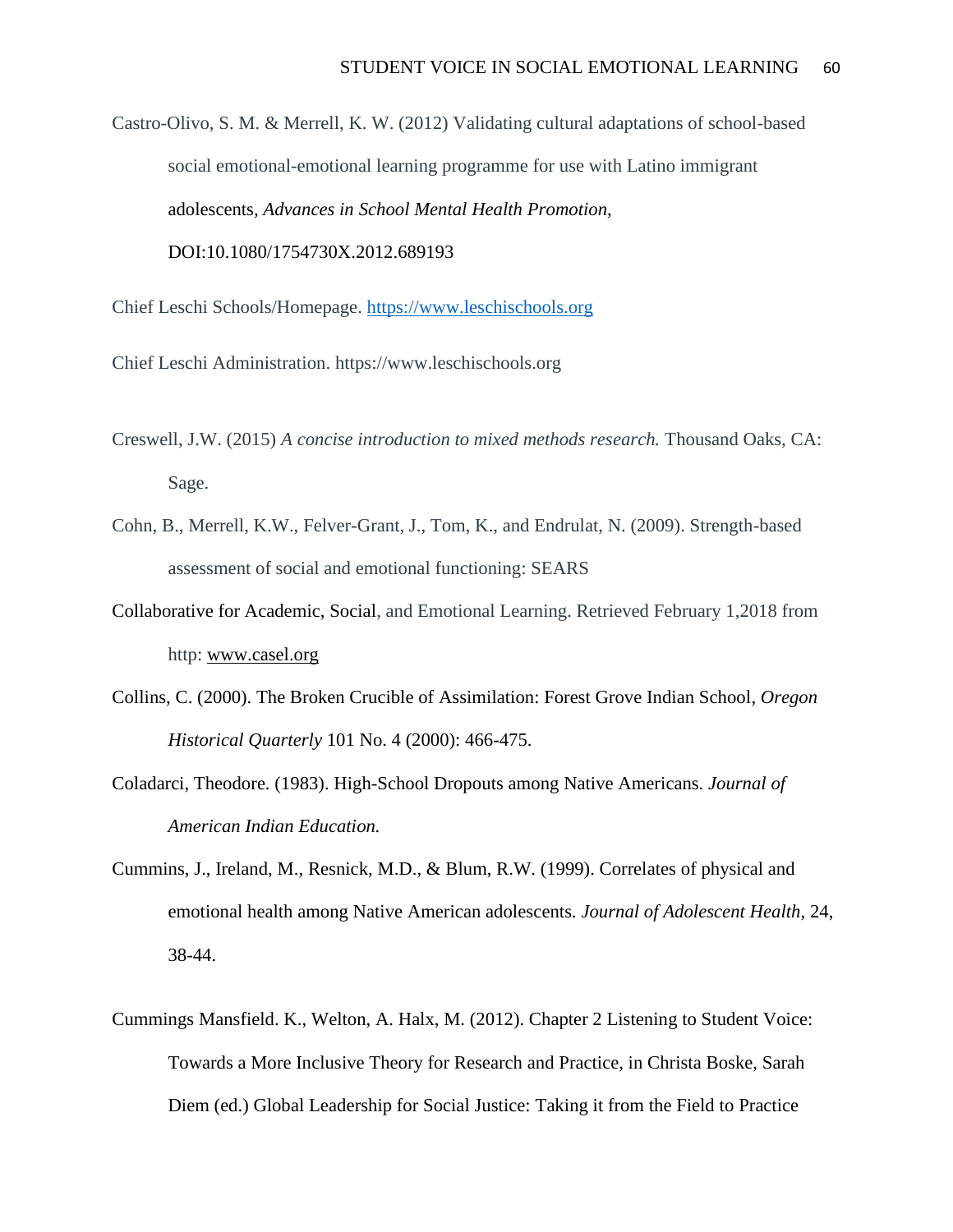(*Advances in Educational Administration. Volume* 14) Emerald Group Publishing Limited, pp. 21-41.

Deeper Learning and 21׳ Century Skills. National Research Council of the National Academies.

- Domenech Rodriguez, M., & Weiling, E. (2004). *Developing culturally appropriate, evidencebased treatments for interventions with ethnic minority populations.* In M. Rastogin & E. Weiling (Eds.), Voices of color: first person account of ethnic minority therapist (pp. 313-333). Thousand Oaks: Sage. Domenech Rodriguez, M.M., Baumann.
- Duncan-Andrade, J.M.R., and Morrell, E. (2008). *The art of critical pedagogy: Possibilities for moving from theory to practice in urban schools.* New York: Peter Lang
- Durlak, J.A. & Dupre, E.P. (2008). Implementation matters: A review of research on the influence of implementation on program outcomes and the factors affecting implementation*. American Journal of Community Psychology,* 41, 327-350.
- Durlak, J.A. Weissberg, R.P., Dymnicki, A.B., Taylor, R.D., & Schellinger, K.B. (2011). The impact of enhancing students' social and emotional learning: A meta-analysis of schoolbased universal interventions*. Child Development, 82, 405-432. Doi: 10.1111/j. 1467- 8624 2010. 01564.x*
- Faircloth, S.C., and Tippeconnic, III, J.W. (2010). The Dropout/Graduation Rate Crisis Among American Indian and Alaska Native Students: Failure to Respond Places the Future of Native People at Risk*.* Los Angeles, CA: *The Civil Rights Project/Proyecto Derechos Civiles at UCLA;* www.civilrightsproject.ucla.edu
- Fielding, M. (2001c) Beyond the rhetoric of student voice: new departures or new constraints in the transformation of twenty-first century schooling? *Forum*, 43, 2, 100–110.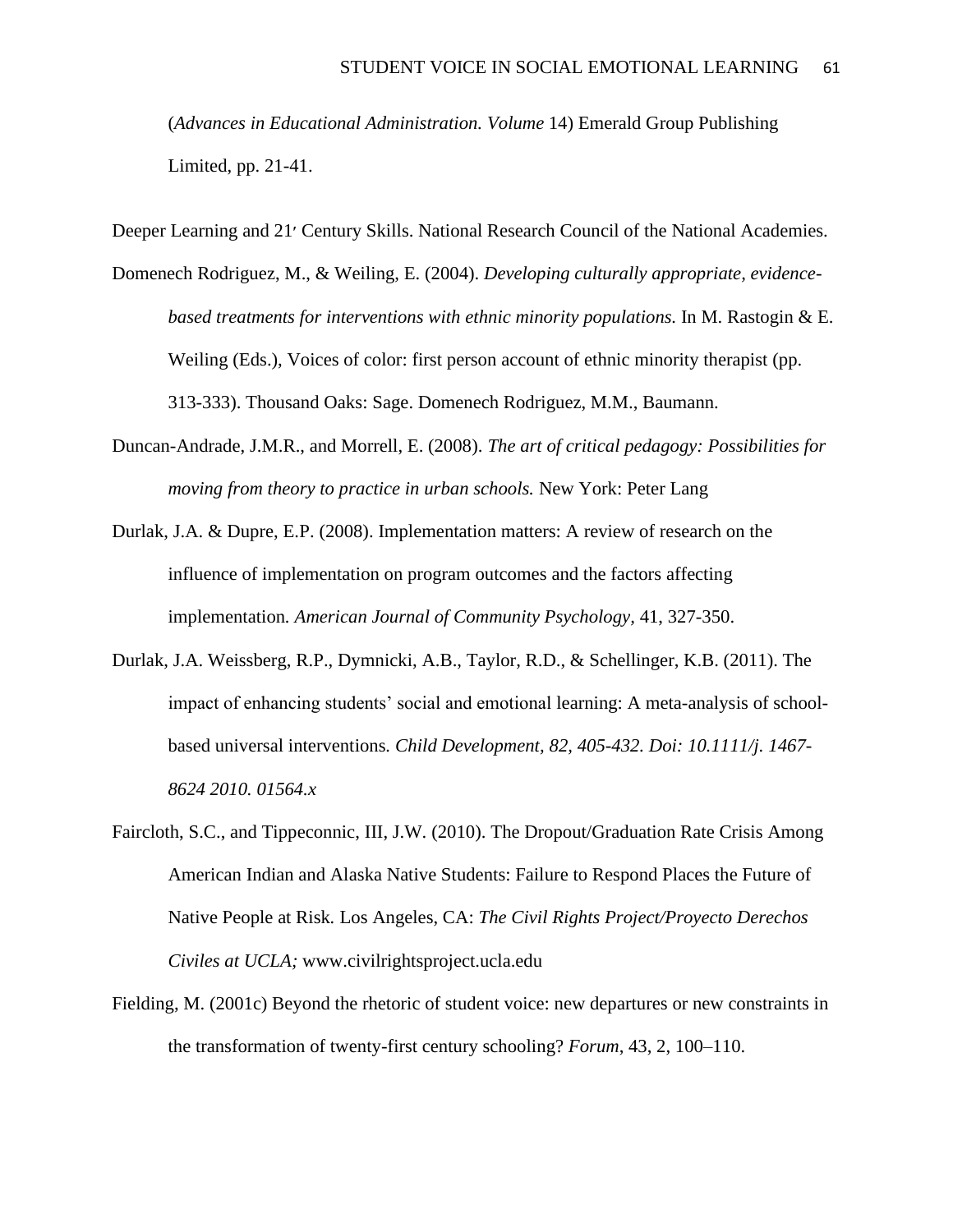- Garner, P.W., Mahatmya, D., Brown, E.L., Vesely, C. Promoting Desirable Outcomes Among Culturally and Ethnically Diverse Children in Social Emotional Learning Programs: a Multilevel Heuristic Model*. Educ Psychol Rev* (2014) 26:165-189. Doi 10.1007/s10648- 014-9253-7
- Gay, G. *Culturally Responsive Teaching: Theory, Research, and Practice*. 2nd ed. Multicultural Education Series (New York, N.Y.). New York: Teachers College, 2010.
- Glaser, B. G. & Strauss, A. L. (1967). *The Discovery of Grounded Theory*. Strategies for Qualitative Research. Chicago: Aldine.
- Graves, S., & Howes, C. (2011). Ethnic differences in social-emotional development in preschool: the impact of teacher child relationships and classroom quality. *School Psychology Quarterly*, 26, 202-214.
- Greenberg, M. T. et al. (2003). Enhancing School-Based Prevention and Youth Development through Coordinated Social, Emotional, and Academic Learning. American Psychologist, 58, 466-474*. American Psychological Association* (APA). https://doi.org/10.1037/0003-066X.58.6-7.466
- Griner, D. & Smith, T.B. (2006). Culturally adapted mental health interventions: a meta-analytic review. *Psychotherapy: Theory, Research and Practice*, 43, 531-548.
- Hammond, Z., and Jackson, Y. (2015). *Culturally responsive teaching and the brain: Promoting authentic engagement and rigor among culturally and linguistically diverse students.*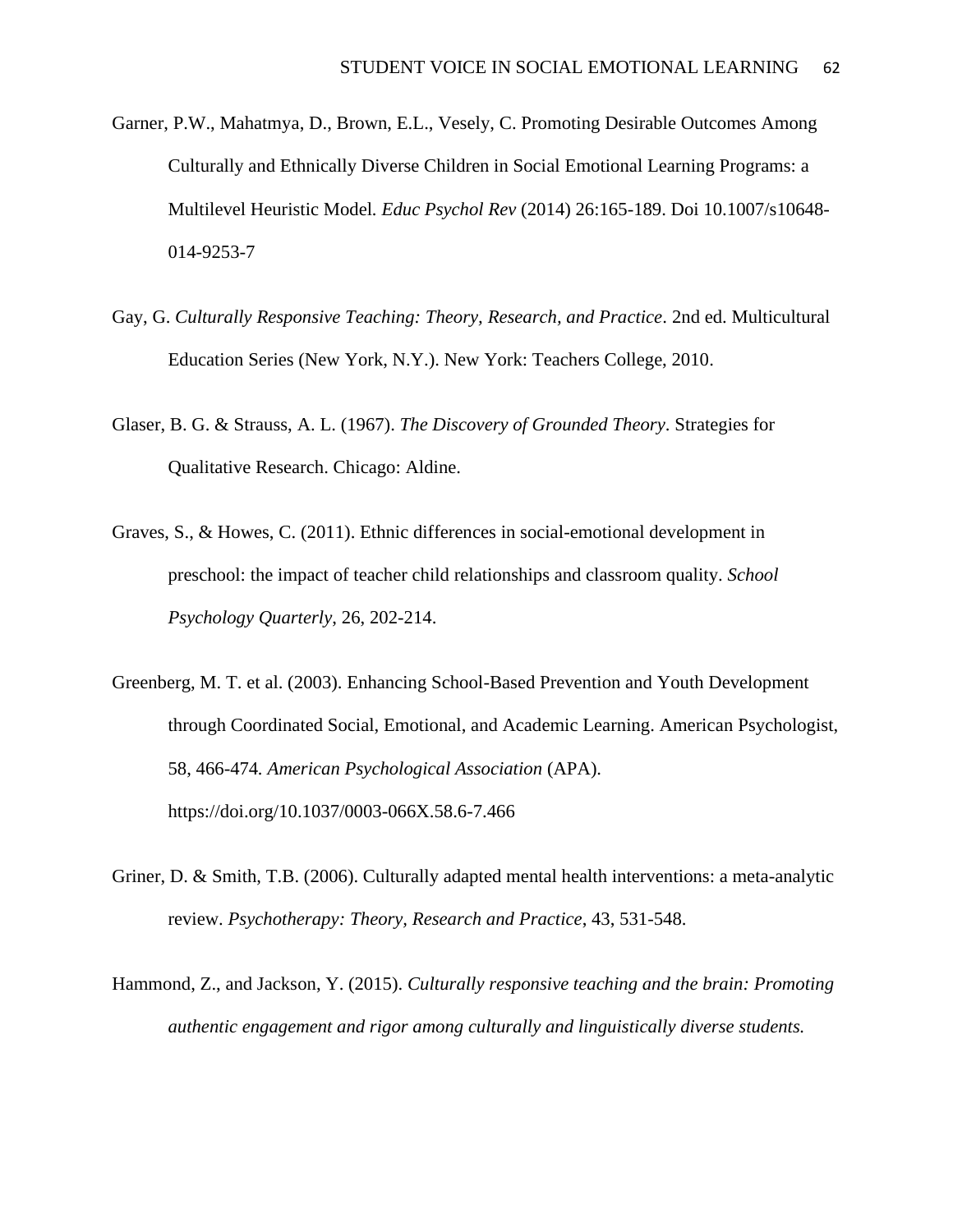- Heathfield, L.T., & Clark, E. (2004). Shifting from categories to service: comprehensive schoolbased mental health for children with emotional disturbance and social maladjustment. *Psychology in the Schools,* 41, 911-920.
- Hollins, E. R. (1996). *Culture in school learning: Revealing the deep meaning.* Mahwah, NJ: Lawrence Erlbaum Associates.
- Holloway, I., & Todres, L., (2003). The status of method: Flexibility, consistency and coherence. *Qualitative Research, 3*(3), 345-357.
- Horner, R. H., Todd, A.W., Lewis-Palmer, T., Irvin, L.K. Sugai, G., & Boland, J.B. (2004). The school-wide evaluation tool: a research instrument for assessing school-wide positive behavior support*. Journal of Positive Behavior Interventions*, 6, 3-12.
- Kreuter, M., Lukwago, S., Bucholtz, D., Clark, E., & Sanders-Thompson, V. (2003). Achieving cultural appropriateness in health promotion programs: targeted and tailored approaches. *Health Education & Behavior*, 30, 133-146.

Ladson-Billing, G. (1994). *The dreamkeepers*. San Francisco: Jossey-Bass Publishing Co.

- Lareau, A. (2011). *Unequal childhoods: class, race, and family life. Berkeley*: University of California Press.
- Lendrum, A. & Humphrey, N. (2012). *The importance of studying the implementation of interventions school setting,* Oxford Review of Education, 38, 635-652.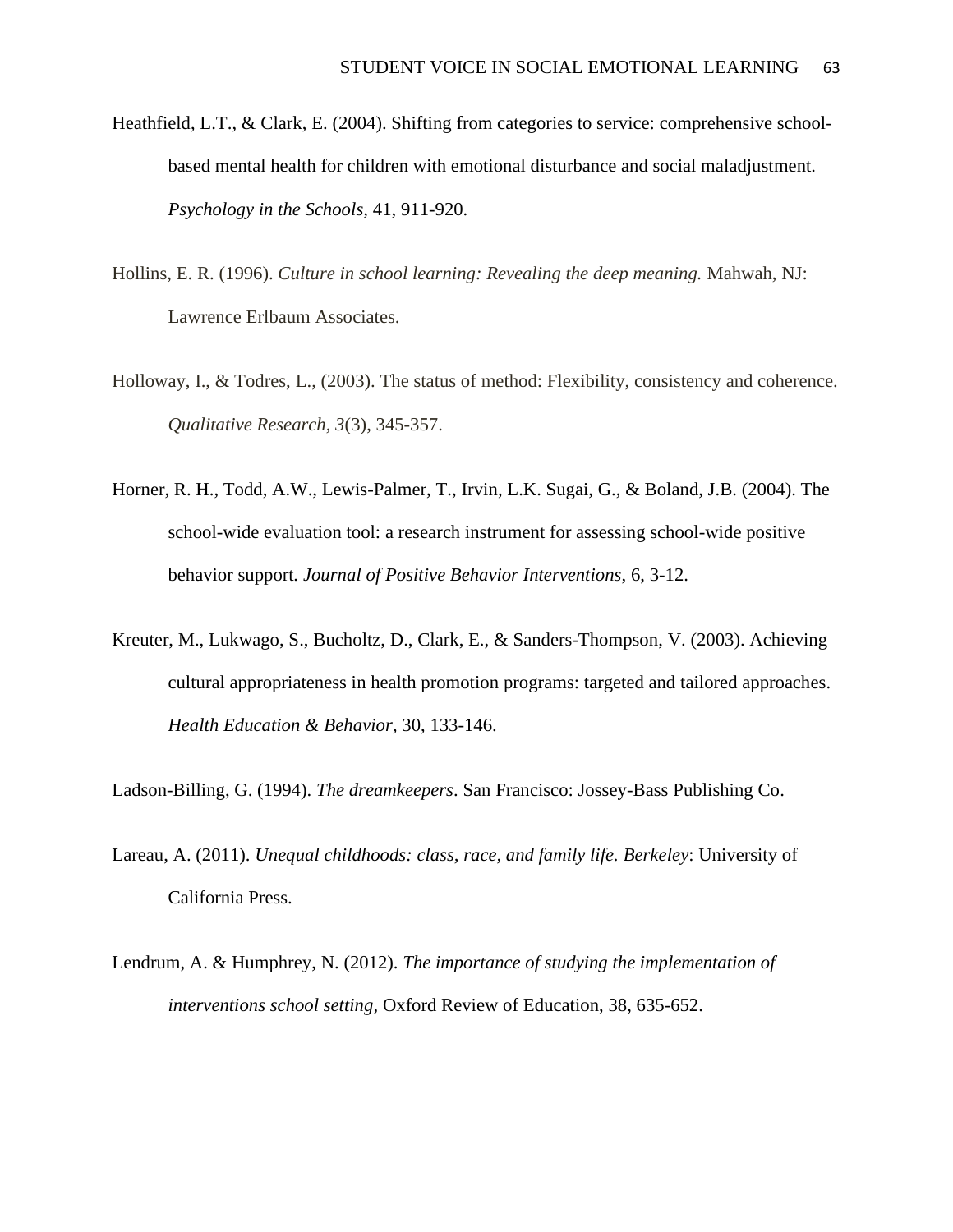- Lomawaima, K. Tsianina, and T. L. McCarty. 2006. *"To remain an Indian": lessons in democracy from a century of Native American education.* New York: Teachers College Press.
- Mansfield, K. and Welton, A., Mark, H. (2018). *Listening to Student Voice: Toward a More Holistic Approach to School.*
- Martinez, C.R., and Eddy, J.M. (2005). Effects of culturally adapted parent management training on Latino youth behavior health outcomes*. Journal of Community and Child Psychology*, 75 (4), 841-851.
- MacIver, M.A. and MacIver, D.J. (2009). *Beyond the indicators: An integrated school level approach to dropout prevention.* Arlington, VA: The Mid-Atlantic Equity Center, The George Washington University Center for Equity and Excellence in Education
- Merrell, K.W. (2010). Linking prevention science and social and emotional learning: The Oregon Resiliency Project. *Psychology in the Schools*, 47, 55-70. Doi: 10.1002/pirs 20451.
- Merrell, K. W. and Gueldner, B. (2010). *Social and Emotional Learning in the Classroom:* Promoting Mental Health and Academic Success.
- Mitra, D.L., and Gross, S. J. (2009). Increasing Student Voice in High School Reform: Building Partnership, Improving Outcomes. *Educational Management Administration and Leadership,* 37(4), 522-543. https://doi.org.10.1177/1741143209334577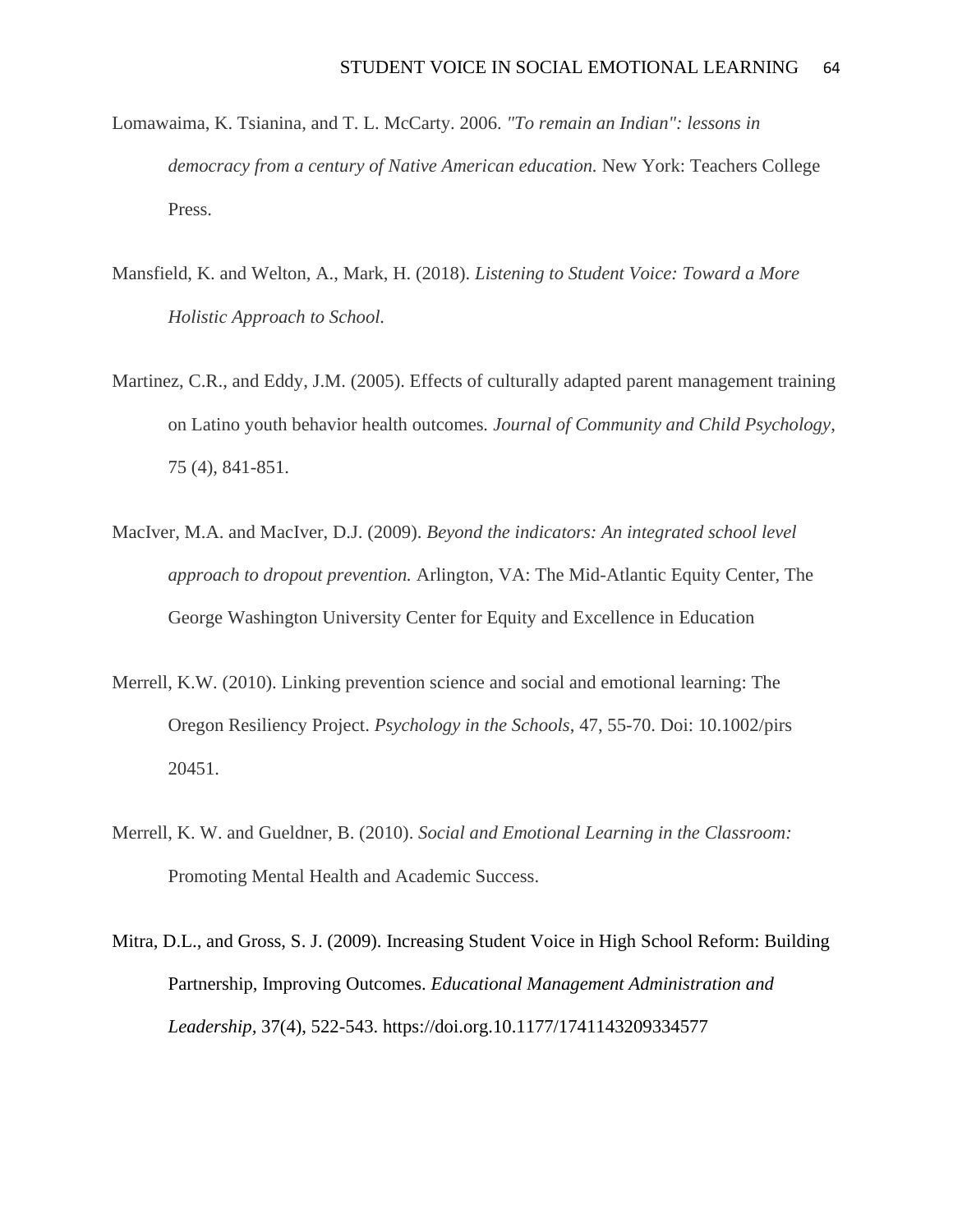- Nieto, Sonia. (2012). *Affirming diversity: the sociopolitical context of multicultural education.* Boston, MA: Pearson Education
- Osher, D., Vanacker, R., Morrison, G.M., Gable, R., Dwyne, K., & Quinn, M. (2004). Warning signs of problems in schools*. Journal of School Violence*, 3, 13-37.
- Padron, Y. N., Waxman, H. C., and Rivera, H. H. (2002). Educating Hispanic students: Effective instructional practices (*Practitioner Brief* #5).
- Paris, D., and Alim, S. (2017). *Culturally Sustaining Pedagogies: Teaching and Learning for Justice in a Changing World*. New York, NY: Teachers College Press.
- Patel, L. (2016) *Decolonizing educational research: from ownership to answerability*. NY: Routledge.
- Pellegrino, J. W. & Hilton M. L. (Eds.). (2012). *Education for Life and Work: Developing Transferable Knowledge and Skills in the 21st Century.* Committee 011 Defining
- Peterson, L.S., Villarreal, V., Castro, M.J. (2017). Models and Frameworks for Culturally Responsive Adaptations of Interventions*. Contemp School Psychol* (2017) 21:181-190 Doi 10.1007/40688-016-0115-9.
- Rogers-Atkinson, D.L., Ochoa, T., & Delgado, B. (2003). Developing cross-cultural competence: serving families of children with significant developmental needs. *Focus on Autism and Other Developmental Disabilities,* 18, 4-8.

Saldana, J. (2015). *The coding manual for qualitative researchers*. Thousand Oaks, CA: Sage.

Sands, D. I., Guzman, L., Stephens, L., & Boggs, A. (2007). Including student voices in school reform*: Students speak out. Journal of Latinos in Education*, 6(4), 323–345.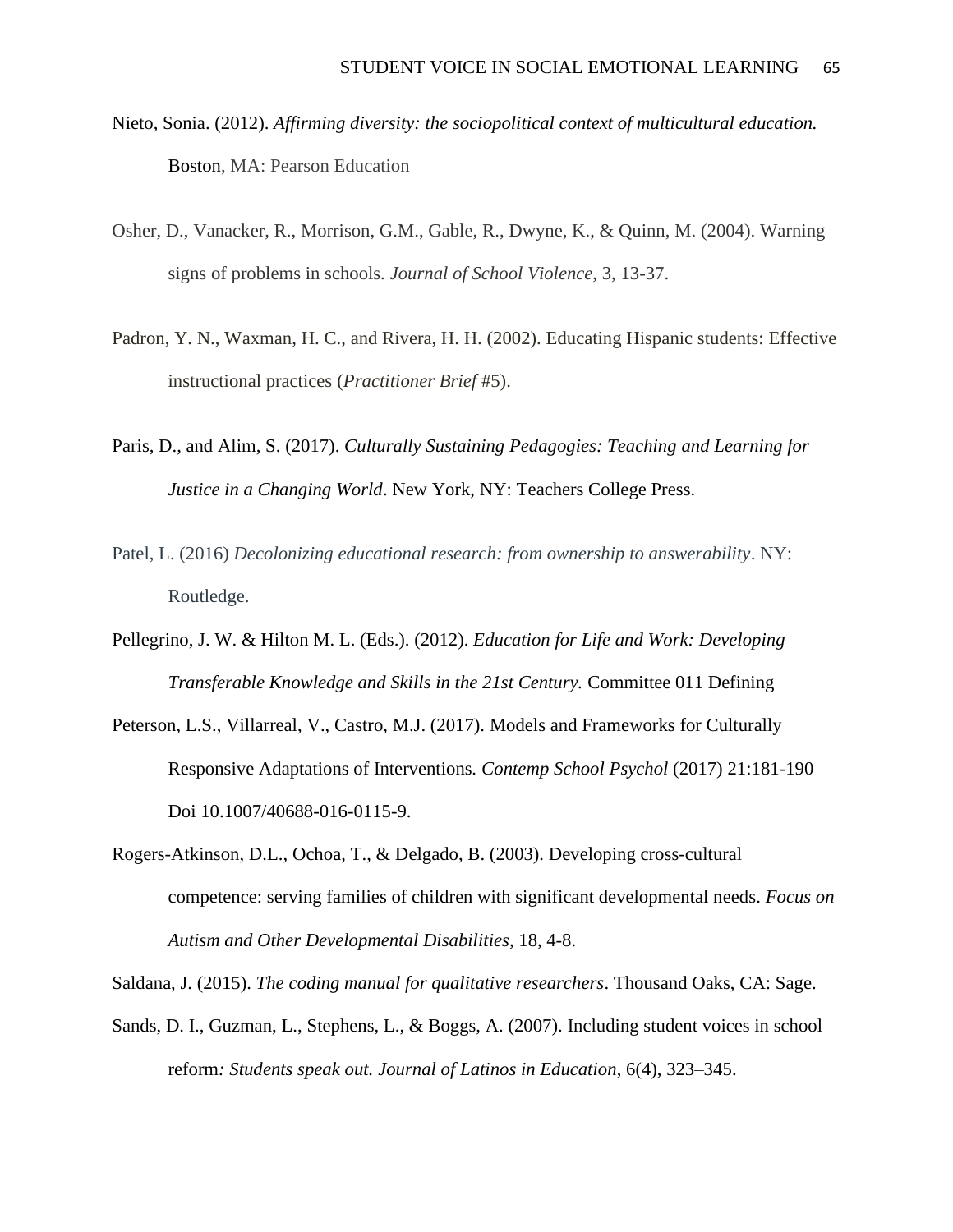Shields, C. M. (2004*).* Dialogic leadership for social justice: Overcoming pathologies of silence*. Educational Administration Quarterly*, 40(1), 109–132.

Social-Emotional Learning Edition (SSIS SEL).

https://www.pearsonclinical.com/education/.../ssis-social-emotional-learning-edition.ht...

- Suárez-Orozco, C., Suárez-Orozco, M., & Todorova, I. (2007). *Learning a new land: Immigrant Students in American society.* Cambridge, MA: Harvard University Press.
- Swisher, Karen & Hoisch, Michelle. (1992). Dropping Out among American Indians and Alaska Natives: A Review of Studies*. Journal of American Indian Education*. 31.
- Trommsdorff, G., Friedlmeier, W., & Mayer, B. (2007). Sympathy, distress, and prosocial behavior of preschool children in four cultures. *International Journal of Behavioural Development,* 31, 284-293.
- Trujillo, O.V. and Alston, D.A. (2005). *A report on the status of American Indians and Alaska Natives in education: Historical legacy to cultural empowerment.* Washington, D.C.: National Education Association.

United States Census Bureau. https://www.census.gov

Villegas, A. M. (1991). Culturally responsive pedagogy for the 1990's and beyond*.* Washington, DC: *ERIC Clearinghouse on Teacher Education*.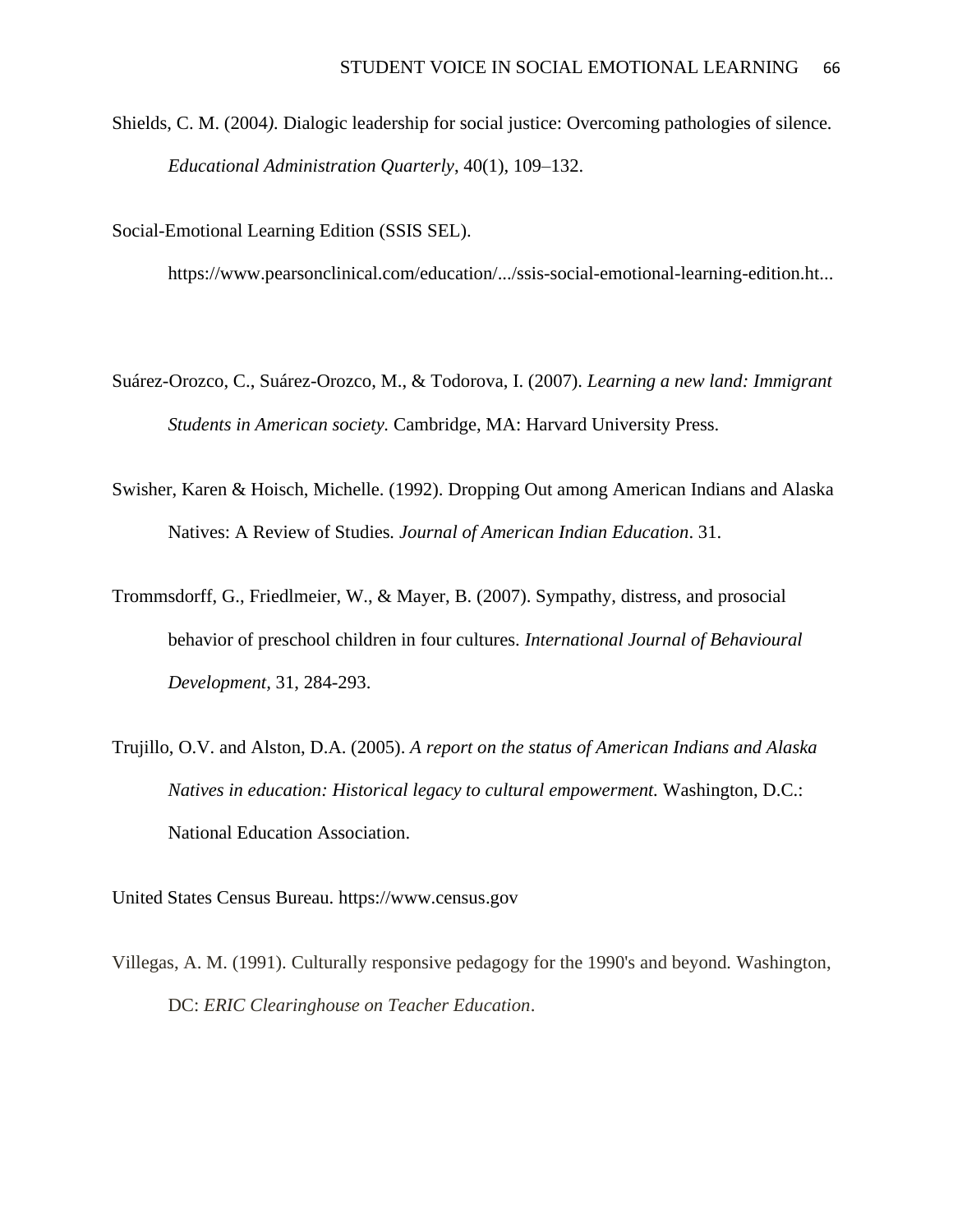Vygotsky, L. S. (1978). *Mind in society: The development of higher psychological processes* Cambridge, Mass.: Harvard University Press.

- Wentzel, L.R. (2002). *The contribution of social goal setting to children' school adjustment.* In A. Wigfield & J. Eccles (Eds.), Development of achievement motivation (pp.221-246). New York: Academic Press.
- Zins, J.E., Weissberg, R.P., Wang, M.C., and Walberg, H.J. (Eds.). (2004). *Building academic success on social and emotional learning: What does the research say?* New York, NY, US: Teacher College Press.